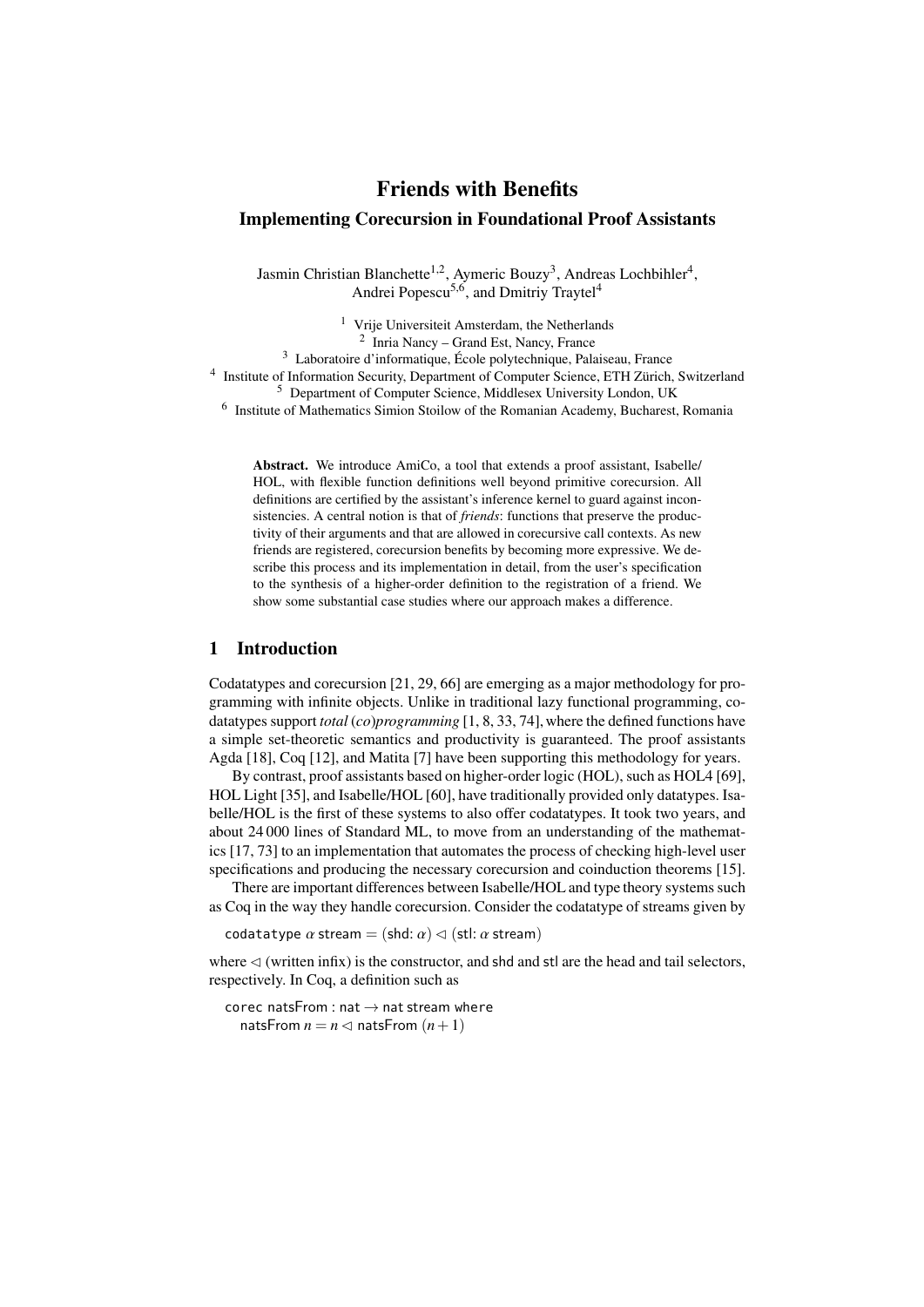which introduces the function  $n \mapsto n \leq n+1 \leq n+2 \leq \cdots$ , is accepted after a syntactic check that detects the  $\triangleleft$ -guardedness of the corecursive call. In Isabelle, this check is replaced by a deeper analysis. The primcorec command [\[15\]](#page-36-6) transforms a user specification into a *blueprint* object: the coalgebra  $b = \lambda n$ .  $(n, n + 1)$ . Then natsFrom is defined as corec<sub>stream</sub>  $b$ , where corec<sub>stream</sub> is the fixed primitive corecursive combinator for  $\alpha$  stream. Finally, the user specification is derived as a theorem from the definition and the characteristic equation of the corecursor.

Unlike in type theories, where (co)datatypes and (co)recursion are built-in, the HOL philosophy is to reduce every new construction to the core logic. This usually requires a lot of implementation work but guarantees that definitions introduce no inconsistencies. Since codatatypes and corecursion are derived concepts, there is no a priori restriction on the expressiveness of user specifications other than expressiveness of HOL itself.

Consider a variant of natsFrom, where the function add1 : nat  $\rightarrow$  nat stream  $\rightarrow$ nat stream adds 1 to each element of a stream:

corec natsFrom : nat  $\rightarrow$  nat stream where natsFrom  $n = n \leq 1$  add1 (natsFrom *n*)

Coq's syntactic check fails on add1. After all, add1 could explore the tail of its argument before it produces a constructor, hence blocking productivity and leading to underspecification or inconsistency.

Isabelle's bookkeeping allows for more nuances. Suppose add1 has been defined as

corec add1 : nat stream  $\rightarrow$  nat stream where add1  $ns = (shd ns + 1) \leq add1 (stl ns)$ 

When analyzing add1's specification, the corec command synthesizes its definition as a blueprint *b*. This definition can then be proved to be *friendly*, hence acceptable in corecursive call contexts when defining other functions. Functions with friendly definitions are called friendly, or *friends*. These functions preserve productivity by consuming at most one constructor when producing one.

Our previous work [\[16\]](#page-36-7) presented the category theory underlying friends, based on more expressive blueprints than the one shown above for primitive corecursion. We now introduce a tool, AmiCo, that automates the process of applying and incrementally improving corecursion.

To demonstrate AmiCo's expressiveness and convenience, we used it to formalize eight case studies in Isabelle, featuring a variety of codatatypes and corecursion styles (Sect. [2\)](#page-3-0). A few of these examples required ingenuity and suggest directions for future work. Most of the examples fall in the executable framework of Isabelle, which allows for code extraction to Haskell via Isabelle's code generator. One of them pushes the boundary of executability, integrating friends in the quantitative world of probabilities.

At the low level, the *corecursion state* summarizes what the system knows at a given point, including the set of available friends and a corecursor *up to* friends (Sect. [3\)](#page-13-0). Polymorphism complicates the picture, because some friends may be available only for specific instances of a polymorphic codatatype. To each corecursor corresponds a coinduction principle up to friends and a uniqueness theorem that can be used to reason about corecursive functions. All of the constructions and theorems are derived from first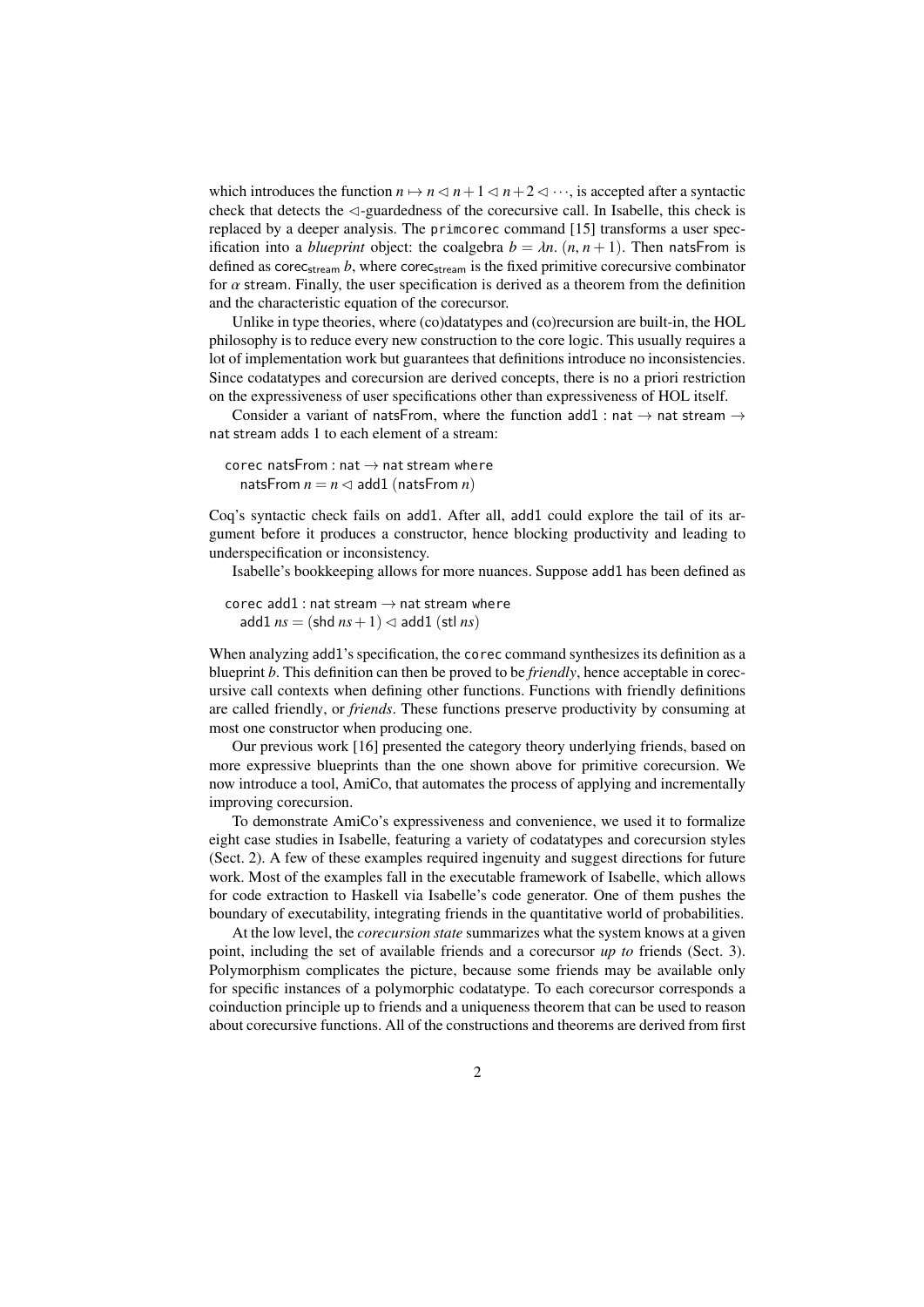principles, without requiring new axioms or extensions of the logic. This *foundational approach* prevents the introduction of inconsistencies, such as those that have affected the termination and productivity checkers of Agda and Coq [\[23,](#page-36-8) [71\]](#page-38-3) in recent years.

The user interacts with our tool via the following commands to the proof assistant (Sect. [4\)](#page-19-0). The corec command defines a function f by extracting a blueprint *b* from a user's specification, defining f using *b* and a corecursor, and deriving the original specification from the characteristic property of the corecursor. Moreover, corec supports mixed recursion–corecursion specifications, exploiting proof assistant infrastructure for terminating (well-founded) recursion. Semantic proof obligations, notably termination, are either discharged automatically or presented to the user. Specifying the friend option to corec additionally registers f as a friend, enriching the corecursor state. Another command, friend\_of\_corec, registers existing functions as friendly. Friendliness amounts to the relational parametricity [\[64,](#page-38-4) [75\]](#page-39-2) of a selected part of the definition [\[16\]](#page-36-7), which in this paper we call a *surface*. The tool synthesizes the surface, and the parametricity proof is again either discharged automatically or presented to the user.

AmiCo is a significant piece of engineering, at about 7 000 lines of Standard ML code (Sect. [5\)](#page-31-0). It subsumes a crude prototype [\[16\]](#page-36-7) based on a shell script and template files that automated the corecursor derivation but left the blueprint and surface synthesis problems to the user. Our tool is available as part of the official Isabelle2016-1 release. The formalized examples and case studies are provided in an archive [\[14\]](#page-36-9).

The contributions of this paper are the following:

- We describe our tool's design, algorithms, and implementation as a foundational extension of Isabelle/HOL, taking the form of the corec, friend\_of\_corec, corecursive and coinduction\_upto commands and the *corec\_unique* proof method.
- We apply our tool to a wide range of case studies, most of which are either beyond the reach of competing systems or would require type annotations and additional proofs.
- We rigorously justify mixed recursion–corecursion, a practically important notion that has been little considered in the literature.

Although our tool works for Isabelle, the same methodology is immediately applicable to any prover in the HOL family (including HOL4, HOL Light, HOL Zero [\[6\]](#page-35-1), and HOL-Omega [\[37\]](#page-37-3)), whose users represent about half of the proof assistant community. Moreover, a similar methodology is in principle applicable to provers based on type theory, such as Agda, Coq, and Matita (Sect. [6\)](#page-32-0).

Conventions We recall the syntax relevant for this paper, relying on the standard settheoretic interpretation of HOL [\[30\]](#page-37-4).

We fix infinite sets of type variables  $\alpha, \beta, \ldots$  and term variables  $x, y, \ldots$  and a higherorder signature, consisting of a set of type constructors including bool and the binary constructors for functions ( $\rightarrow$ ), products ( $\times$ ), and sums (+). Types  $\sigma$ ,  $\tau$  are defined using type variables and applying type constructors, normally written postfix. We write σ ports Haskell-style type classes, with :: expressing class membership (e.g., int::ring).  $\alpha' \leq \sigma$  if  $\sigma'$  can be obtained from  $\sigma$  by applying a type substitution. Isabelle/HOL sup-<br>orts Haskell-style type classes, with :: expressing class membership (e.g., int.:: ring)

Moreover, we assume a set of polymorphic constants <sup>c</sup>, <sup>f</sup>, <sup>g</sup>, ... with declared types, including equality = :  $\alpha \rightarrow \alpha \rightarrow$  bool, left and right product projections fst and snd, and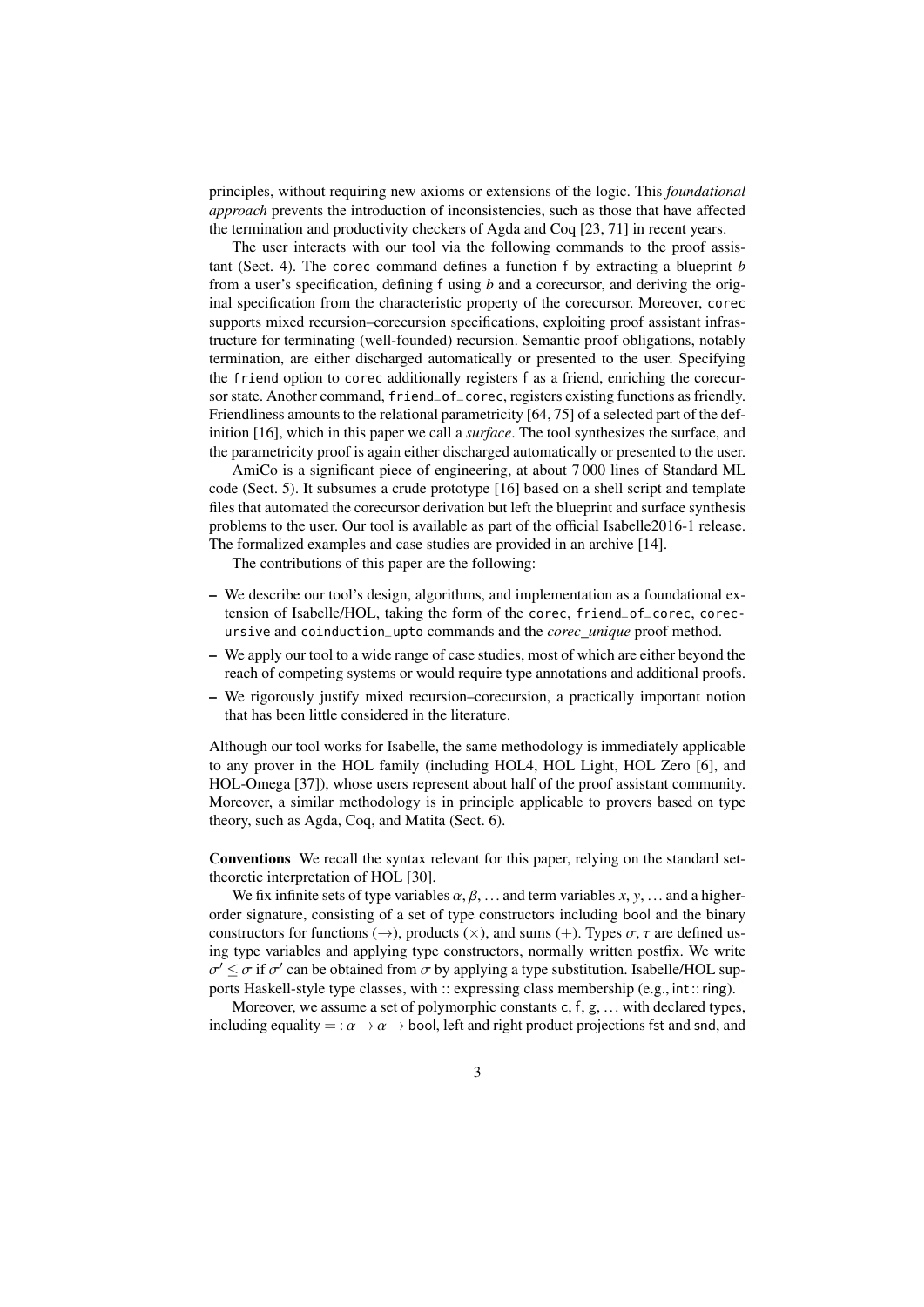left and right sum embeddings Inl and Inr. Terms *t* are built from constants c and variables *x* by means of typed  $\lambda$ -abstraction and application. We write ( $\Gamma \vdash$ )  $t : \sigma$  to indicate that term *t* has type  $\sigma$  (in context Γ). Polymorphic constants and terms will be freely used in contexts that require a less general type, without indicating the actual instance.

# <span id="page-3-0"></span>2 Motivating Examples

We apply AmiCo to eight case studies to demonstrate its benefits—in particular, the flexibility that friends provide and reasoning by uniqueness (of solutions to corecursive equations). The first four examples demonstrate the flexibility that friends provide. The third one also features reasoning by uniqueness. The fourth example crucially relies on a form of nested corecursion where the operator under definition must be recognized as a friend. The fifth through seventh examples mix recursion with corecursion and discuss the associated proof techniques. The last example, about a probabilistic process calculus, takes our tool to its limits: We discuss how to support corecursion through monadic sequencing and mix unbounded recursion with corecursion. All eight formalizations are available online [\[14\]](#page-36-9), together with our earlier stream examples [\[16\]](#page-36-7).

Since all examples are taken from the literature, we focus on the formalization with AmiCo. No detailed understanding is needed to see that they fit within the friends framework. Background information can be found in the referenced works.

Remarkably, none of the eight examples work with Coq's or Matita's standard mechanisms. Sized types in Agda [\[4\]](#page-35-2) can cope with the first six but fail on the last two: In one case a function must inspect an infinite list unboundedly deeply, and in the other case the codatatype cannot even be defined in Agda. The Dafny verifier, which also provides codatatypes [\[49\]](#page-37-5), supports only the seventh case study.

### <span id="page-3-1"></span>2.1 Coinductive Languages

Rutten [\[67\]](#page-38-5) views formal languages as infinite tries, i.e., prefix trees branching over the alphabet with boolean labels at the nodes indicating whether the path from the root denotes a word in the language. The type  $\alpha$  lang features corecursion through the righthand side of the function arrow  $(\rightarrow)$ .

codatatype  $\alpha$  lang = Lang ( $\alpha$  : bool) ( $\delta$  :  $\alpha \rightarrow \alpha$  lang)

Traytel [\[72\]](#page-38-6) has formalized tries in Isabelle using a codatatype, defined regular operations on them as corecursive functions, and proved by coinduction that the defined operations form a Kleene algebra. Because Isabelle offered only primitive corecursion when this formalization was developed, the definition of concatenation, iteration, and shuffle product was tedious, spanning more than a hundred lines.

Corecursion up to friends eliminates this tedium. The following extract from an Isabelle formalization is all that is needed to define the main operations on languages:

```
corec (friend) + : \alpha lang \rightarrow \alpha lang \rightarrow \alpha lang where
   L + K = Lang (o L \vee o K) (\lambda a. \delta L a + \delta K a)
```
corec (friend)  $\cdot$ :  $\alpha$  lang  $\rightarrow$   $\alpha$  lang  $\rightarrow$   $\alpha$  lang where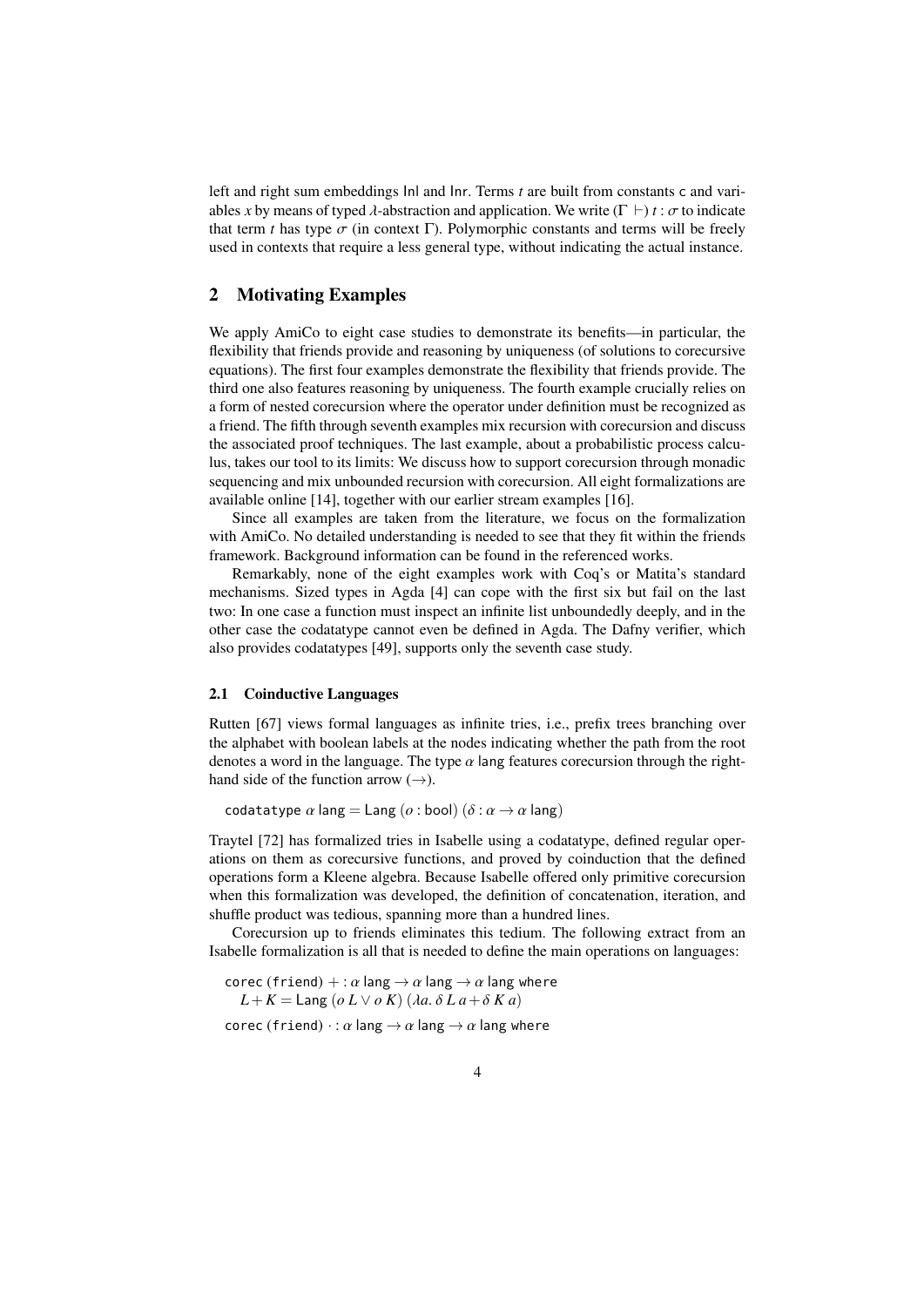$L \cdot K =$  Lang ( $o \ L \wedge o \ K$ ) ( $\lambda a$ . if  $o \ L$  then ( $\delta L a \cdot K$ ) +  $\delta K a$  else  $\delta L a \cdot K$ )

corec (friend)  $^*$ :  $\alpha$  lang  $\rightarrow \alpha$  lang where<br>  $I^* = I$  ang True ( $\lambda a, \delta I, a, I^*$ )

 $L^* =$  Lang True  $(\lambda a.\ \delta\ L\ a\cdot L^*)$ 

corec (friend)  $\parallel : \alpha \text{ lang} \rightarrow \alpha \text{ lang} \rightarrow \alpha \text{ lang where}$  $L \parallel K =$  Lang (*o*  $L \wedge o K$ ) ( $\lambda a$ . ( $\delta L a \cdot K$ ) + ( $L \cdot \delta K a$ ))

Concatenation ( $\cdot$ ) and shuffle product (||) are corecursive up to alternation (+), and iteration (<sup>∗</sup> ) is corecursive up to concatenation (·). All four definitions use an alternative  $\lambda$ -based syntax for performing corecursion under the right-hand side of  $\rightarrow$ , instead of applying the functorial action map  $\Rightarrow$   $\circ$  (composition) associated with  $\rightarrow$ .

The corec command is provided by AmiCo, whereas codatatype and primcorec (Sect. [3.2\)](#page-14-0) has been part of Isabelle since 2013. The friend option registers the defined functions as friends and automatically discharges the emerging proof obligations, which ensure that friends consume at most one constructor to produce one constructor.

Proving equalities on tries conveniently works by coinduction up to congruence (Sect. [3.7\)](#page-17-0). Already before corec's existence, Traytel was able to write automatic oneline proofs such as

lemma  $K \cdot (L + M) = K \cdot L + K \cdot M$ by (*coinduction arbitrary*: *K L M rule*: +*.coinduct*) *auto*

The *coinduction* proof method [\[15\]](#page-36-6) instantiates the bisimulation witness of the given coinduction rule before applying it backwards. Without corec, the rule +*.coinduct* of coinduction up to congruence had to be stated and proved manually, including the manual inductive definition of the congruence closure under +.

Overall, the usage of corec compressed Traytel's development from 750 to 600 lines of Isabelle text. In Agda, Abel [\[3\]](#page-35-3) has formalized Traytel's work up to proving the recursion equation  $L^* = \varepsilon + L \cdot L^*$  for iteration (\*) in 219 lines of Agda text, which<br>correspond to 125 lines in our version. His definitions are as concise as ours, but his correspond to 125 lines in our version. His definitions are as concise as ours, but his proofs require more manual steps.

## 2.2 Knuth–Morris–Pratt String Matching

Building on the trie view of formal languages, van Laarhoven [\[47\]](#page-37-6) discovered a concise formulation of the Knuth–Morris–Pratt algorithm [\[44\]](#page-37-7) for finding one string in another:

is\_substring\_of *xs ys* = match (mk\_table *xs*) *ys* match  $txs = (o t \lor (xs \neq [] \land match (\delta t (hd x) (tl xs)))$ mk\_table  $xs$  = let table = tab  $xs$  ( $\lambda$ \_. table) in table<br>tab  $\begin{bmatrix} \end{bmatrix} f$  = Lang True  $f$  $=$  Lang True  $f$ tab  $(x \triangleleft xs)$   $f =$  Lang False  $(\lambda c)$  if  $c = x$  then tab xs  $(\delta(f x))$  else  $f c$ )

Here, we overload the stream constructor  $\triangleleft$  for finite lists; hd and tl are the selectors. In our context, table :  $\alpha$  lang is the most interesting definition because it corecurses through tab. Since there is no constructor guard, table would appear not to be productive. However, the constructor is merely hidden in tab and can be pulled out by unrolling the definition of tab as follows.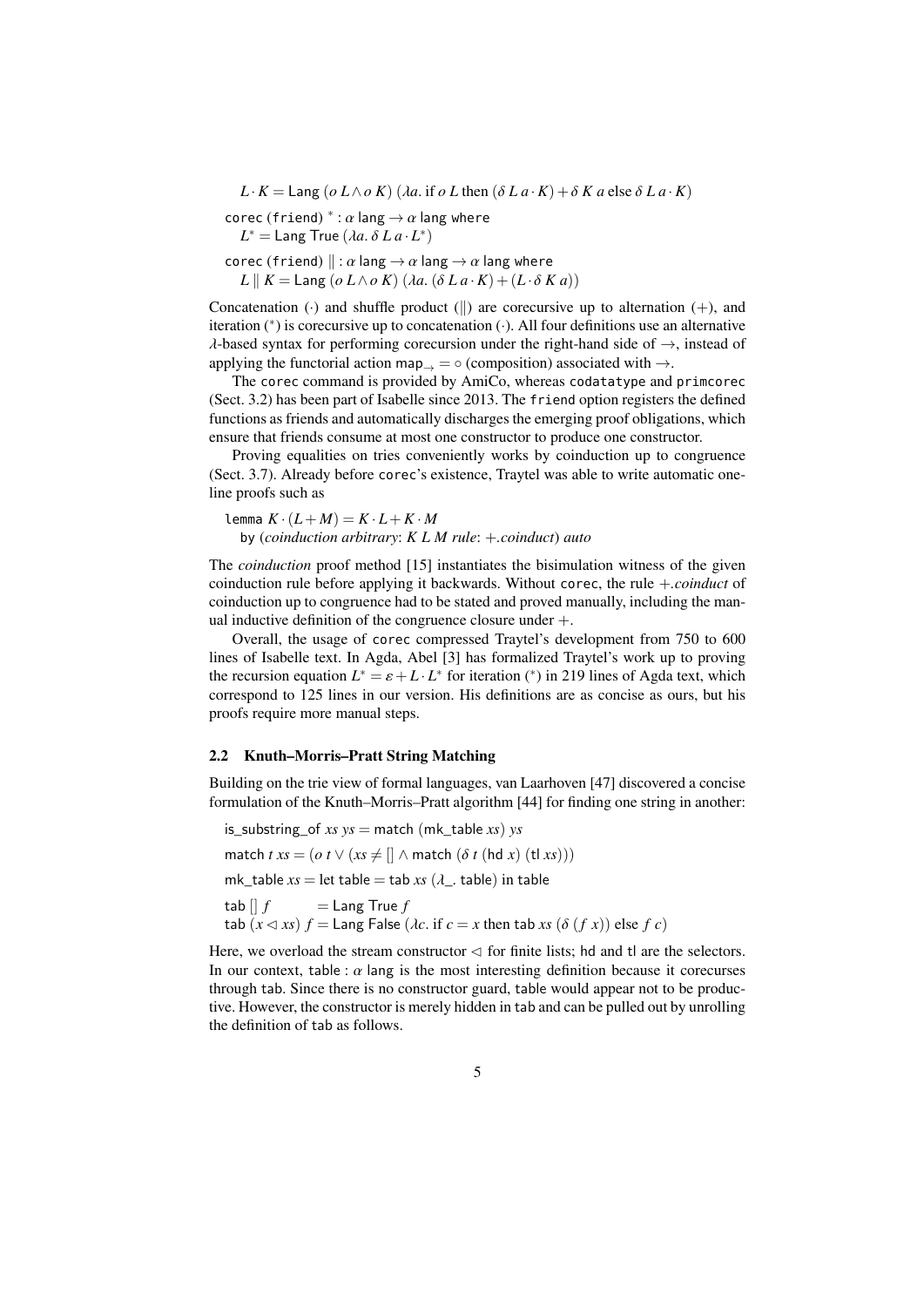As the first step, we register  $\Delta$  defined by  $\Delta$  *xs*  $f = \delta$  (tab *xs f*) as a friend, using the friend\_of\_corec command provided by our tool. The registration of an existing function as a friend requires us to supply an equation with a constructor-guarded righthand side and to prove the equation and the parametricity of the destructor-free part of the right-hand side, called the surface (Sect. [3.4\)](#page-15-0). Then the definition of table corecurses through ∆. Finally, we derive the original specification by unrolling the definition. We can use the derived specification in the proofs, because proofs in HOL do not depend on the actual definition (unlike in type theory).

```
corec tab : \alpha list \rightarrow (\alpha \rightarrow \alpha lang) \rightarrow \alpha lang where
   \text{tab } xs \ f = \text{Lang } (xs = [] ) \ (\lambda c \text{. if } xs = [] \lor \text{hd } xs \neq c \text{ then } f \ c \text{ else } \text{tab } (\text{tl } xs) \ (\delta \ (f \ c)))definition \Delta: \alpha list \rightarrow (\alpha \rightarrow \alpha \text{ lang}) \rightarrow \alpha \rightarrow \alpha lang where
   \Deltaxs f = \delta (tab xs f)
friend_of_corec ∆ where
   \Deltaxs fc = Lang
        (\text{if } xs = [] \lor \text{hd } xs \neq c \text{ then } o \ (f \ x) \ \text{else } \text{tl } xs = [])(\text{if } xs = [] \lor \text{hd } xs \neq c \text{ then } \delta (fx) \text{ else } \Delta (\text{tl } xs) (\delta (fc)))\langletwo-line proof of the equation and of parametricity\ranglecontext fixes xs : α list begin
    corec table : \alpha lang where
       table = Lang (xs = [])(\Delta xs (\lambda_-\text{. table}))lemma table = tab xs(\lambda). table)
        \langleone-line proof\rangleend
```
## 2.3 The Stern–Brocot Tree

The next application involves infinite trees of rational numbers. It is based on Hinze's work on the Stern–Brocot and Bird trees [\[36\]](#page-37-8) and the Isabelle formalization by Gammie and Lochbihler [\[27\]](#page-36-10). It illustrates reasoning by uniqueness (Sect. [3.7\)](#page-17-0).

The Stern–Brocot tree contains all the rational numbers in their lowest terms. It is an infinite binary tree frac tree of formal fractions frac  $=$  nat  $\times$  nat. Each node is labeled with the mediant of its rightmost and leftmost ancestors, where mediant  $(a, c)$   $(b, d)$  =  $(a+b, c+d)$ . Gammie and Lochbihler define the tree via an iterative helper function.

```
codatatype \alpha tree = Node (root: \alpha) (left: \alpha tree) (right: \alpha tree)
```
primcorec stern\_brocot\_gen : frac  $\rightarrow$  frac  $\rightarrow$  frac tree where stern brocot gen  $l u =$ 

let  $m =$  mediant *lu* in Node *m* (stern brocot gen *l m*) (stern brocot gen *mu*)

```
definition stern_brocot : frac tree where
  stern_brocot = stern_brocot_gen (0, 1) (1, 0)
```
Using AmiCo, we can directly formalize Hinze's corecursive specification of the tree, where nxt  $(m, n) = (m+n, n)$  and swap  $(m, n) = (n, m)$ . The tree is corecursive up to the two friends suc and 1 / *<sup>t</sup>*.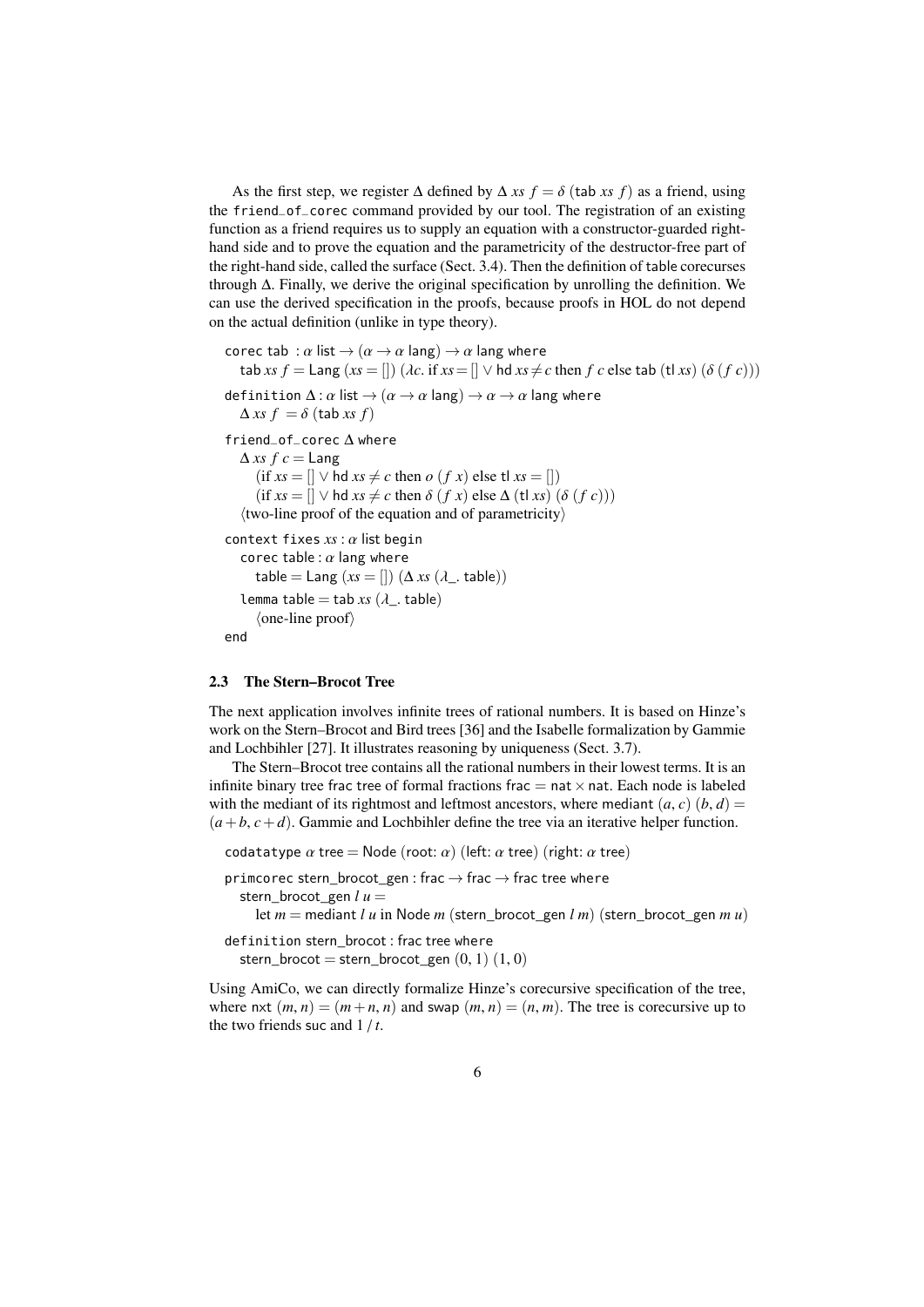corec (friend) suc : frac tree  $\rightarrow$  frac tree where suc *t* = Node (nxt (root *t*)) (suc (left *t*)) (suc (right *t*))

corec (friend)  $1/$  : frac tree  $\rightarrow$  frac tree where  $1/t =$  Node (swap (root *t*))  $(1/$  left *t*)  $(1/right t)$ 

corec stern\_brocot : frac tree where

stern\_brocot = Node  $(1, 1)$   $(1)$  (suc  $(1)$  stern\_brocot))) (suc stern\_brocot)

Without the iterative detour, the proofs, too, become more direct as the statements need not be generalized for the iterative helper function. For example, Hinze relies on the uniqueness principle to show that a loopless linearization stream stern\_brocot of the tree yields Dijkstra's fusc function [\[25\]](#page-36-11) given by

fusc =  $1 \triangleleft$  fusc<sup>'</sup>  $fusc' = 1 \triangleleft (fusc + fusc' - 2 \cdot (fusc \mod fusc'))$ 

where all arithmetic operations are lifted to streams elementwise—e.g.,  $xs + ys =$ map<sub>stream</sub>  $(+)$  (*xs f ys*), where *f* zips two streams. We define fusc and stream as follows. To avoid the mutual corecursion, we inline fusc in fusc' for the definition with corec, after having registered the arithmetic operations as friends:

```
corec fusc': nat stream where
   fusc' = 1 \lhd ((1 \lhd \text{fusc}') + \text{fusc}' - 2 \cdot ((1 \lhd \text{fusc}') \text{ mod } \text{fusc}'))definition fusc : nat stream where
   fusc = 1 \triangleleft fusc<sup>'</sup>
corec chop : \alpha tree \rightarrow \alpha tree where
   chop (Node x l r) = Node (root l) r (chop l)
corec stream : \alpha tree \rightarrow \alpha stream where
   stream t = root t \le stream (chop t)
```
Hinze proves that stream stern\_brocot equals fusc  $f$  fusc' by showing that both satisfy the corecursion equation  $x = (1, 1) \triangleleft \max_{x \in \mathbb{R}^n} x$ , where step  $(m, n) = (n, m+n-1)$  $2 \cdot (m \mod n)$ . This equation yields the loopless algorithm, because siterate step  $(1, 1)$ satisfies it as well, where siterate is defined by

```
primcorec siterate : (\alpha \rightarrow \alpha) \rightarrow \alpha \rightarrow \alpha stream where
   siterate f x = x \triangleleft siterate f (f x)
```
Our tool generates a proof rule for uniqueness of solutions to the recursion equation (Sect. [3.7\)](#page-17-0). We conduct the equivalence proofs using this rule.

For another example, all rational numbers also occur in the Bird tree given by

```
corec bird : frac tree where
  bird = Node (1, 1) (1 / suc bird) (\text{succ}(1/\text{bird}))
```
It satisfies  $1/$  bird = mirror bird, where mirror corecursively swaps all all left and right subtrees of a tree. Again, we prove this identity by showing that both sides satisfy the corecursion equation  $x = \text{Node}(1, 1)$  (suc  $(1/x)$ )  $(1/\text{succ } x)$ . This equation does not correspond to any function defined with corec, but we can derive its uniqueness principle using our proof method *corec\_unique* without defining the function. The resulting Isabelle proof is quite concise: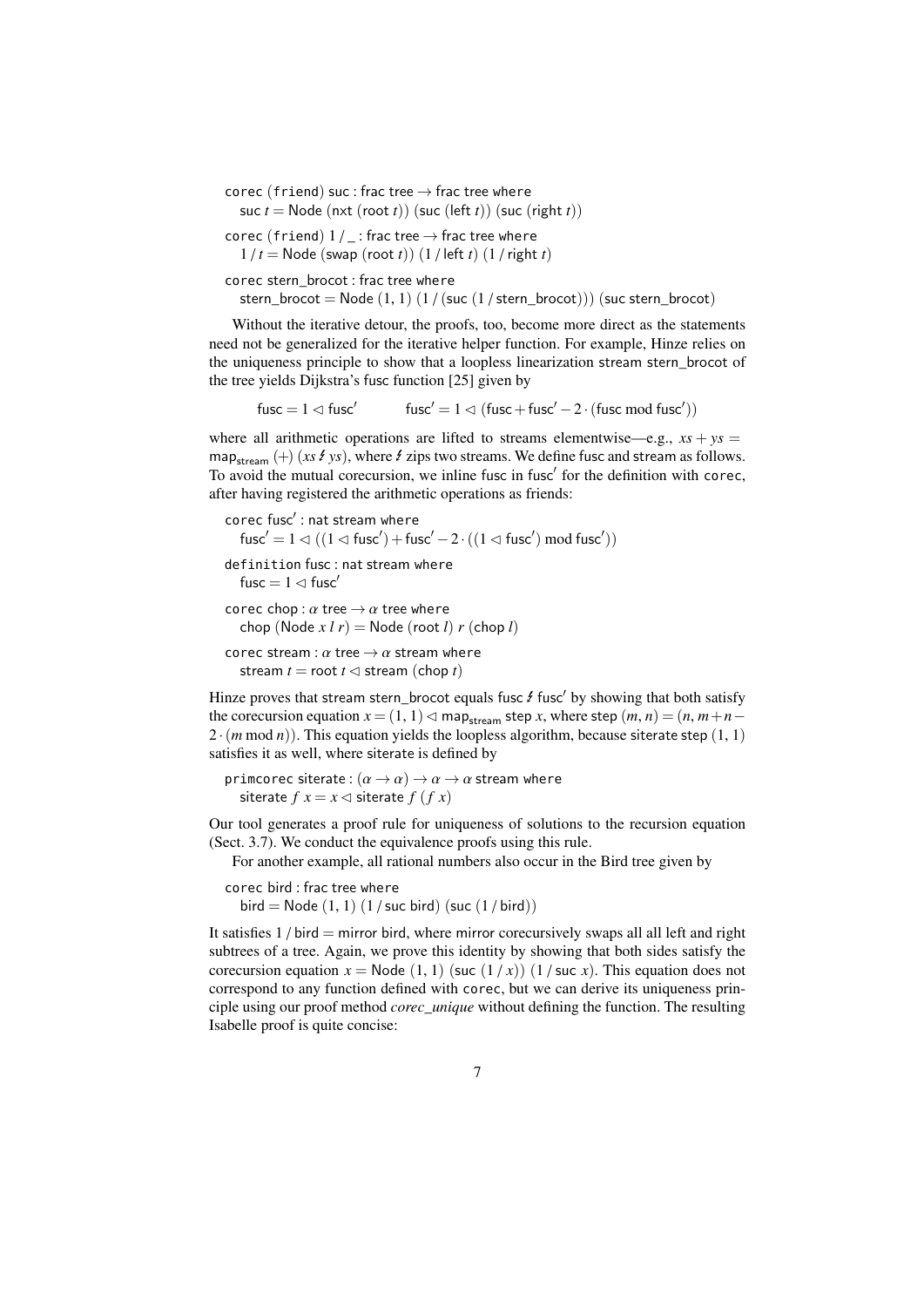```
let ?H = \lambda x. Node (1, 1) (suc (1/x)) (1/suc x)<br>have mb: mirror bird = ?H (mirror bird) by (rule tree.expand)...
have mb: mirror bird = ?H (mirror bird) by (rule tree.expand) ...<br>have unique: \forall t, t = ?H t \rightarrow t = mirror bird, by carec, unique (fact n
have unique: \forall t. t = ?H t \longrightarrow t = mirror bird by corec_unique (fact mb)<br>have 1 / bird – 2H (1 / bird) by (rule tree expand)
have 1 / \text{bird} = ?H (1 / \text{bird}) by (rule tree.expand) ...<br>then show 1 / \text{bird} = mirror bird by (rule unique)
then show 1 / \text{bird} = mirror bird
```
No coinduction is needed: The identities are proved by expanding the definitions a finite number of times (once each here). Following Hinze's proof, we also show that odd\_mirror bird = stern\_brocot by uniqueness, where odd\_mirror swaps the subtrees only at levels of odd depth.

Gammie and Lochbihler manually derive each uniqueness rule using a separate coinduction proof. For odd\_mirror alone, the proof requires 25 lines. With AmiCo's *corec\_unique* proof method, such proofs are automatic.

## <span id="page-7-0"></span>2.4 Breadth-First Tree Labeling

Abel and Pientka [\[4\]](#page-35-2) demonstrate the expressive power of sized types in Agda with the example of labeling the nodes of an infinite binary tree in breadth-first order, which they adapted from Jones and Gibbons [\[42\]](#page-37-9). The function bfs takes a stream of streams of labels as input and labels the nodes at depth *i* according to a prefix of the *i*th input stream. It also outputs the streams of unused labels. Then bf ties the knot by feeding the unused labels back into bfs:

 $\mathsf{bfs}\left((x\triangleleft xs)\triangleleft ys\right)\right)=$ let  $(l, ys') = bfs ys$ ;  $(r, ys'') = bfs ys'$  in (Node *x l r*, *xs*  $\lhd ys''$ )  $bf x s = \text{let } (t, \text{lbls}) = \text{bfs } (xs \le \text{lbls}) \text{ in } t$ 

Because bfs returns a pair, we define the two projections separately and derive the original specification for bfs trivially from the definitions. One of the corecursive calls to  $bfs_2$  occurs in the context of  $bfs_2$  itself—it is "self-friendly" (Sect. [4.2\)](#page-22-0).

```
corec (friend) bfs<sub>2</sub> : \alpha stream stream \rightarrow \alpha stream stream
   where bf_2 ((x \triangleleft xs) \triangleleft ys) = xs \triangleleft bfs_2 (bf_2 ys)
corec bfs_1 : \alpha stream stream \rightarrow \alpha tree where
   bfs_1 ((x \triangleleft xs) \triangleleft ys) = Node x (bfs_1 ys) (bfs_1 (bfs_2 ys))definition bfs: \alpha stream \rightarrow \alpha tree where
   bfs xss = (bfs_1 xss, bfs_2 xss)
corec labels : \alpha stream \rightarrow \alpha stream stream where
   labels xs = bfs_2 (xs \triangleleft labels xs)
definition bf: \alpha stream \rightarrow \alpha tree where
   bf xs = bfs_1 (xs \leq labels xs)
```
For comparison, Abel's and Pientka's formalization in Agda is of similar size, but the user must provide some size hints for the corecursive calls.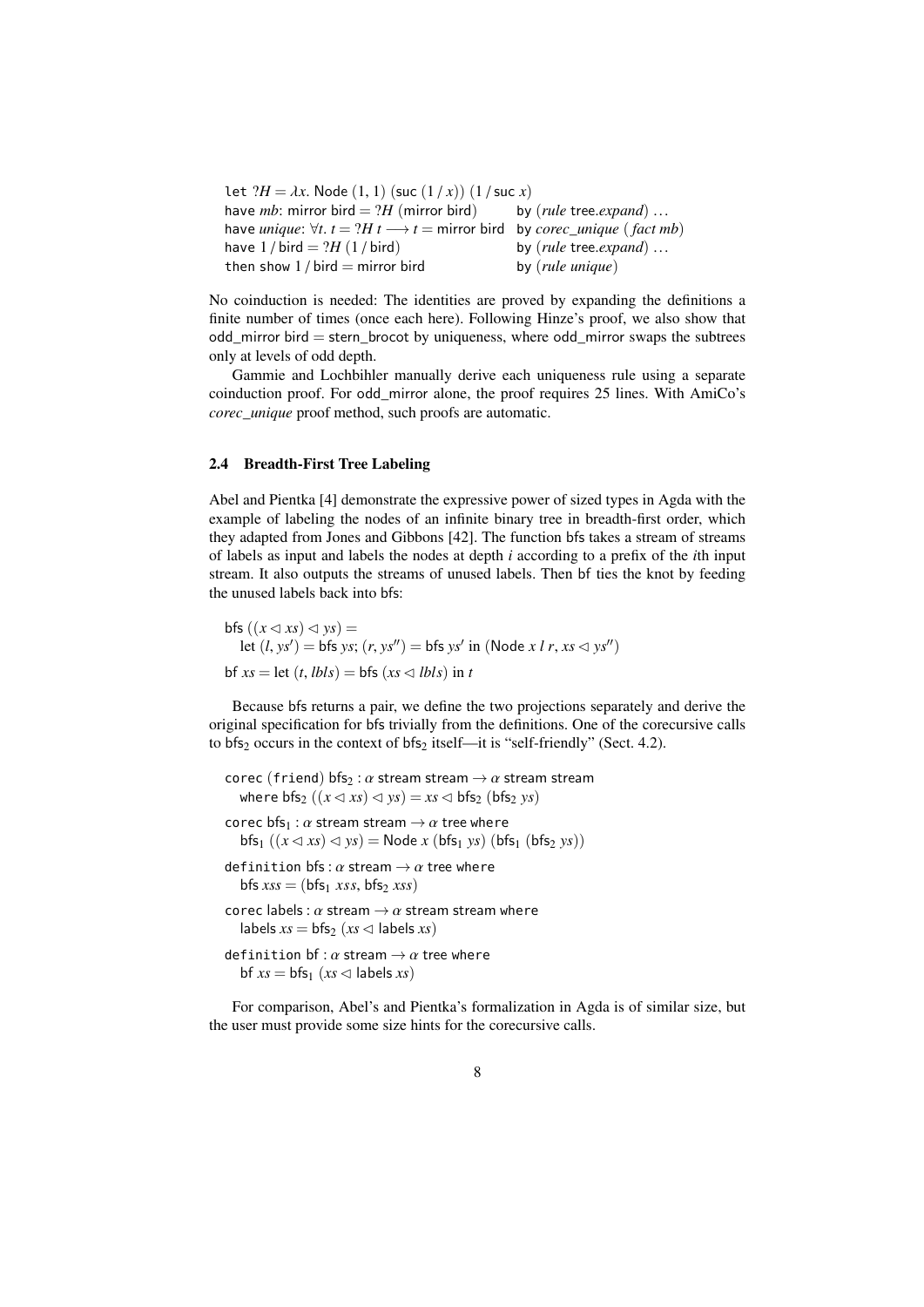#### 2.5 Stream Processors

Stream processors are a standard example of mixed fixpoints:

datatype  $(\alpha, \beta, \delta)$  sp<sub>µ</sub> = Get  $(\alpha \rightarrow (\alpha, \beta, \delta)$  sp<sub>µ</sub> $)$  | Put  $\beta \delta$ <br>codatatype  $(\alpha, \beta)$  sp = Ip (out:  $(\alpha, \beta, (\alpha, \beta)$  sp) sp) codatatype  $(\alpha, \beta)$  sp<sub>v</sub> = ln (out:  $(\alpha, \beta, (\alpha, \beta)$  sp<sub>v</sub>) sp<sub>µ</sub>)

When defining functions on these objects, we previously had to break them into a recursive and a corecursive part, using Isabelle's primcorec command for the latter [\[15\]](#page-36-6). Since our tool supports mixed recursion–corecursion, we can now express functions on stream processors more directly.

 $\overline{a}$ 

We present two functions. The first one runs a stream processor:

```
corecursive run : (\alpha, \beta) sp<sub>v</sub> \rightarrow \alpha stream \rightarrow \beta stream where
    run sp s = \text{case out } sp \text{ of }Get f \Rightarrow run (\ln(f(\text{shd } s)))) (stl s)
         \vert Put b \mathfrak{so} \Rightarrow \mathfrak{b} \triangleleft \text{ run } \mathfrak{so} \mathfrak{s}\langletwo-line termination proof\rangle
```
The second function, ∘∘, composes two stream processors:

```
corec (friend) get where
     get f = \ln (\text{Get } (\lambda a, \text{ out } (f a)))corecursive \circ \circ : (\beta, \gamma) sp<sub>v</sub> \rightarrow (\alpha, \beta) sp<sub>v</sub> \rightarrow (\alpha, \gamma) sp<sub>v</sub> where
       s p \circ s p' = \text{case} (\text{out } sp, \text{out } sp') of<br>
\left( \begin{array}{c} \text{Put } h \text{ s}p \\ \text{or } h \end{array} \right) \rightarrow \text{In} (\text{Put } h \text{ s}p)(\text{Put } b \text{ sp}, \_) \Rightarrow \ln (\text{Put } b \text{ (sp \circ o \text{ sp}'))<br>
(\text{Get } f \text{ Put } b \text{ sn}') \rightarrow \ln (f \text{ h}) \circ \text{on} \text{ sn}'| (Get f, Put b sp') \Rightarrow In (f b) \circ \circ sp'<br>| (Cet f') \Rightarrow get (lg speed n (f')
              | \left( \right), Get f' \right) \Rightarrow get (\lambda a. sp \circ \circ \ln (f' a))\langletwo-line termination proof\rangle
```
The selector out in the noncorecursive friend get is legal, because get also adds a constructor. In both cases, the corecursive command emits a termination proof obligation, which we discharged in two lines, using the same techniques as when defining recursive functions. This command is equivalent to corec, except that it lets the user discharge proof obligations instead of applying some standard proof automation.

# 2.6 A Calculator

Next, we formalize a calculator example by Hur et al. [\[40\]](#page-37-10). The calculator inputs a number, computes the double of the sum of all inputs, and outputs the current value of the sum. When the input is 0, the calculator counts down to 0 and starts again. Hur et al. implement two versions, f and g, in a programming language embedded deeply in Coq and prove that f simulates g using parameterized coinduction.

We model the calculator in a shallow fashion as a function from the current sum to a stream processor for nats. Let calc abbreviate nat  $\rightarrow$  (nat, nat) sp<sub>y</sub>. We can write<br>the program directly as a function and very closely to its specification [40]. Figure 21 the program directly as a function and very closely to its specification [\[40,](#page-37-10) Figure 2]. In f and g, the corecursion goes through the friends get and restart, and the constructor guard is hidden in the abbreviation put  $x sp = \ln (\text{Put } x sp)$ .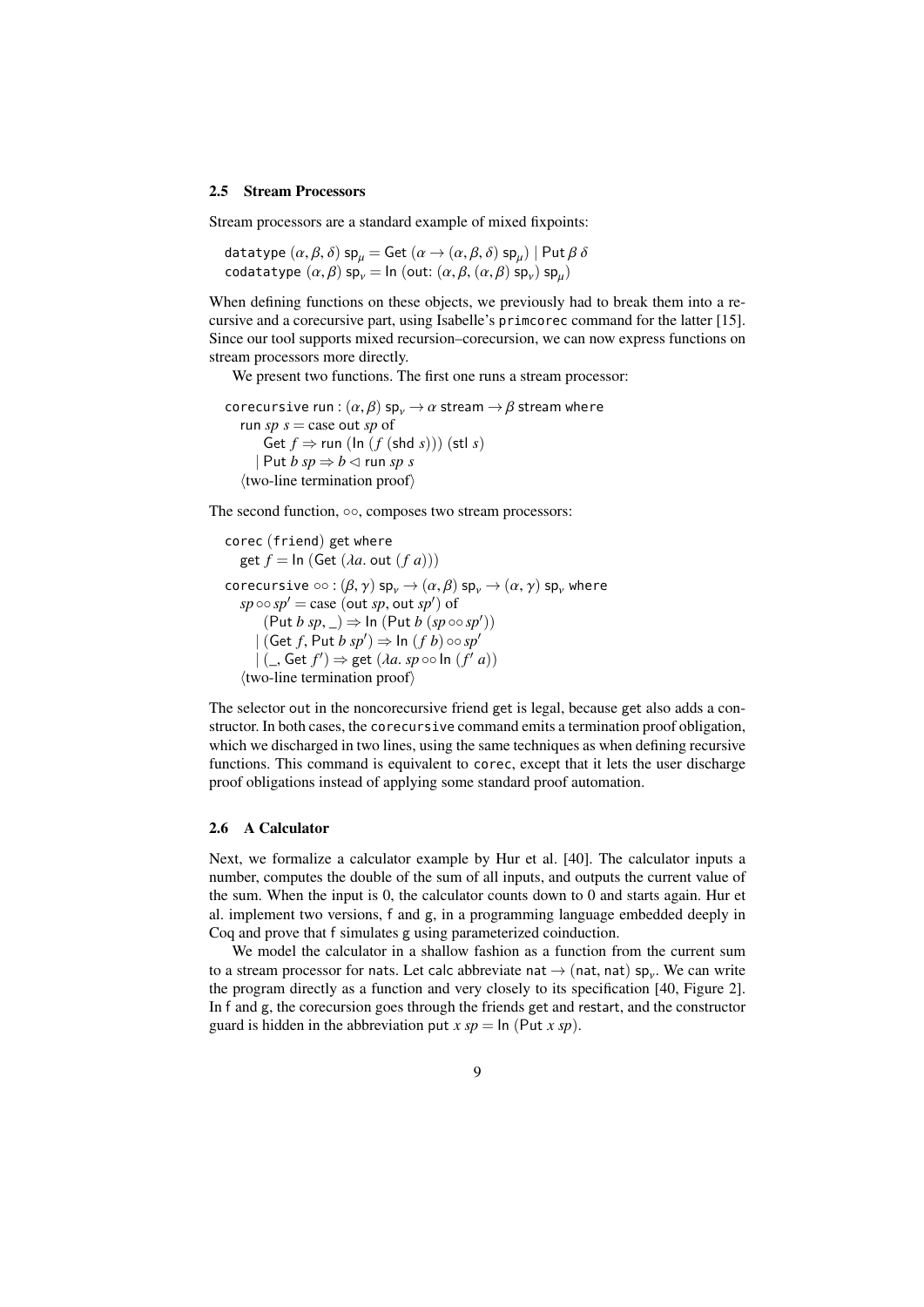```
corec (friend) restart : calc \rightarrow calc where
   restart h n = if n > 0 then put n (restart h (n-1)) else h 0corec f : calc where
   f n = put n (get (\lambda v. if v \neq 0 then f (2 \cdot v + n) else restart f (v+n)))
corec g : calc where
   g m = put (2 \cdot m) (get (\lambda v \cdot \text{if } v = 0 \text{ then restart } g (2 \cdot m) \text{ else } g (v + m)))
```
Our task is to prove that g *m* simulates f  $(2 \cdot m)$ . In fact, the two can even be proved to be bisimilar. In our shallow embedding, bisimilarity coincides with equality. We prove  $g m = f (2 \cdot m)$  by coinduction with the rule generated for the friends get and restart. The proof exploits the fact that restart applies its argument only to 0.

```
lemma restart cong: h 0 = k 0 → restart h n = restart k n
   by (induction n) (simp_all add: restart.code)
lemma g m = f(2 \cdot m)proof (coinduction arbitrary: m rule: restart.coinduct)
   case (Eq\_nat\_nat\_sp_{\gamma} m)<br>have restart g(2, m) = r\epsilonhave restart g(2 \cdot m) = restart (\lambda_-, g(0)) (2 \cdot m) and
         restart f (2 \cdot m) = restart (\lambda_{-}, f \cdot 0) (2 \cdot m)by (rule restart_cong; simp)+
   then show ?case by (auto intro!: spν.cong_restart ...)
qed
```
## <span id="page-9-1"></span>2.7 Lazy List Filtering

A classic example requiring a mix of recursion and corecursion is filtering on lazy lists. Given the polymorphic type of lazy lists

codatatype  $\alpha$  llist =  $[] |$  (lhd:  $\alpha$ )  $\lhd$  (ltl:  $\alpha$  llist)

the task is to define the function lfilter :  $(\alpha \to \text{bool}) \to \alpha$  llist  $\to \alpha$  llist that retains only the elements that satisfy the given predicate. Devillers et al. [\[24\]](#page-36-12) noted the difficulty of defining lfilter and proving its properties. Paulson [\[62\]](#page-38-7) defined lfilter using an inductive search predicate. His development culminates in a proof of

<span id="page-9-0"></span>If 
$$
P \circ \text{Hitter } Q = \text{Hitter } (\lambda x. P x \wedge Q x) \tag{1}
$$

Matthews [\[54\]](#page-38-8) defines lfilter using contractions for converging equivalence relations. His contraction proof relies on a search function that returns the first index of an element satisfying the predicate. In Dafny, Leino [\[48\]](#page-37-11) suggests a definition that mixes recursion and corecursion; his termination proof uses a search function similar to Matthews's. We can easily replicate Leino's definition in Isabelle, where set converts lazy lists to sets:

corecursive lfilter :  $(\alpha \rightarrow \text{bool}) \rightarrow \alpha$  llist  $\rightarrow \alpha$  llist where lfilter *P xs* = if  $\forall$ *x* ∈ set *xs*.  $\neg$  *P x* then [] else if *P* (lhd *xs*) then lhd  $xs \triangleleft$  lfilter *P* (ltl *xs*) else lfilter *P* (ltl *xs*)  $\langle$ 13-line termination proof $\rangle$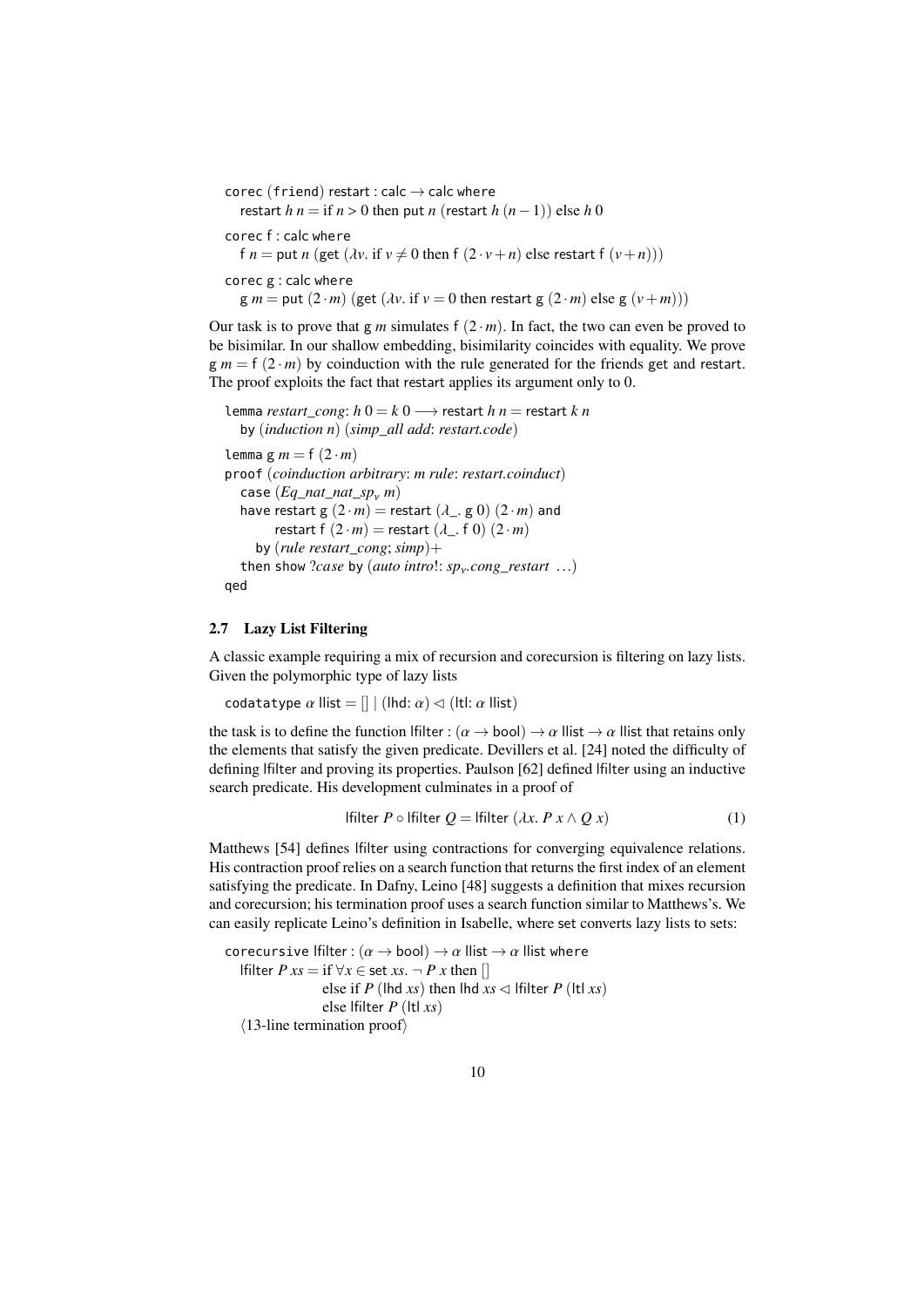The nonexecutability of the infinite  $\forall$  quantifier in the 'if' condition is unproblematic in HOL, which has no built-in notion of computation; Agda, Coq, and Matita would reject the definition outright. Lochbihler and Hölzl [\[51\]](#page-38-9) define lfilter as a least fixpoint in the prefix order on llist. Using five properties, they substantiate that fixpoint induction leads to shorter proofs than Paulson's approach.

We show how to prove three of their properties using our definition, namely [\(1\)](#page-9-0) and

$$
\text{Hilter } P \, xs = [] \longleftrightarrow (\forall x \in \text{set } xs. \neg P \, xs) \tag{2}
$$
\n
$$
\text{set } (\text{filter } P \, xs) = \text{set } xs \, \bigcirc \, \bigcirc \, [x \mid P \, x] \tag{3}
$$

<span id="page-10-1"></span><span id="page-10-0"></span>
$$
set (If |t|) = set xs \cap \{x \mid P x\}
$$
\n(3)

We start with [\(2\)](#page-10-0). We prove the interesting direction,  $\longrightarrow$ , by induction on  $x \in$  set *xs*, where the inductive cases are solved automatically. For [\(3\)](#page-10-1), the  $\supseteq$  direction is also a simple induction on set. The other direction requires two nested inductions: first on  $x \in$  set (lfilter *P xs*) and then a well-founded induction on the termination argument for the recursion in lfilter. Finally, we prove [\(1\)](#page-9-0) using the uniqueness principle. We first derive the uniqueness rule for lfilter by a coinduction with a nested induction; this approach reflects the mixed recursive-corecursive definition of lfilter, which nests recursion inside corecursion.

lemma *lfilter\_unique*: ( $\forall$ *xs*. *f xs* = if  $\forall$ *x* ∈ set *xs*. ¬ *P x* then [] else if *P* (lhd *xs*) then lhd  $xs \leq f$  (ltl *xs*) else  $f$  (ltl  $xs$ ))  $\longrightarrow$  $f =$ **|filter**  $P$ 

(Our tool does not yet generate uniqueness rules for mixed recursive–corecursive definitions.) Then the proof of [\(1\)](#page-9-0) is automatic:

lemma lfilter  $P \circ$  lfilter  $Q =$  lfilter  $(\lambda x. P x \wedge Q x)$ by (*rule lfilter\_unique*) (*auto elim*: llist.*set*\_*cases*)

Alternatively, we could have proved [\(1\)](#page-9-0) by coinduction with a nested induction on the termination argument. The uniqueness principle works well because it incorporates both the coinduction and the induction. This underlines that uniqueness can be an elegant proof principle for mixed recursive–corecursive definitions, despite being much weaker than coinduction in the purely corecursive case. Compared with Lochbihler and Hölzl's proofs by fixpoint induction, our proofs are roughly of the same length, but corecursive eliminates the need for the lengthy setup for the domain theory.

## <span id="page-10-2"></span>2.8 Generative Probabilistic Values

Our final example relies on a codatatype that fully exploits Isabelle's modular datatype architecture built on bounded natural functors (Sect. [3.1\)](#page-13-1) and that cannot be defined easily, if at all, in other systems.

Lochbihler [\[50\]](#page-37-12) proposes generative probabilistic values (GPVs) as a semantic domain for probabilistic input–output systems. He defines GPVs coinductively as follows: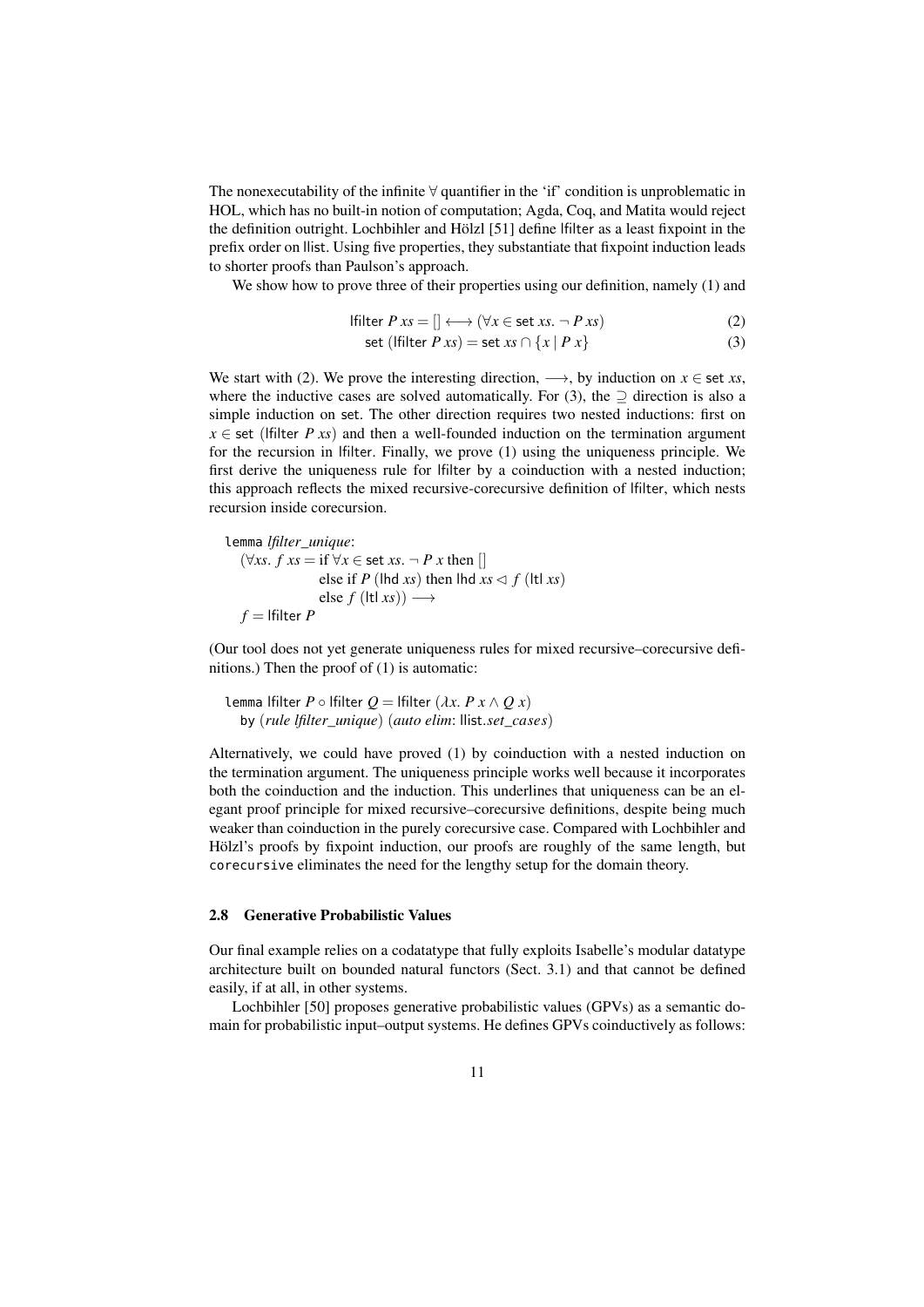codatatype  $(\alpha, \gamma, \rho)$  gpv = GPV (gpv:  $(\alpha + \gamma \times (\alpha, \gamma, \rho)$  rpv) spmf)

type\_synonym  $(\alpha, \gamma, \rho)$  rpv  $= \rho \rightarrow (\alpha, \gamma, \rho)$  gpv

The type  $\alpha$  spmf, of discrete subprobability distributions over  $\alpha$ , is both a bounded natural functor and a monad. Conceptually, each GPV chooses probabilistically between failing, terminating with a result of type  $\alpha$ , and continuing by producing an output  $\gamma$ and transitioning into a reactive probabilistic value (RPV), which waits for a response  $\rho$ of the environment before moving to the generative successor state.

Next, Lochbihler defines a monadic language for modeling cryptographic games as GPVs similar to a probabilistic coroutine monad. Nondeterministic environments can be refined to stateful probabilistic ones of type  $(\sigma, \gamma, \rho)$  env =  $\sigma \to \gamma \to (\rho \times \sigma)$  spmf, which represent cryptographic oracles; for each input  $\gamma$ , the oracle probabilistically produces a response  $\rho$  and updates its local state  $\sigma$ . He also considers stateful environment converters of type  $(\sigma, \gamma, \rho, \gamma', \rho')$  conv =  $\sigma \rightarrow \gamma \rightarrow (\rho \times \sigma, \gamma', \rho')$  gpv. They intercept<br>outputs  $\chi$  of and produce responses  $\rho$  for a GPV. In doing so, they themselves interact outputs  $\gamma$  of and produce responses  $\rho$  for a GPV. In doing so, they themselves interact with an environment through outputs  $\gamma'$  and responses  $\rho'$ . The converter maintains a local state  $\sigma$  that persists between intercepts.

Lochbihler defines two composition operators for converters: Composition with an oracle yields a new oracle, and inlining into a GPV yields a new GPV. We focus on inlining, because oracle composition can be defined in terms of it. The operator inline :  $(\sigma, \gamma, \rho, \gamma', \rho')$  conv  $\rightarrow$   $(\alpha, \gamma, \rho)$  gpv  $\rightarrow \sigma \rightarrow (\alpha \times \sigma, \gamma', \rho')$  gpv takes a converter *T*, a<br>GPV and the initial state of the converter and returns a GPV which produces a result GPV, and the initial state of the converter and returns a GPV, which produces a result  $\alpha$  and *T*'s new state after interacting with *T*'s environment. Its corecursive definition poses two challenges: First, a corecursive call appears under the monadic sequencing operation  $\gg_{\text{gav}}$  on GPV. Second, it recursively searches the interactions between the GPV and *T*, i.e., mixes recursion and corecursion.

For the former, we cannot register  $\gg_{\text{gpv}}$  as a friend directly, because its type,  $(\alpha, \gamma, \rho)$  gpv  $\rightarrow$   $(\alpha \rightarrow (\beta, \gamma, \rho)$  gpv)  $\rightarrow$   $(\beta, \gamma, \rho)$  gpv, contains a type variable,  $\alpha$ , that does not occur in the result codatatype  $(\beta, \gamma, \rho)$  gpv. AmiCo's implementation cannot handle additional type variables, because all type variables in the right-hand sides of HOL constant definitions must occur in the signature of the constant; thus, the corecursor and the congruence closure would need to take additional type tokens as arguments. Instead, we define a copy of gpv with a phantom type parameter  $\beta$  and the conversion functions gpv and gpv'. The copy  $\gg_{\text{gpv}}$  of  $\gg_{\text{gpv}}$  can be registered as a friend using  $\Delta$ miCo's friend of cores command: AmiCo's friend\_of\_corec command:

codatatype  $(\alpha, \gamma, \rho, \beta)$  gpv' = GPV'  $(\text{the}' : (\alpha + \gamma \times (\rho \to (\alpha, \gamma, \rho, \beta)$  gpv')) spmf)

definition  $\gg_{\text{gpv}'} : (\alpha, \gamma, \rho) \text{ gpv} \rightarrow (\alpha \rightarrow (\beta, \gamma, \rho, \alpha) \text{ gpv}') \rightarrow (\beta, \gamma, \rho, \alpha) \text{ gpv}'$ <br>where  $\alpha \gg_{\text{gpv}'} f = \text{ gpv}' (\alpha \gg_{\text{gpv}'} (\alpha \gg_{\text{gpv}'} (\alpha))$ where  $g \gg g_{\text{gpv}} f = g \text{pv}' \left( g \gg g_{\text{pv}} \left( g \text{pv} \circ f \right) \right)$ 

 $friend\_of\_core \ggg_{\text{gpv}'}$  where  $g \gg g_{\text{gap}} f = \text{GPV}$ <sup>'</sup> (map<sub>spmf</sub> (map<sub>+</sub> id (map<sub>×</sub> id)<br>(*dr x case r x* of lnl  $g' \rightarrow g'$  ) lnr  $g' \rightarrow g'$  $(\lambda r \times \text{case } r \times \text{of } \text{In} \mid g' \Rightarrow g' \mid \text{In} \mid g' \Rightarrow g' \gg_{\text{gpv}'} f)))$ (gpv  $g \gg f_{\text{spmf}} (\lambda x \cdot \text{case } x \cdot \text{of }$  $P$ ure  $a \Rightarrow$  map<sub>spmf</sub> (map<sub>+</sub> id (map<sub>x</sub> id (lnl ∘))) (the' (*f a*))  $|$  IO  $o$   $c \Rightarrow$  return<sub>spmf</sub>  $($ IO  $o$   $($ Inr  $\circ$   $c$  $))))$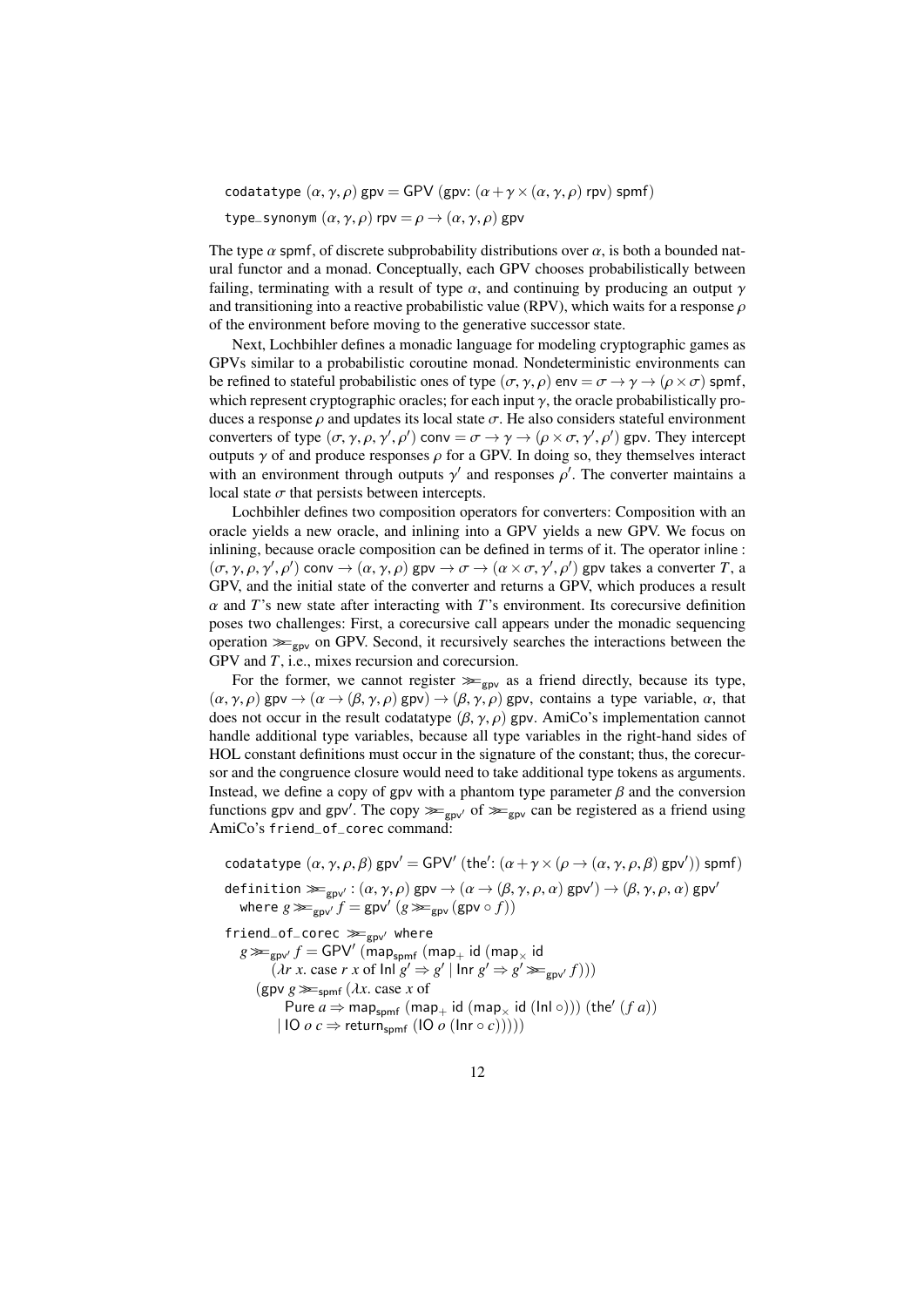where Pure = Inl and IO  $o r = \ln r (o, r)$ . The equation specified in friend\_of\_corec reformulates the definition of  $\gg_{\text{gpv}'}$  to have the expected format, with a GPV' guard outside. A proof obligation connects the two specifications. We define inlining on the copy with our tool (see below) and transport it back to gpv via

definition inline *T* gpv  $s =$  gpv (inline' *T* (gpv' gpv) *s*)

Inlining combines recursion and corecursion as follows: The recursive part goes through the interactions between the GPV and the converter and searches for the next interaction between the converter and its environment. The corecursive part performs the interaction found and iterates the search. Following Lochbihler, we separate the iteration from the search:

```
partial_function (spmf) search : (\sigma, \gamma, \rho, \gamma', \rho') conv \rightarrow (\alpha, \gamma, \rho) gpv \rightarrow \sigma \rightarrow<br>
(\alpha \times \sigma + \gamma' \times (\alpha \times \sigma, \gamma', \rho')) rpv \times (\alpha \rightarrow (\alpha \times \rho, \rho \times \sigma) gpv') spmf where
            (\alpha \times \sigma + \gamma' \times (\rho \times \sigma, \gamma', \rho')) rpv\times (\alpha \to (\alpha, \gamma, \rho, \rho \times \sigma)) gpv') spmf where
     search c v s = do {
           z \leftarrow gpv v;
           case z of Pure x \Rightarrow return<sub>spmf</sub> (lnl (x, s))
             | IO a r \Rightarrow do {
                   y \leftarrow \text{gpv}(c \text{ s } a);case y of Pure (b, s') \Rightarrow search c (r b) s'\left\{ \text{IO } u \text{ } r' \Rightarrow \text{return}_{\text{spmf}} \left( \text{Inr } (u, r', \text{gpv'} \circ r) \right) \right\} \right\}corec inline': (\sigma, \gamma, \rho, \gamma', \rho') conv \rightarrow (\alpha, \gamma, \rho, \rho \times \sigma) gpv' \rightarrow \sigma \rightarrow<br>(\alpha \times \sigma, \alpha \times \sigma, \sigma) gpv' where
            (\alpha \times \sigma, \gamma, \rho, \rho \times \sigma) gpv' where
      in line<sup>'</sup> T g s = GPV (map<sub>spmf</sub> (λx. case x of Inl xs \Rightarrow Pure xs = \text{Lipr}(a, T'x) \Rightarrow IQ a(x, T'x) \Rightarrow f(x, s') in line<sup>'</sup> T (x
```
 $(\ln r \cdot (o, T', r) \Rightarrow 10 \cdot o \cdot (\lambda x. T' x \gg_{\text{gpv}'} (\lambda(x, s'), \text{inline}' T (r x) s'))$  (search *T g s*)

First, we formalize iteration by the corecursive function inline', in which the corecursive call occurs in the second argument of the friend  $\ggg_{\text{gpv}}$ . Second, the search is captured by the recursive function search. If the GPV terminates with result  $x$ , there are no calls and the search terminates; otherwise, the GPV outputs *a* and becomes the RPV *r*. In that case, search analyzes *T* under the argument *a*. If *T* returns *b* without issuing an output itself, the search continues recursively on *r b*. Otherwise, the first output is found and the search terminates. The monadic definition of search relies on Isabelle's partial\_function command [\[46\]](#page-37-13), which internally uses the least fixpoint operator in the chain-complete partial order of discrete subprobability distributions.

For well-founded recursion, AmiCo automatically separates the recursive parts from the corecursive parts in a specification given to corec (Sect. [4.1\)](#page-19-1). As the recursion in search is not well-founded, we perform this separation manually.

Inlining is associative: inline  $c_1$  (inline  $c_2$  *v*  $s_2$ )  $s_1$  = inline (inline  $c_1 \circ c_2$ ) *v* ( $s_2$ ,  $s_1$ ). (We omit reassociations of tuples for clarity;  $f \circ \circ g$  denotes  $\lambda(x, y)$  *z*.  $f(g \times z)$  *y*.) We prove this identity on the copy gpv', i.e., with inline' instead of inline, by coinduction up to congruence. The corecursive step reuses Lochbihler's lemmas about search, which are proved by fixpoint induction. The mix of least fixpoint and corecursion does not admit a strong uniqueness rule for showing the identity, because the least fixpoint is not the only solution to the equation of search.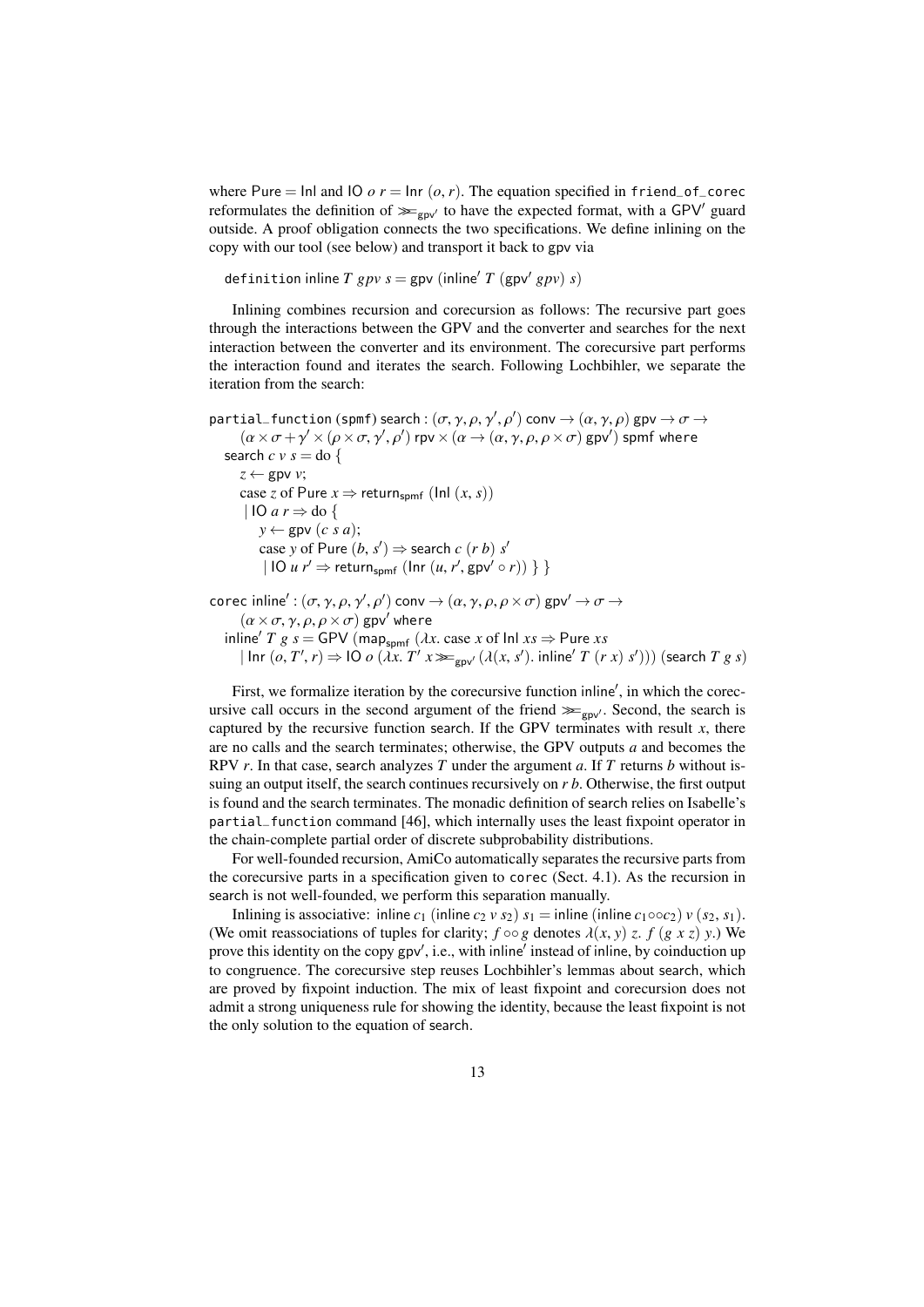Initially, Lochbihler had manually derived the coinduction rule up to  $\ggg_{\text{gpv}}$ , which our tool now generates. However, because of the copied type, our reformulation ended up roughly as complicated as the original. Moreover, we noted that coinduction up to congruence works only for equality; for user-defined predicates (e.g., typing judgments), the coinduction rule must still be derived manually. But even though this case study is not conclusive, it demonstrates the flexibility of the framework.

# <span id="page-13-0"></span>3 The Low Level: Corecursor States

Starting from the primitive corecursor provided by Isabelle [\[15\]](#page-36-6), our tool derives corecursors up to larger and larger sets of friends. The corecursion state includes the set of friends  $\mathcal F$  and the corecursor corec $\mathcal F$ . Four operations manipulate states:

- BASE gives the first nonprimitive corecursor by registering the first friends—the constructors (Sect. [3.3\)](#page-14-1);
- STEP incorporates a new friend into the corecursor (Sect. [3.4\)](#page-15-0);
- MERGE combines two existing sets of friends (Sect. [3.5\)](#page-16-0);
- INSTANTIATE specializes the corecursor type (Sect. [3.6\)](#page-17-1).

The operations BASE and STEP have already been described in detail and with many examples in our previous paper [\[16\]](#page-36-7). Here, we give a brief, self-contained account of them. MERGE and INSTANTIATE are new operations whose need became apparent in the course of implementation.

## <span id="page-13-1"></span>3.1 Bounded Natural Functors

The mathematics behind our tool assumes that the considered type constructors are both functors and relators, that they include basic functors such as identity, constant, sum, and product, and that they are closed under least and greatest fixpoints (initial algebras and final coalgebras). The tool satisfies this requirement by employing Isabelle's infrastructure for bounded natural functors (BNFs) [\[15,](#page-36-6) [73\]](#page-39-1). For example, the codatatype α stream is defined as the greatest solution to the fixpoint equation  $β \cong α \times β$ , where both the right-hand side  $\alpha \times \beta$  and the resulting type  $\alpha$  stream are BNFs.

BNFs have both a functor and a relator structure. If K is a unary type constructor, we assume the existence of polymorphic constants for the functorial action, or map function, map<sub>K</sub> :  $(\alpha \to \beta) \to \alpha K \to \beta K$  and the relational action, or relator, rel<sub>K</sub> :  $(\alpha \to \beta \to \gamma K)$ bool)  $\rightarrow \alpha \mathsf{K} \rightarrow \beta \mathsf{K} \rightarrow$  bool, and similarly for *n*-ary type constructors. For finite lists, map<sub>list</sub> is the familiar map function, and given a relation *r*, rel<sub>list</sub> *r* relates two lists of the same length and with *r*-related elements positionwise. While the BNFs are functors on their covariant positions, the relator structure covers contravariant positions as well.

We assume that some of the polymorphic constants are known to be (relationally) *parametric* in some type variables, in the standard sense [\[64\]](#page-38-4). For example, if K is a ternary relator and c :  $(\alpha, \beta, \gamma)$  K, then c is parametric in  $\beta$  if rel<sub>K</sub> (=)  $r$  (=) c c holds for all  $r : \beta \to \beta' \to$  bool. We also write rel $(\alpha_{r-1}) \ltimes r$  c c to mean the same thing. In a slight departure from standard practice if a term does not depend on a type variable  $\alpha$ slight departure from standard practice, if a term does not depend on a type variable  $\alpha$ , we consider it parametric in  $\alpha$ . The map function of a BNF is parametric in all its type variables. By contrast,  $=$ :  $\alpha \rightarrow \alpha \rightarrow$  bool is not parametric in  $\alpha$ .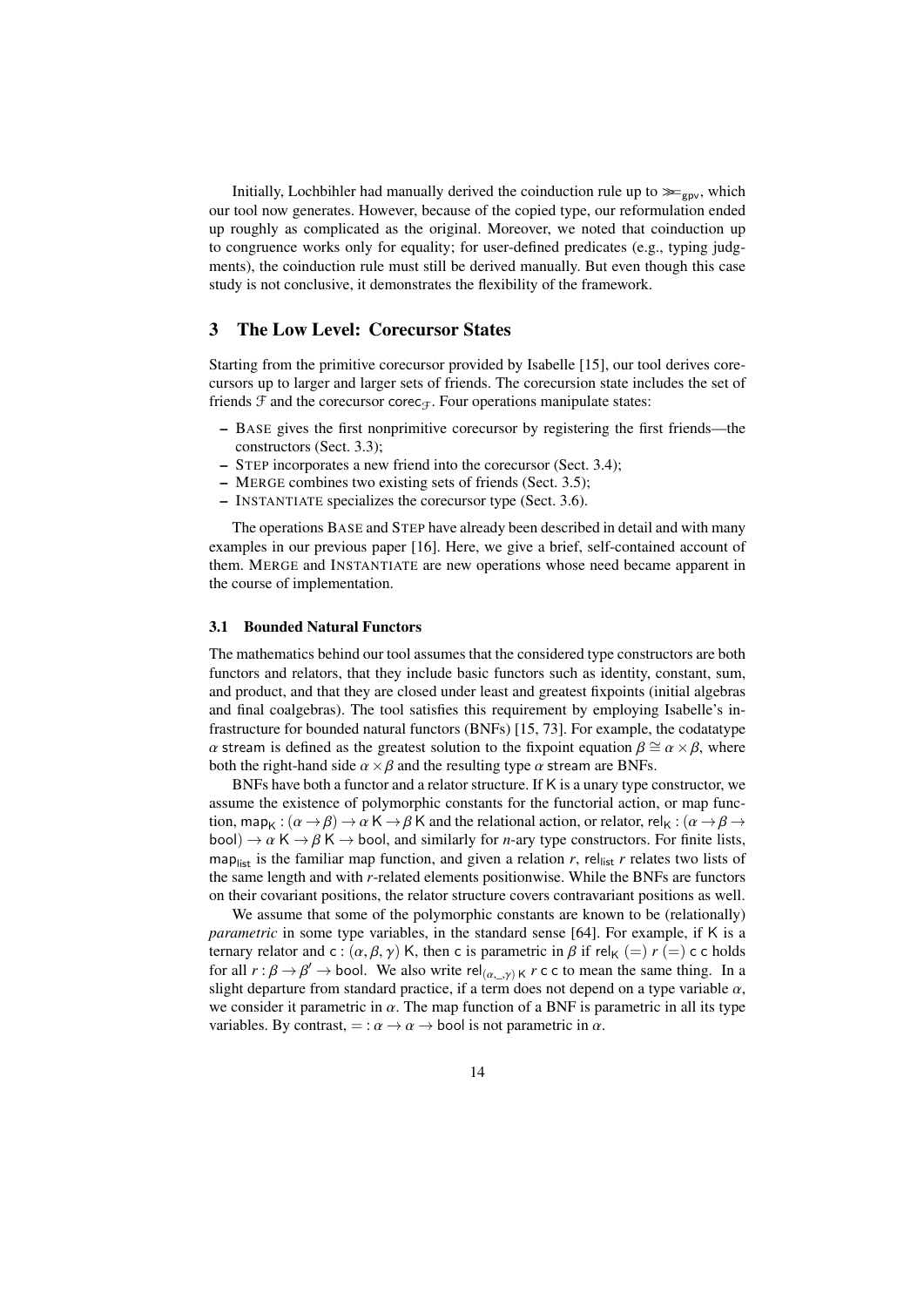#### <span id="page-14-0"></span>3.2 Codatatypes and Primitive Corecursion

We fix a codatatype J. In general, J may depend on some type variables, but we leave this dependency implicit for now. While J also may have multiple, curried constructors, it is viewed at the low level as a codatatype with a single constructor ctor<sub>J</sub> : J K<sub>ctor</sub>  $\rightarrow$  J and a destructor dtor<sub>J</sub> :  $J \rightarrow J K_{\text{ctor}}$ :

codatatype  $J = c$ tor<sub>J</sub> (dtor<sub>J</sub>:  $J K_{ctor}$ )

The mutually inverse constructor and destructor establish the isomorphism between J and J K<sub>ctor</sub>. For streams, we have  $\beta$  K<sub>ctor</sub> =  $\alpha \times \beta$ , ctor  $(h, t) = h \le t$ , and dtor  $xs =$ (shd *xs*, stl *xs*). Low-level constructors and destructors combine several high-level constructors and destructors in one constant each. Internally, the codatatype command works on the low level, providing the high-level constructors as syntactic sugar [\[15\]](#page-36-6).

In addition, the codatatype command derives a primitive corecursor corec<sub>J</sub> : ( $\alpha \rightarrow$  $\alpha$  K<sub>ctor</sub>)  $\rightarrow \alpha \rightarrow J$  characterized by the equation corec<sub>J</sub>  $b =$  ctor  $\circ$  map<sub>K<sub>ctor</sub> (corec<sub>J</sub>  $b$ )  $\circ$ </sub> *b*. The primcorec command, provided by Isabelle, reduces a primitively corecursive specification to a plain, acyclic definition expressed using this corecursor.

## <span id="page-14-1"></span>3.3 Corecursion up to Constructors

We call blueprints the arguments passed to corecursors. When defining a corecursive function f, a *blueprint* for f is produced, and f is defined as the corecursor applied to the blueprint. The expressiveness of a corecursor is indicated by the codomain of its blueprint argument. The blueprint passed to the primitive corecursor must return an  $\alpha$  K<sub>ctor</sub> value—e.g., a pair  $(m, x)$ : nat  $\times \alpha$  for streams of natural numbers. The remaining corecursion structure is fixed: After producing *m*, we proceed corecursively with  $x$ . We cannot produce two numbers before proceeding corecursively—to do so, the blueprint would have to return  $(m, (n, x))$ : nat  $\times$  (nat  $\times \alpha$ ).

Our first strengthening of the corecursor allows an arbitrary number of constructors before proceeding corecursively. This process takes a codatatype J and produces an initial corecursion state  $\langle \mathcal{F}, \Sigma_{\mathcal{F}}$ , corec<sub> $\mathcal{F}\rangle$ </sub>, where  $\mathcal{F}$  is a set of known friends,  $\Sigma_{\mathcal{F}}$  is a BNF that incorporates the type signatures of known friends, and corec $\tau$  is a corecursor. We omit the set-of-friends index whenever it is clear from the context. The initial state knows only one friend, ctor.

$$
\begin{array}{ll}\text{BASE}: & J \leadsto \langle \mathcal{F}, \Sigma_{\mathcal{F}}, \text{corec}_{\mathcal{F}} \rangle \text{ where } \\ & \mathcal{F} = \{ \text{ctor} \} \quad \alpha \, \Sigma_{\mathcal{F}} = \alpha \, \mathsf{K}_{\text{ctor}} \quad \text{corec}_{\mathcal{F}} : (\alpha \to \alpha \, \Sigma_{\mathcal{F}}^+) \to \alpha \to J \end{array}
$$

Let us define the type  $\alpha \Sigma_{\mathcal{F}}^+$  used for the corecursor. First, we let  $\alpha \Sigma_{\mathcal{F}}^*$  be the free monad of  $\Sigma$  extended with J-constant leaves:

datatype  $\alpha \, \Sigma_{\mathcal{F}}^* = \mathsf{Oper}\left((\alpha \, \Sigma_{\mathcal{F}}^*) \, \Sigma_{\mathcal{F}}\right) \mid \mathsf{Var}\, \alpha \mid \mathsf{Cst}\, \mathsf{J}$ 

Inhabitants of  $\alpha \Sigma_{\mathcal{F}}^*$  are (*formal*) *expressions* built from variable or constant leaf nodes<br>(Var or Cst) and a syntactic representation of the constants in  $\mathcal{F}$  Writing [ctor] for (Var or Cst) and a syntactic representation of the constants in  $F$ . Writing  $\boxed{\text{ctor}}$  for Oper :  $(\alpha \Sigma_{\mathcal{F}}^* )$  K<sub>ctor</sub>  $\rightarrow \alpha \Sigma_{\mathcal{F}}^*$ , we can build expressions such as  $\boxed{\text{ctor}}$   $(1, \text{Var}(x : \alpha))$ <br>and  $\boxed{\text{ctor}}$   $(2, \boxed{\text{ctor}} (3, \boxed{\text{ct}(x : 1)}))$ . The type  $\alpha \Sigma^+$  of *guarded expressions* is similar and  $\overline{[ctor]}$   $(2, \overline{[ctor]}$   $(3, \overline{Cst}(xs : J)))$ . The type  $\alpha \Sigma_{\mathcal{F}}^+$ , of *guarded expressions*, is similar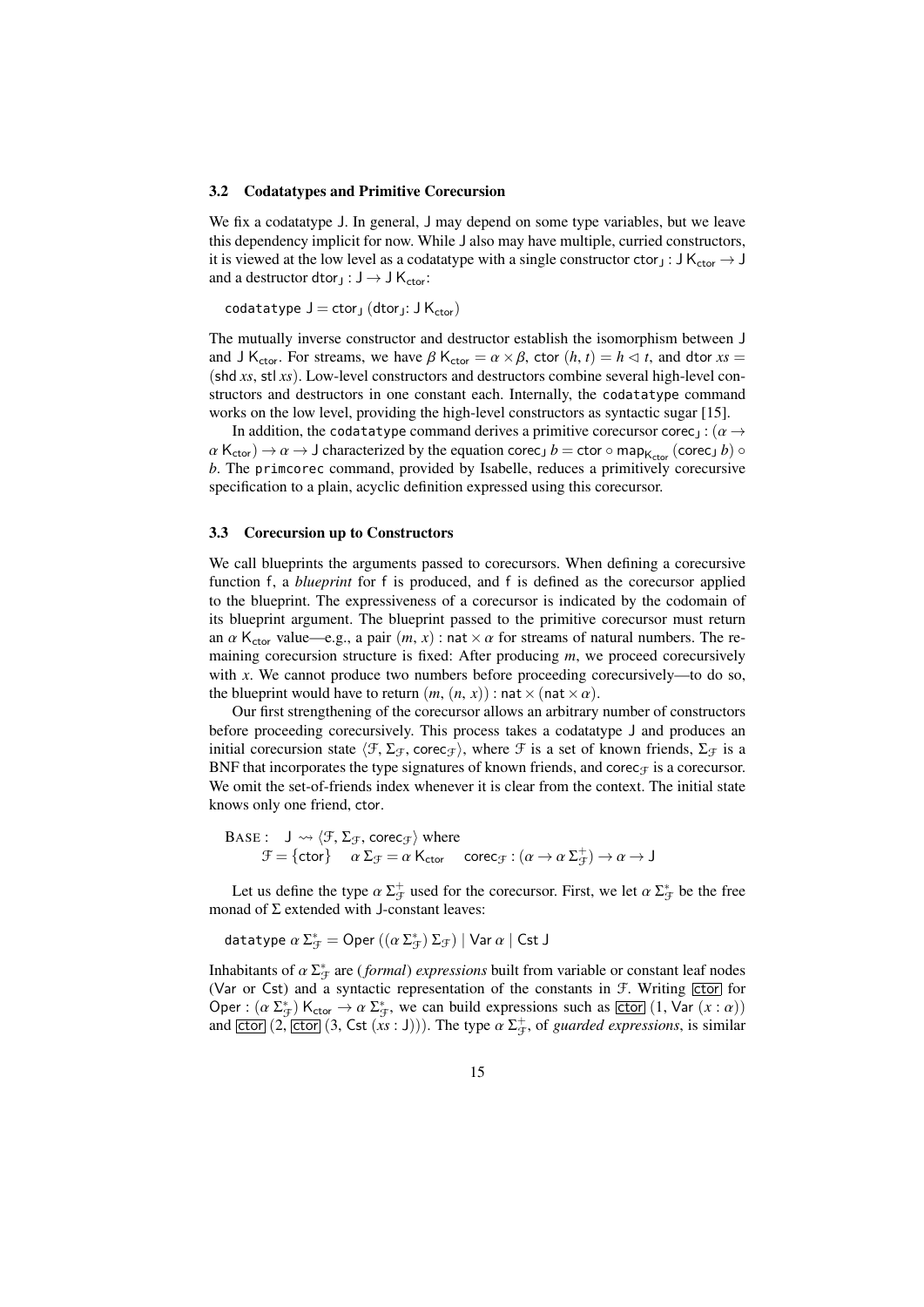to  $\alpha \sum_{\mathcal{F}}^*$ , except that it requires at least one **ctor** guard on every path to a Var. For-<br>mally  $\alpha \sum_{\mathcal{F}}^+$  is defined as  $((\alpha \sum_{\mathcal{F}}^*)K, \alpha \sum_{\mathcal{F}}^* )$  so that K, marks the quards. To simplify mally,  $\alpha \Sigma_{\mathcal{F}}^+$  is defined as  $((\alpha \Sigma_{\mathcal{F}}^*) \mathsf{K}_{\text{ctor}}) \Sigma_{\mathcal{F}}^*$ , so that  $\mathsf{K}_{\text{ctor}}$  marks the guards. To simplify notation we will pretend that  $\alpha \Sigma^+ \subset \alpha \Sigma^*$ notation, we will pretend that  $\alpha \Sigma_{\mathcal{F}}^+ \subseteq \alpha \Sigma_{\mathcal{F}}^+$ .<br>
Guarded variable leaves represent core

Guarded variable leaves represent corecursive calls. Constant leaves allow us to stop the corecursion with an immediate result of type J. The polymorphism of  $\Sigma^*$  is crucial. If we instantiate  $\alpha$  to J, we can evaluate formal expressions with the function eval : J  $\Sigma^* \to$  J given by eval ( $\overline{[ctor]} x$ ) = ctor (map<sub>Kctor</sub> eval *x*), eval (Var *t*) = *t*, and eval (Cst *t*) = *t*. We also write eval for other versions of the operator (e.g., for  $J\Sigma^+$ ).

The corecursor's argument, the blueprint, returns guarded expressions consisting of one or more applications of **ctor** before proceeding corecursively. Proceeding corecursively means applying the corecursor to all variable leaves and evaluating the resulting expression. Formally:

$$
\mathsf{corec}_{\mathcal{F}}\, b = \mathsf{eval} \circ \mathsf{map}_{\Sigma_{\mathcal{F}}^+} \ (\mathsf{corec}_{\mathcal{F}}\, b) \circ b
$$

#### <span id="page-15-0"></span>3.4 Adding New Friends

Corecursors can be strengthened to allow friendly functions to surround the context of the corecursive call. At the low level, we consider only uncurried functions.

A function f :  $J K_f \rightarrow J$  is friendly if it consumes at most one constructor before producing at least one constructor. Friendliness is captured by a mixture of two syntactic constraints and the semantic requirement of parametricity of a certain term, called the *surface*. The syntactic constraints amount to requiring that f is *expressible* using corec<sub>T</sub>, irrespective of its actual definition.

Specifically, f must be equal to corec<sub>*F*</sub> *b* for some blueprint *b* : J K<sub>f</sub>  $\rightarrow$  (J K<sub>f</sub>)  $\Sigma^{+}$ that has the guarding constructor at the outermost position, and this object must be decomposable as  $b = s \circ \text{map}_{K_f} \langle id, \text{dtor} \rangle$  for some  $s : (\alpha \times \alpha \mathsf{K}_{\text{ctor}}) \mathsf{K}_f \to \alpha \Sigma^+$ . The<br>convolution operator  $\langle f, \alpha \rangle : \alpha \to \beta \times \gamma$  combines two functions  $f : \alpha \to \beta$  and  $g : \alpha \to \gamma$ . convolution operator  $\langle f, g \rangle : \alpha \to \beta \times \gamma$  combines two functions  $f : \alpha \to \beta$  and  $g : \alpha \to \gamma$ .

We call *s* the *surface* of *b* because it captures *b*'s superficial layer while abstracting the application of the destructor. The surface *s* is more polymorphic than needed by the equation it has to satisfy. Moreover, *s* must be parametric in  $\alpha$ . The decomposition, together with parametricity, ensures that friendly functions apply dtor at most once to their arguments and do not look any deeper—the "consumes at most one constructor" property.

$$
\begin{array}{ll}\text{STEP}: & \langle \mathcal{F}, \Sigma_{\mathcal{F}}, \text{corec}_{\mathcal{F}} \rangle \text{ and } \text{f}: \text{J K}_{\text{f}} \rightarrow \text{J friendly } \leadsto \langle \mathcal{F}', \Sigma_{\mathcal{F}'}, \text{corec}_{\mathcal{F}'} \rangle \text{ where } \\ & \mathcal{F}' = \mathcal{F} \cup \{\text{f}\} \quad \text{ } \alpha \Sigma_{\mathcal{F}'} = \alpha \Sigma_{\mathcal{F}} + \alpha \text{ K}_{\text{f}} \quad \text{ } \text{corec}_{\mathcal{F}'}: (\alpha \rightarrow \alpha \Sigma_{\mathcal{F}'}^+) \rightarrow \alpha \rightarrow \text{J} \end{array}
$$

The return type of blueprints corresponding to corec<sub> $\mathcal{F}'$ </sub> is  $\Sigma_{\mathcal{F}'}^+$ , where  $\Sigma_{\mathcal{F}'}$  extends  $\Sigma_{\mathcal{F}}$ with  $K_f$ . The type  $\Sigma^+_{\mathcal{F}}$  allows all guarded expressions of the previous corecursor but may also refer to f. The syntactic representations  $g : \alpha \Sigma_{\mathcal{F}}^* K_g \to \alpha \Sigma_{\mathcal{F}}^*$  of old friends  $g \in \mathcal{F}$ <br>must be lifted to the type  $(\alpha \Sigma^*) K \to \alpha \Sigma^*$  which is straightforward. In the sequel must be lifted to the type  $(\alpha \Sigma_{\mathcal{F}}^*)$  K<sub>g</sub>  $\rightarrow \alpha \Sigma_{\mathcal{F}}^*$ , which is straightforward. In the sequel, we will reuse the notation  $\boxed{g}$  for the lifted syntactic representations. In addition to  $\boxed{g}$ , new expressions are allowed to freely use the syntactic representation  $\[\cdot\]$ :  $(\alpha \sum_{j=1}^{4} K_j \rightarrow \alpha \sum_{j=1}^{4} K_j \rightarrow \alpha \sum_{j=1}^{4} K_j \rightarrow \alpha \sum_{j=1}^{4} K_j \rightarrow \alpha \sum_{j=1}^{4} K_j \rightarrow \alpha \sum_{j=1}^{4} K_j \rightarrow \alpha \sum_{j=1}^{4} K_j \rightarrow \alpha \sum_{j=1}^{4} K_j \rightarrow \alpha \sum_{j=1}^{4}$  $\alpha \Sigma_{\mathcal{F}}^*$  of the new friend f, defined as  $\mathcal{F} = \mathcal{O}$  per  $\circ$  lnr. Like for ctor, we have eval  $(\mathcal{F} \mid x) =$ <br>f (man., eval x). As before, we have corected h = eval  $\circ$  man<sub>rix</sub> (corected h)  $\circ$  h f (map<sub>K<sub>f</sub> eval *x*). As before, we have corec<sub>J'</sub>  $b =$  eval  $\circ$  map<sub> $\Sigma_{\mathcal{F}'}^+$ </sub> (corec<sub>J'</sub>  $b$ )  $\circ$   $b$ .</sub>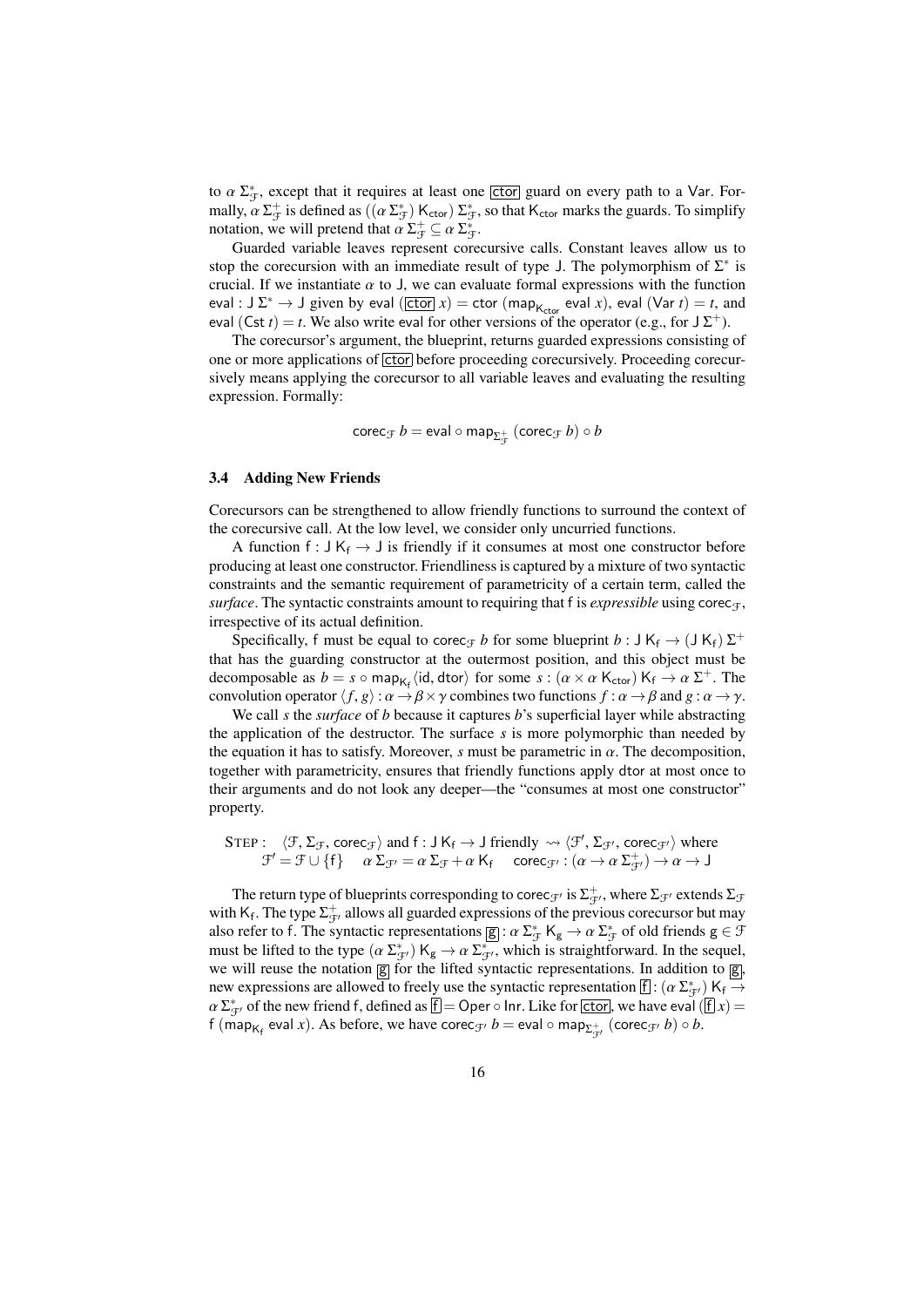The BASE operation can be seen as a special case of STEP applied to the friend ctor and a degenerate state EMPTY with  $\mathcal{F} = \emptyset$ .

Consider the corecursive specification of pointwise addition on streams of numbers, where  $\alpha$  K<sub>ctor</sub> is nat  $\times \alpha$  and dtor  $xs = (\text{shd } xs, \text{stl } xs)$ :

 $xs \oplus ys = (\text{shd } xs + \text{shd } ys) \lhd (\text{stl } xs \oplus \text{stl } ys)$ 

To make sense of this specification, we take  $\alpha$  K<sub>⊕</sub> to be  $\alpha \times \alpha$  and define  $\oplus$  as corec<sub>T</sub> *b*, where the blueprint *b* is

$$
\lambda p. (\text{shd (fst } p) + \text{shd (snd } p)) \text{ } \textcircled{\text{ } \exists \text{ } \text{Var (stl (fst } p), \text{ } \text{stl (snd } p))}
$$

To register  $\oplus$  as friendly, we must decompose *b* as *s* ◦ map<sub>K⊕</sub>  $\langle$ id, dtor $\rangle$ . Expanding the definition of map. definition of map $_{\mathsf{K}_\oplus},$  we get

map<sub>K⊕</sub> $\langle$ id, dtor $\rangle$ <br>dn  $\langle$ (fst.n. dtor  $=$   $\lambda p$ . ((fst *p*, dtor (fst *p*)), (snd *p*, dtor (snd *p*)))  $=$   $\lambda p$ . ((fst  $p$ , (shd (fst  $p$ ), stl (fst  $p$ ))), (snd  $p$ , (shd (snd  $p$ ), stl (snd  $p$ ))))

It is easy to see that the following term is a suitable surface *s*:

$$
\lambda p'.\left(\textsf{fst}\left(\textsf{snd}\left(\textsf{fst}\,p'\right)\right) + \textsf{fst}\left(\textsf{snd}\left(\textsf{snd}\,p'\right)\right)\right) \textcolor{red}{\textbf{[c] Var}}\left(\textsf{snd}\left(\textsf{snd}\left(\textsf{fst}\,p'\right)\right)\textsf{,} \textsf{snd}\left(\textsf{snd}\,p'\right)\right)\right)
$$

In Sect. [4,](#page-19-0) we will show how the system synthesizes blueprints and surfaces.

## <span id="page-16-0"></span>3.5 Merging Corecursion States

We have seen how to extend a corecursion state in a linear fashion by adding one friend after another. However, most formalizations are not linear. A module may import several other modules, giving rise to a directed acyclic graph of dependencies. We can reach a situation where the codatatype has been defined in module *A*; its corecursor has been extended with two different sets of friends  $\mathcal{F}_B$  and  $\mathcal{F}_C$  in modules *B* and *C*, each importing *A*; and finally module *D*, which imports *B* and *C*, requires a corecursor that mixes friends from  $\mathcal{F}_B$  and  $\mathcal{F}_C$ . To support this scenario, we need an operation that merges two corecursion states.

$$
\begin{array}{ll}\text{MERGE}: & \langle \mathcal{F}_1, \Sigma_{\mathcal{F}_1}, \text{corec}_{\mathcal{F}_1} \rangle \text{ and } \langle \mathcal{F}_2, \Sigma_{\mathcal{F}_2}, \text{corec}_{\mathcal{F}_2} \rangle \rightsquigarrow \langle \mathcal{F}, \Sigma_{\mathcal{F}}, \text{corec}_{\mathcal{F}} \rangle \text{ where } \\ & \mathcal{F} = \mathcal{F}_1 \cup \mathcal{F}_2 \quad \alpha \Sigma_{\mathcal{F}} = \alpha \Sigma_{\mathcal{F}_1} + \alpha \Sigma_{\mathcal{F}_2} \quad \text{corec}_{\mathcal{F}}: (\alpha \to \alpha \Sigma_{\mathcal{F}}^+) \to \alpha \to J \end{array}
$$

The return type of blueprints for corec<sub> $\mathcal F$ </sub> is  $\Sigma_{\mathcal F}^+$ , where  $\Sigma_{\mathcal F}$  is the sum of the two input signatures  $\Sigma_{\mathcal{F}_1}$  and  $\Sigma_{\mathcal{F}_2}$ . By lifting the syntactic representations of old friends using overloading, we establish the invariant that for each  $f \in \mathcal{F}$  of a corecursor state, there is a syntactic representation  $[f]: \Sigma_{\mathcal{F}}^+$  K<sub>f</sub>  $\to \Sigma_{\mathcal{F}}^+$ . The function eval is then defined in the usual way and constitutes the main ingredient in the definition of corec $<sub>F</sub>$  with the usual</sub> characteristic equation. For operations  $f \in \Sigma_{\mathcal{F}_1} \cap \Sigma_{\mathcal{F}_2}$ , two syntactic representations are available; we arbitrarily choose the one inherited from  $\Sigma_{\mathcal{F}_1}$ .

Notice the difference between STEP and MERGE: While the former introduces a new friend after verifying a suitable condition, the latter lifts to a joint context two sets of operators known to be friendly, thus not requiring any verification.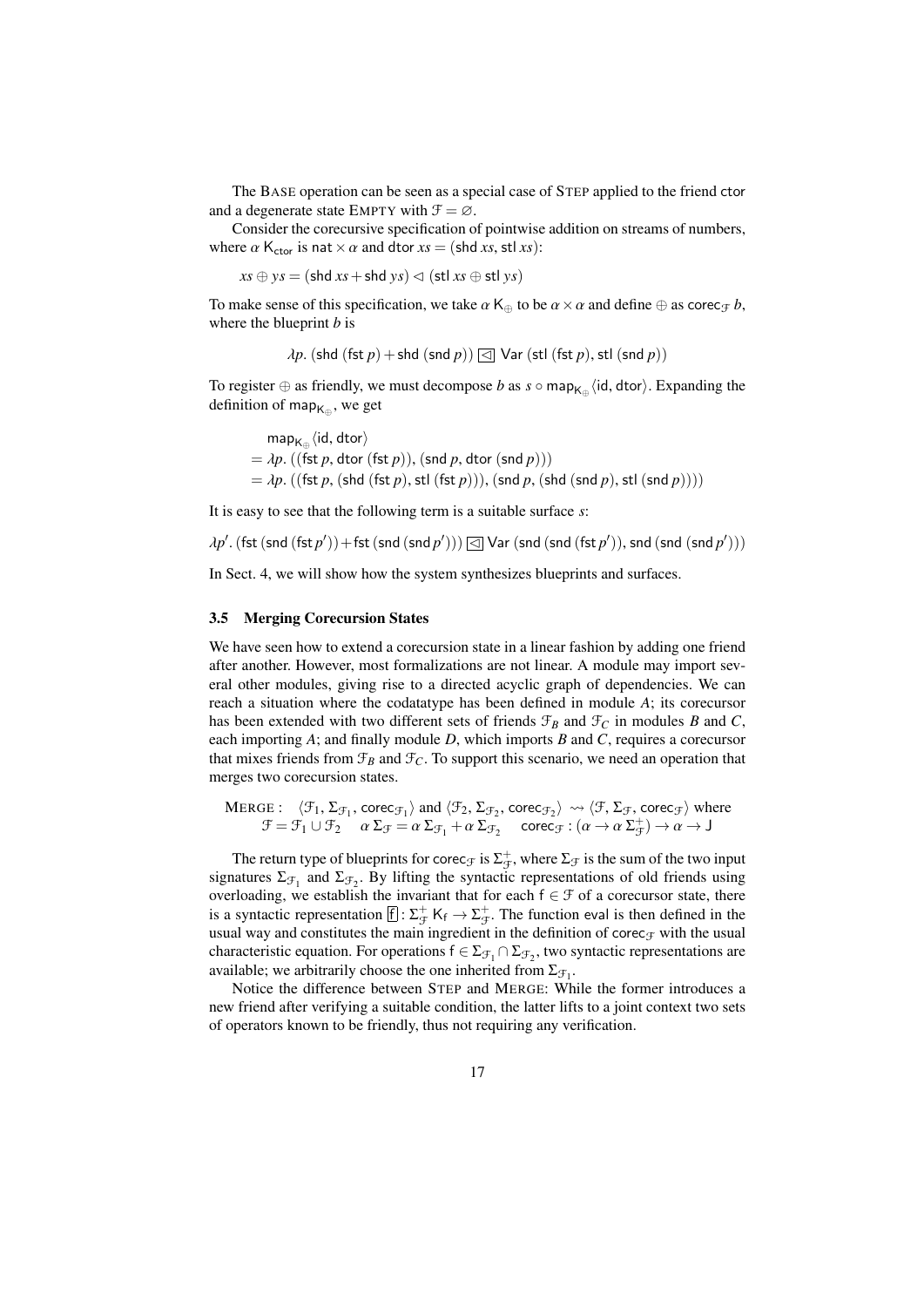#### <span id="page-17-1"></span>3.6 Type Instantiation

We have so far ignored the potential polymorphism of J. Consider  $J = \alpha$  stream. The operations on corecursor states allow friends of type ( $\alpha$  stream) K  $\rightarrow \alpha$  stream but not (nat stream)  $K \rightarrow$  nat stream. To allow friends for nat stream, we must keep track of specialized corecursors. First, we need an operation for instantiating corecursor states.

```
INSTANTIATE: \langle F, \Sigma_{\mathcal{F}}, \text{corec}_{\mathcal{F}} \rangle \rightsquigarrow \langle F[\overline{\sigma}/\overline{\alpha}], \Sigma_{\mathcal{F}}[\overline{\sigma}/\overline{\alpha}], \text{corec}_{\mathcal{F}}[\overline{\sigma}/\overline{\alpha}] \rangle
```
Once we have derived a specific corecursor for nat stream, we can extend it with friends of type (nat stream)  $K \rightarrow$  nat stream. Such friends cannot be added to the polymorphic corecursor, but the other direction works: Any friend of a polymorphic corecursor is also a friend of a specialized corecursor. Accordingly, we maintain a Pareto optimal subset of corecursor state instances  $\{(\mathcal{F}_5, \Sigma_{\mathcal{F}_5}, \text{core}_{\mathcal{F}_5}) \mid S \leq J\}$ .<br>More specific corecursors are stored only if they have strictly more fries

More specific corecursors are stored only if they have strictly more friends: For each pair of corecursor instances for S<sub>1</sub> and S<sub>2</sub> contained in the Pareto set, we have  $\mathcal{F}_{S_1} \supset \mathcal{F}_{S_2}$ whenever  $S_1 < S_2$ . All the corecursors in the Pareto set are kept up to date. If we add a friend to a corecursor instance for S from the set via STEP, it is also propagated to all instances S' of S by applying INSTANTIATE to the output of STEP and combining the result with the existing corecursor state for S' via MERGE. When analyzing a user specification, corec selects the most specific applicable corecursor (the one with the most friends among those that have a general enough type).

Eagerly computing the entire Pareto set is exponentially expensive. Consider a codatatype  $(\alpha, \beta, \gamma)$  J and the friends

$$
\text{for } (\text{nat}, \beta, \gamma) \text{ J} \qquad \text{g for } (\alpha, \beta \text{:: ring}, \gamma) \text{ J} \qquad \text{h for } (\alpha, \beta, \text{bool}) \text{ J}
$$

The set would contain eight corecursors, each with a different subset of  $\{f, g, h\}$  as friends. (The type  $\beta$ :: ring is more specific than  $\beta$  due to the type class.) To avoid such an explosion, we settle for a lazy derivation strategy. In the above example, the corecursor for (nat,  $\beta$ :: ring, bool) J, with f, g, h as friends, is derived only if a definition needs it.

## <span id="page-17-0"></span>3.7 Reasoning Principles

The primary activity of a working formalizer is to develop proofs. To conveniently reason about nonprimitively corecursive functions, corec provides two reasoning principles: coinduction up to congruence and a uniqueness theorem.

Coinduction up to Congruence Codatatypes are equipped with a coinduction principle. Coinduction reduces the task of proving equality between two inhabitants *l* and *r* of a codatatype to the task of exhibiting a relation *R* which relates *l* and *r* and is closed under application of destructors. A relation closed under destructors (or observations) is called a *bisimulation*. The codatatype command derives a plain coinduction rule. The rule for stream follows:

$$
\frac{R \, lr \quad \forall x \, s \, xs'. \, R \, xs \, xs' \longrightarrow \text{shd} \, xs = \text{shd} \, xs' \land R \, (\text{stl} \, xs) \, (\text{stl} \, xs')}{l = r}
$$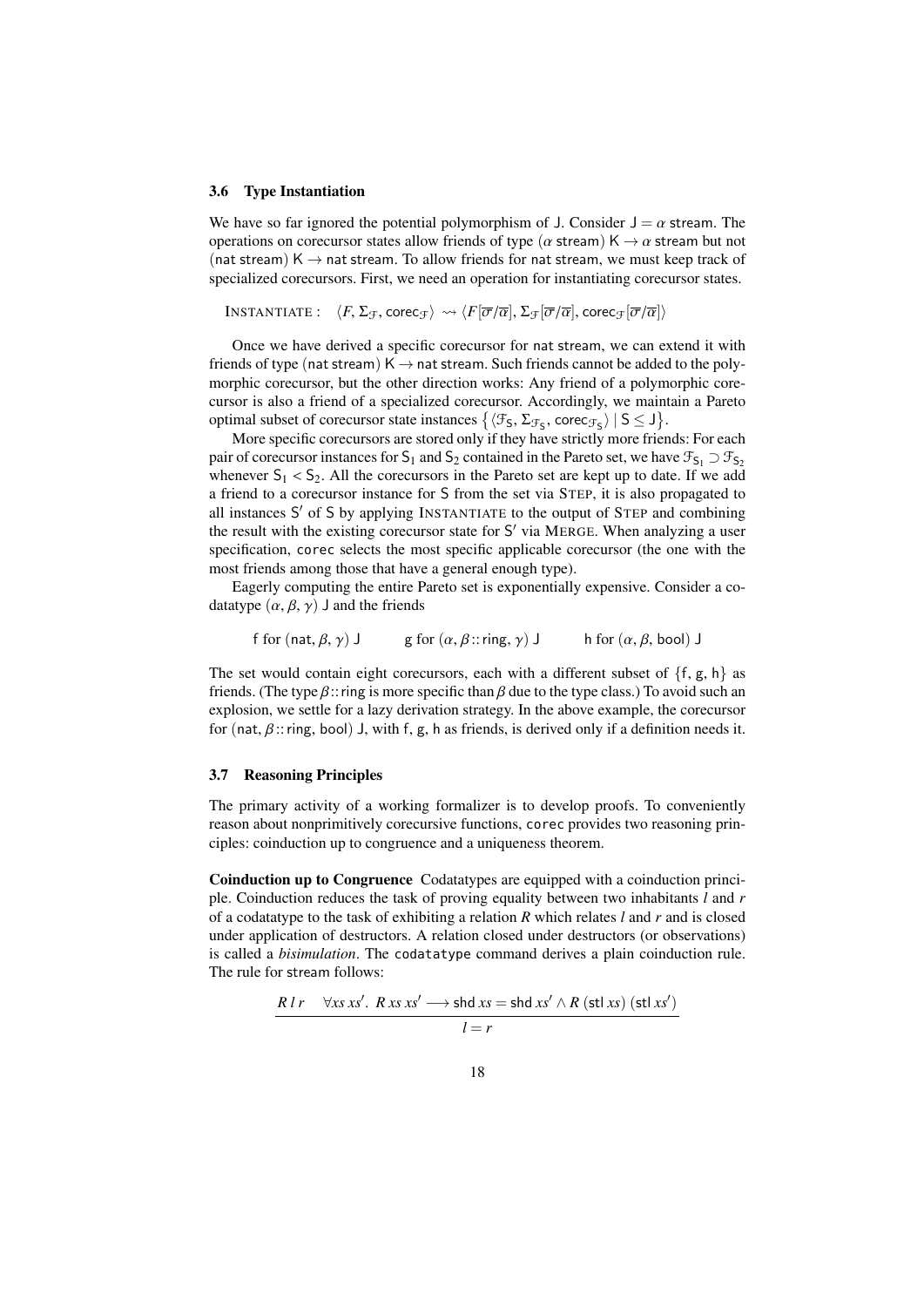To reason about functions that are corecursive up to a set of friends, a principle of coinduction up to congruence of friends is crucial. For a corecursor with friends  $F$ , our tool derives a rule that is identical to the standard rule except with  $R^{\mathcal{F}}(\text{st} \mid xs)$  (stl *xs*<sup>'</sup>) instead of *R* (stl *xs*) (stl *xs*<sup> $\prime$ </sup>), where  $R^{\mathcal{F}}$  denotes the congruence closure of the relation *R* with respect to the friendly operations F.

After registering a binary  $\oplus$  on nat stream as friendly, the introduction rules for the inductively defined congruence closure include

$$
\frac{x = x' \quad R^{\mathcal{F}} x s x s'}{R^{\mathcal{F}} (x \triangleleft x s) \ (x' \triangleleft x s')} \qquad \frac{R^{\mathcal{F}} x s x s' \quad R^{\mathcal{F}} y s y s'}{R^{\mathcal{F}} (x s \oplus y s) \ (x s' \oplus y s')}
$$

Since the tool maintains a set of incomparable corecursors, there is also a set of coinduction principles and a set of sets of introduction rules. A technically subtle point is to make the proof assistant automatically choose the right rules in most situations. For this purpose, tcorec command orders the set of coinduction principles by increasing generality, which works well with Isabelle's philosophy of applying the first rule that matches. For example, after registering  $\oplus$  as a friend, proving  $l = r$  on nat stream might require the coinduction principle for nat stream, which is up to  $\oplus$ . than with the one for α stream. Users can simply write *coinduction rule*: stream.*coinduct*, and the appropriate rule is selected.

In some circumstances, it may be necessary to reason about the union of friends associated with several incomparable corecursors. To continue with the example from Sect. [3.6,](#page-17-1) suppose we want to prove a formula about (nat,  $\beta$  :: ring, bool) J by coinduction up to f, g, h before the corresponding corecursor has been derived. Users can derive it and the associated coinduction principle by invoking a dedicated command:

coinduction\_upto *J\_natringbool*: (nat, β :: ring, bool) <sup>J</sup>

The coinduction rule is exported as *J\_natringbool*.*coinduct\_upto*.

Uniqueness Principles It is sometimes possible to achieve better automation by employing a more specialized proof method than coinduction. Uniqueness principles exploit the property that the corecursor is the unique solution to a fixpoint equation:

 $h =$ eval  $\circ$  map<sub> $\Sigma$ +</sub>  $h \circ b \longrightarrow h =$ corec<sub>T</sub> *b* 

This rule can be seen as a less powerful version of coinduction, where the bisimulation relation has been preinstantiated. In category-theoretic terms, the existence and uniqueness of a solution means that we maintain on J a completely iterative algebra [\[55\]](#page-38-10) (whose signature is gradually incremented with each additional friend).

For concrete functions defined with corec, uniqueness rules can be made even more precise by instantiating the blueprint *b*. For example, the pointwise addition on streams from Sect. [3.4](#page-15-0)

corec  $\oplus$  : nat stream  $\rightarrow$  nat stream  $\rightarrow$  nat stream where  $xs \oplus ys = (shd xs + shd ys) \lhd (stl xs \oplus stl ys)$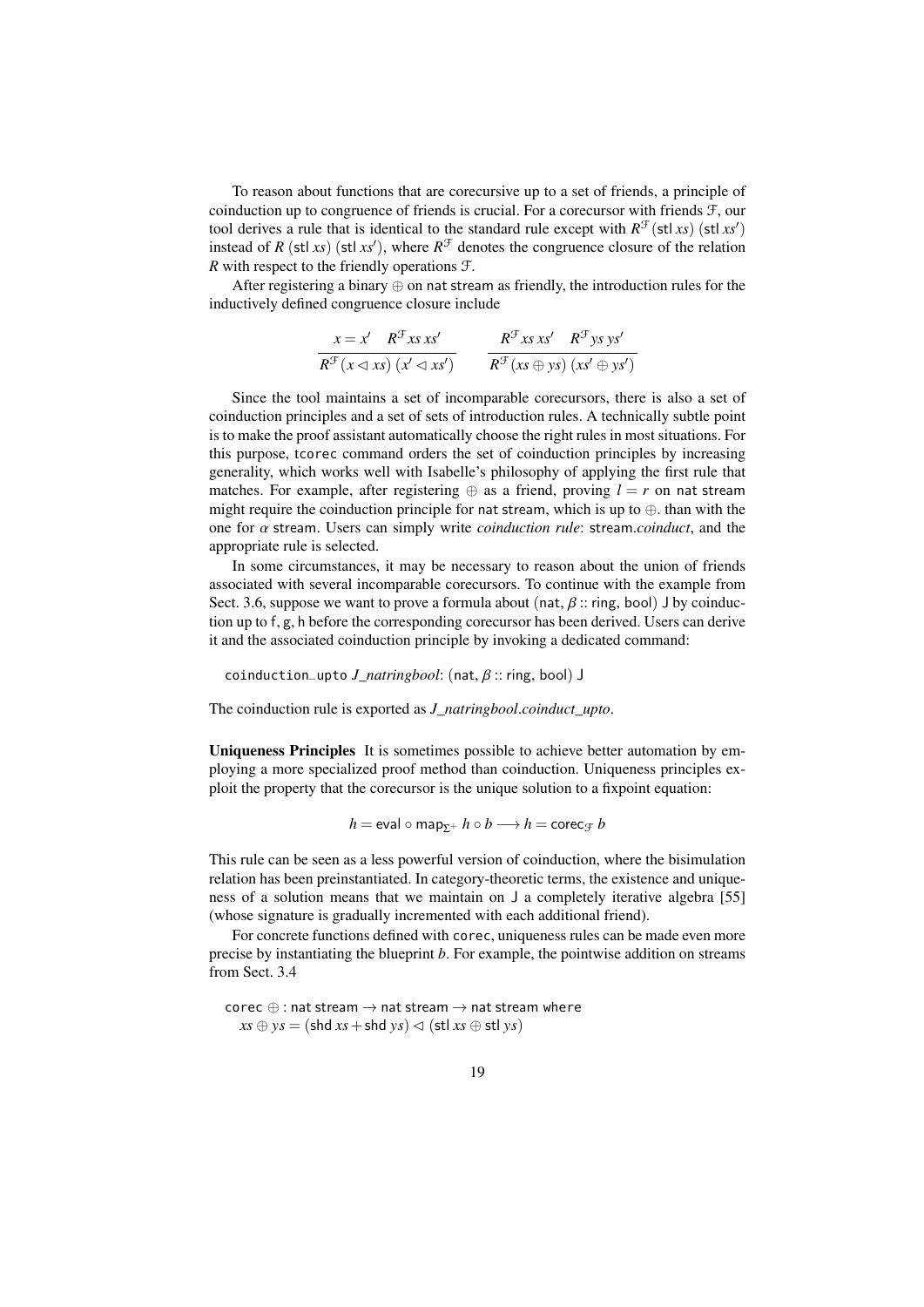yields the following uniqueness principle:

$$
(\forall xs\; ys.\; h\; xs\; ys = (shd\; xs + shd\; ys) \lhd h\; (stl\; xs)\; (stl\; ys)) \longrightarrow h = \oplus
$$

Reasoning by uniqueness is not restricted to functions defined with corec. Suppose  $t\bar{x}$  is an arbitrary term depending on a list of free variables  $\bar{x}$ . The *corec\_unique* proof method, also provided by our tool, transforms proof obligations of the form

$$
(\forall \overline{x}. \ h \ \overline{x} = H \ \overline{x} \ h) \longrightarrow h \ \overline{x} = t \ \overline{x}
$$

into  $\forall \bar{x}$ . *t*  $\bar{x} = H \bar{x} t$ . The higher-order functional *H* must be such that the equation  $h \bar{x} = H \bar{x} h$  would be a valid corec specification (but without nested calls to h or unguarded calls). Internally, *corec\_unique* extracts the blueprint *b* from  $H \bar{x} h$  as if it would define *h* with corec<sub>T</sub> and uses the uniqueness principle for corec<sub>T</sub> instantiated with *b* to achieve the described transformation.

# <span id="page-19-0"></span>4 The High Level: From Commands to Definitions

AmiCo's two main commands corec (Sect. [4.1\)](#page-19-1) and friend\_of\_corec (Sect. [4.2\)](#page-22-0) introduce corecursive functions and register friends. We describe synthesis algorithms for any codatatype as implemented in the tool. We also show how to capture the "consumes at most one constructor, produces at least one constructor" contract of friends.

## <span id="page-19-1"></span>4.1 Defining Corecursive Functions

The corec command reduces the user's corecursive equation to non(co)recursive primitives, so as to guard against inconsistencies. To this end, the command engages in a chain of definitions and proofs. Recall the general context:

- The codatatype J is defined as a fixpoint of a type constructor  $\alpha$  K<sub>ctor</sub> equipped with constructor ctor and destructor dtor.
- The current set of friends  $\mathcal F$  contains ctor and has a signature  $\Sigma_{\mathcal F}$  (or  $\Sigma$ ). Each friend  $f \in \mathcal{F}$  of type  $J K_f \to J$  has a companion syntactic expression  $[f] : (\alpha \Sigma^*) K_f \to \alpha \Sigma^*$ .<br>The corecursor up to  $\mathcal{F}$  is corecurs  $(\alpha \to \alpha \Sigma^+) \to \alpha \to J$ .
- The corecursor up to  $\mathcal F$  is corec<sub> $\mathcal F$ </sub> :  $(\alpha \to \alpha \Sigma^+) \to \alpha \to J$ .

In general, J may be polymorphic and f may take more than one argument, but these are minor orthogonal concerns here. As before, we write  $\alpha \Sigma^*$  for the type of formal<br>expressions built from  $\alpha$ -leaves and friend symbols  $\overline{f}$  and  $\alpha \Sigma^+$  for [stor]-guarded expressions built from  $\alpha$ -leaves and friend symbols [f], and  $\alpha \Sigma^+$  for  $\overline{[ctor]}$ -guarded formal expressions. For  $\alpha = 1$  we can evaluate the formal expressions into elements of formal expressions. For  $\alpha = J$ , we can evaluate the formal expressions into elements of J, by replacing each  $\overline{f}$  with f and omitting the Var and Cst constructors. Finally, we write eval for the evaluation functions of various types of symbolic expressions to J.

Consider the command

corec  $g : A \rightarrow J$  where  $g x = u_{g,x}$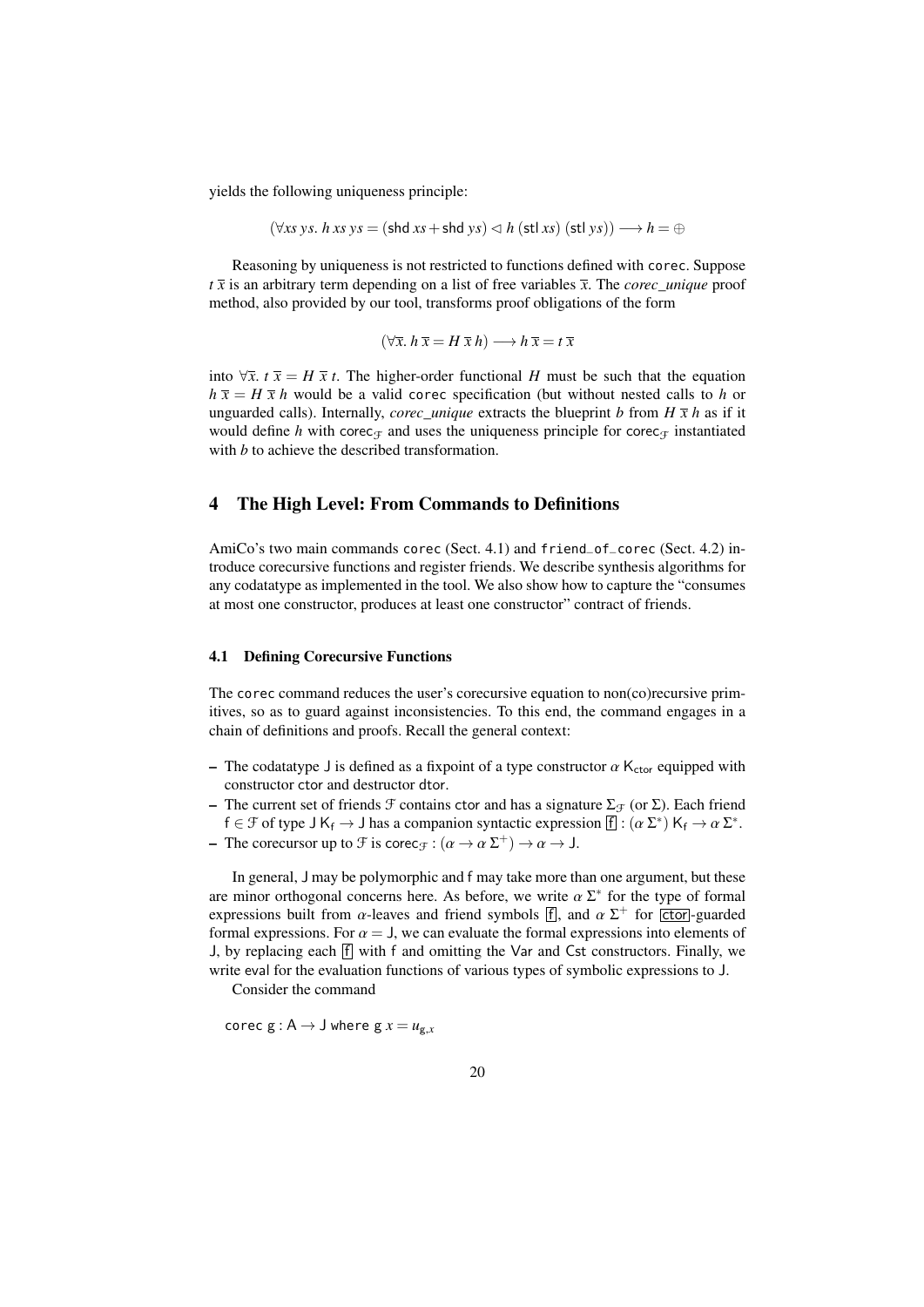where  $u_{g,x}$ : J is a term that may refer to g and *x*. The first task of corec is to synthesize a blueprint object  $b: A \rightarrow A \Sigma^{+}$  such that

<span id="page-20-0"></span>
$$
eval (map_{\Sigma^+}h (b x)) = u_{h,x}
$$
 (4)

holds for all  $h : A \rightarrow J$ . This equation states that the synthesized blueprint must produce, by evaluation, the concrete right-hand side of the user equation. The unknown function *h* represents corecursive calls, which will be instantiated to g once g is defined. To the occurrences of  $h$  in  $u_{h,x}$  correspond occurrences of Var in  $b$ .

Equipped with a blueprint, we define  $g = \text{corec}_{\mathcal{F}} b$  and derive the user equation:

| $gx = \csc_{f} bx$                                                   | {by definition of $g$ }                             |
|----------------------------------------------------------------------|-----------------------------------------------------|
| $=$ eval (map <sub><math>\Sigma^{+}</math></sub> (corec b) $(b x)$ ) | {by corec <sub><math>\tau</math></sub> 's equation} |
| $=$ eval (map <sub>x+</sub> g(bx))                                   | {by definition of $g$ }                             |
| $= u_{g,x}$                                                          | {by equation (4) with g for $h$ }                   |
|                                                                      |                                                     |

Blueprint Synthesis The blueprint synthesis proceeds by a straightforward syntactic analysis, similar to the one used for primitive corecursion [\[15\]](#page-36-6). We illustrate it with an example. Consider the definition of  $\oplus$  from Sect. [3.4.](#page-15-0) Ignoring currying, the function has type (nat stream)  $K_{\oplus} \to$  nat stream, with  $\alpha K_{\oplus} = \alpha \times \alpha$ . The term *b* is synthesized by processing the right-hand side of the corecursive equation for ⊕. After removing the syntactic sugar, we obtain the following term, highlighting the corecursive call:

$$
\lambda p. (\text{shd (fst } p) + \text{shd (snd } p)) \lhd (\text{stl (fst } p) \oplus \text{stl (snd } p))
$$

The blueprint is derived from this term by replacing the constructor guard  $\leq$  = ctor<sub>stream</sub> and the friends with their syntactic counterparts and the corecursive call with a variable leaf:

 $b = \lambda p$ . (shd (fst *p*) + shd (snd *p*))  $\boxed{\triangleleft}$  Var (stl (fst *p*), stl (snd *p*))

Synthesis will fail if after the indicated replacements the result does not have the desired type (here, nat  $\rightarrow$  nat  $\Sigma^{+}$ ). If we omit '(shd (fst *p*) + shd (snd *p*))  $\lhd$ ' in the definition, the type of *b* becomes nat  $\rightarrow$  nat  $\Sigma^*$ , reflecting the lack of a guard. Another cause of failure is the presence of unfriendly operators in the call context. Once *b* has been produced, corec proves that  $oplus$  satisfies the user equation we started with.

Mixed Recursion–Corecursion If a self-call is not guarded, corec still gives it a chance, since it could be a terminating *recursive* call. As an example, the following definition computes all the odd numbers greater than 1 arising in the Collatz sequence:

corec collatz : nat  $\rightarrow$  nat llist where

collatz  $n =$  if  $n \leq 1$  then  $\lbrack \rbrack$  else if even  $n$  then collatz  $\frac{n}{2}$  else  $n \lhd$  collatz  $(3 \cdot n + 1)$ 

The highlighted call is not guarded. Yet, it will eventually lead to a guarded call, since repeatedly halving a positive even number must at some point yield an odd number. The unguarded call yields a recursive specification of the blueprint *b*, which is resolved automatically by the termination prover.

By writing corecursive instead of corec, the user takes responsibility for proving termination. A manual proof was necessary for lfilter in Sect. [2.7,](#page-9-1) whose blueprint satisfies the recursion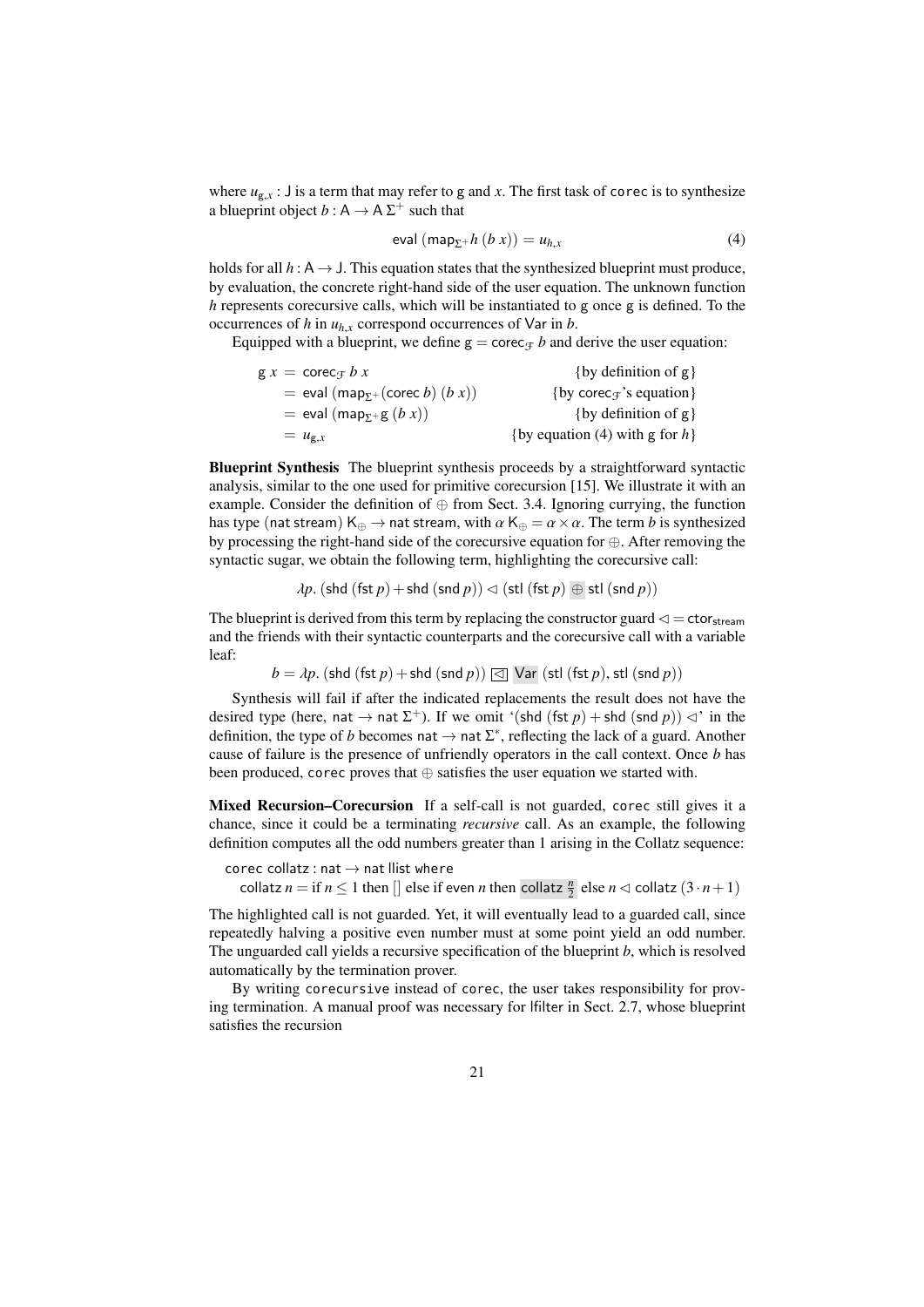*<sup>b</sup>* (*P*, *xs*) = if <sup>∀</sup>*<sup>x</sup>* <sup>∈</sup> set *xs*. <sup>¬</sup> *P x* then [] else if *<sup>P</sup>* (lhd *xs*) then lhd *xs* <sup>C</sup> Var (*P*, ltl *xs*) else *<sup>b</sup>* (*P*, ltl *xs*)

Termination is shown by providing a suitable well-founded relation, which exists because ltl *xs* is closer than *xs* to the next element that satisfies the predicate *P*.

Like the corecursive calls, the recursive calls may be surrounded only by friendly operations (or by parametric operators such as 'case', 'if', and 'let'). Thus, the following specification is rejected—and rightly so, since the unfriendly stl cancels the corecursive guard that is reached when recursion terminates.

corec collapz : nat  $\rightarrow$  nat llist where collapz  $n =$ if  $n = 0$  then  $\left[ \right]$  else if even *n* then stl (collapz  $\frac{n}{2}$ ) else  $n \lhd$  collapz  $(3 \cdot n + 1)$ 

We use  $(\alpha, \alpha) \Sigma^*$ , where the bifunctor  $(\alpha, \beta) \Sigma^*$  abbreviates  $(\alpha \Sigma^+ + \beta \Sigma^*) \Sigma^*$ , to represent the type of formal expressions where certain subexpressions are syntactically guarded ( $\alpha \Sigma^+$ ) and others are not ( $\alpha \Sigma^*$ ). The first goal is to find a *pre-blueprint*<br> $h_0: \Delta \rightarrow (\Delta \Delta) \Sigma^*$  such that equation (A) holds, but replacing  $\Sigma^+$  with the more flex.  $b_0: A \to (A, A) \Sigma^*$  such that equation [\(4\)](#page-20-0) holds, but replacing  $\Sigma^+$  with the more flex-<br>ible type constructor  $\partial \alpha$  ( $\alpha$ ,  $\alpha$ )  $\Sigma^*$ . The hope is that be can give rise, by iteration to a ible type constructor  $\lambda \alpha$ .  $(\alpha, \alpha) \Sigma^*$ . The hope is that  $b_0$  can give rise, by iteration, to a suitable  $b : \Delta \rightarrow \Delta \Sigma^+$ ; in other words, b could emerge by the iterative application of bo suitable  $b: A \to A \Sigma^+$ ; in other words, *b* could emerge by the iterative application of  $b_0$ to the unguarded components of its output until a fully guarded expression is reached. Formally, this means solving the fixpoint equation

<span id="page-21-0"></span>
$$
b = \text{flat} \circ \text{map}_{\Sigma^*} \text{ id } b \circ b_0 \tag{5}
$$

where flat :  $(\alpha, \alpha \Sigma^{+}) \Sigma^{*} \to \alpha \Sigma^{+}$  is the polymorphic function that merges the different layers of nesting while keeping the guard. The tool attempts to solve this fixpoint ent layers of nesting while keeping the guard. The tool attempts to solve this fixpoint equation automatically, using Isabelle's termination prover [\[19\]](#page-36-13). Alternatively, users can provide their own proof of termination. Unlike for plain corecursion, *b* does not satisfy the universally quantified equation [\(4\)](#page-20-0). Instead, corec defines  $g = \text{corec}_{\pm} b$  and proves equation [\(4\)](#page-20-0) with g for *h*.

The fixpoint property of *b* is derived from that of  $b<sub>0</sub>$ . The construction is structured as a chase of the diagram shown in Figure [1.](#page-22-1) We must show the commutativity of the larger diagram (involving the blueprint *b*, which returns guarded expressions), starting from the commutativity of the leftmost quadrilateral  $(1)$  (involving the pre-blueprint  $b<sub>0</sub>$ , which returns possibly unguarded expressions). The larger diagram is filled starting from (1) and constructing all the inner quadrilaterals. These inner diagrams are all commutative: (1) by the choice of  $b_0$ ; (2) since *b* is a fixpoint of [\(5\)](#page-21-0); (3) by the functoriality of map functions and the characteristic property of the corecursor;  $\phi$  by parametricity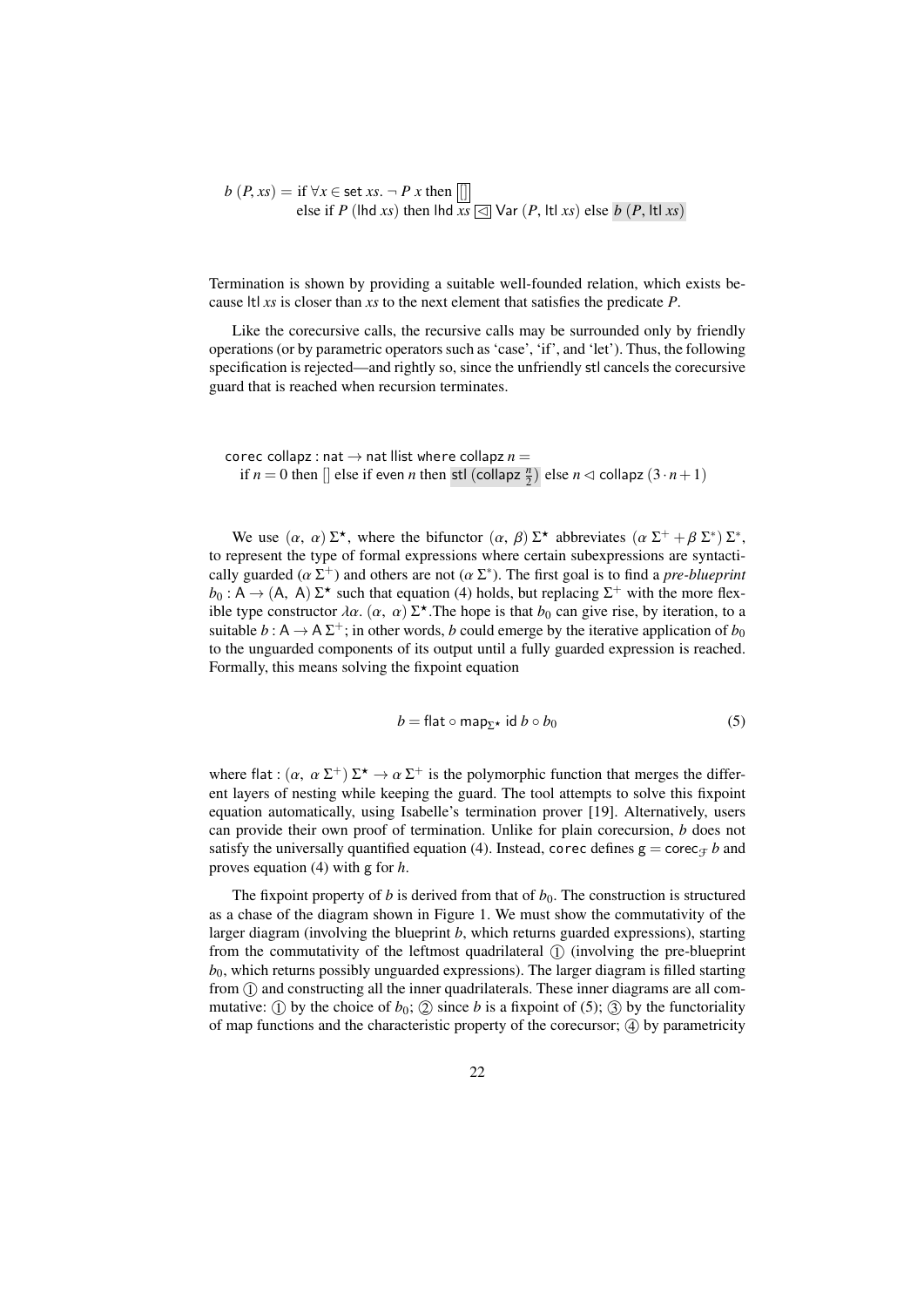<span id="page-22-1"></span>

Figure 1: Mixed recursion–corecursion

of flat; and  $\circ$  by invariance of evaluation under flattening. Equationally:

g *x*  $=$  corec<sub>T</sub> *b x* {by definition of g} = eval (map<sub> $\Sigma$ +</sub> (corec *b*) (*b x*)) {by corec<sub>T</sub>'s equation}<br>= eval (map<sub> $\Sigma$ +</sub> g (*b x*)) {by definition of g}  $=$  eval (map<sub>y+</sub>  $g(b x)$ ) = eval (map<sub>Σ+</sub> g (flat (map<sub>Σ</sub>\* id *b* (*b*<sub>0</sub> *x*)))) {by equation [\(5\)](#page-21-0)}<br>= eval (flat (map<sub>Σ\*</sub> g (map<sub>Σ\*</sub> g) (map<sub>Σ\*</sub> id *b* (*b*<sub>0</sub> *x*)))) {by parametricity of flat}  $=$  eval (flat (map<sub>Σ\*</sub> g (map<sub>Σ+</sub> g) (map<sub>Σ\*</sub> id *b* (*b*<sub>0</sub> *x*))))  $=$  eval (map<sub>Σ\*</sub> id eval (map<sub>Σ\*</sub> g (map<sub>Σ+</sub> g) (map<sub>Σ\*</sub> id *b* (*b*<sub>0</sub> *x*)))) {by invariance of evaluation under flattening} = eval (map<sub>Σ</sub>\* g (eval ∘ map<sub>Σ</sub>+ g ∘ *b*) (*b*<sub>0</sub> *x*)) {by functoriality of map<sub>Σ</sub>\*)<br>= eval (map<sub>Σ</sub>\* g g (*b*<sub>0</sub> *x*)) {by definition of g and corec<sub>*T*</sub>'s equation = eval (map<sub>Σ</sub>\* g g (*b*<sub>0</sub> *x*)) {by definition of g and corec<sub>T</sub>'s equation}<br>=  $u_{g.x}$  {by the choice of *b*<sub>0</sub>} {by the choice of  $b_0$ }

# <span id="page-22-0"></span>4.2 Registering New Friendly Operations

The command

corec (friend)  $g : J K \rightarrow J$  where  $g x = u_{g.x}$ 

defines g and registers it as a friend. The domain is viewed abstractly as a type constructor K applied to the codatatype J.

The command first synthesizes the blueprint  $b: J K \rightarrow J \Sigma^{+}$ , similarly to the case of plain corecursive definitions. However, this time the type  $\Sigma$  is not  $\Sigma_{\mathcal{F}}$ , but  $\Sigma_{\mathcal{F}} + \mathsf{K}$ . Thus,  $\Sigma^+$  mixes freely the type K with the components  $K_f$  of  $\Sigma_f$ , which caters for *selffriendship* (as in the bfs<sub>2</sub> example from Sect. [2.4\)](#page-7-0): g can be defined making use of itself as a friend (in addition to the already registered friends).

The next step is to synthesize a surface *s* from the blueprint *b*. Recall from Sect. [3.4](#page-15-0) that a corecursively defined operator is friendly if its blueprint *b* can be decomposed as *s*  $\circ$  map<sub>K</sub>  $\langle$ id, dtor $\rangle$ , where  $s : (\alpha \times \alpha \mathsf{K}_{\text{ctor}}) \mathsf{K} \to \alpha \Sigma^+$  is parametric in  $\alpha$ .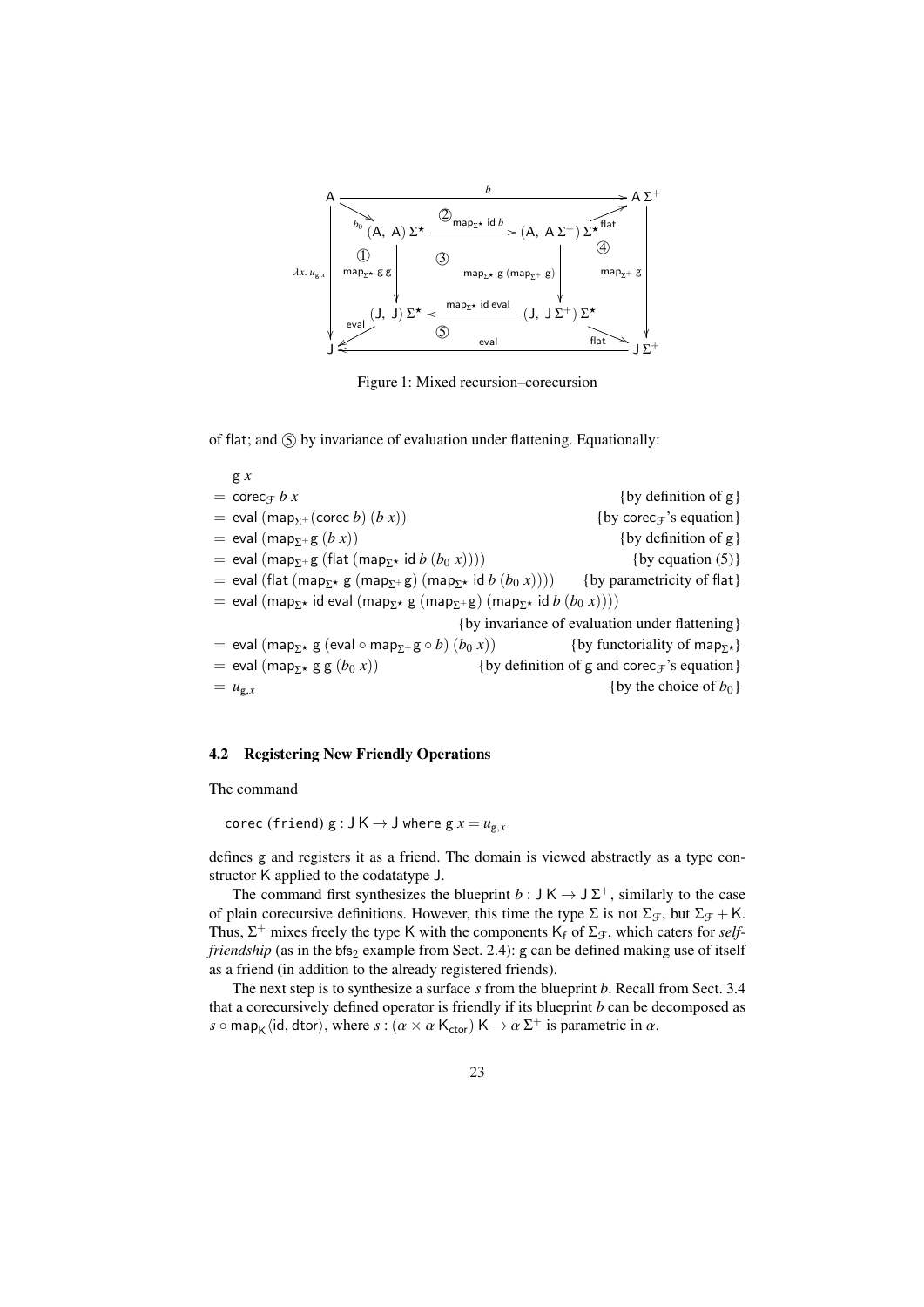Once the surface *s* has been synthesized, proved parametric, and proved to be in the desired relationship with *b*, the tool invokes the STEP operation (Sect. [3.4\)](#page-15-0), enriching the corecursion state with the function defined by *b* as a new friend, called g.

Alternatively, users can register arbitrary functions as friends:

friend\_of\_corec  $g : J K \rightarrow J$  where  $g x = u_{g.x}$ 

The user must then prove the equation  $g x = u_{g.x}$ . The command extracts a blueprint from it and proceeds with the surface synthesis in the same way as corec (friend).

Surface Synthesis Algorithm The synthesis of the surface from the blueprint proceeds by the context-dependent replacement of some constants with terms. AmiCo performs the replacements in a logical-relation fashion, guided by type inference.

We start with  $b : J K \to J \Sigma^+$  and need to synthesize  $s : (\alpha \times \alpha K_{\text{ctor}}) K \to \alpha \Sigma^+$ <br>b that s is parametric in  $\alpha$  and  $b = s \cap \text{map}$ , (id dtor). We traverse b recursively and such that *s* is parametric in  $\alpha$  and  $b = s \circ \text{map}_{K}$  (id, dtor). We traverse *b* recursively and collect context information about the appropriate replacements.

Consider the definition of a function that interleaves a nonempty list of (monomorphic) streams:

corec (friend) inter : stream nelist  $\rightarrow$  stream where  $\text{inter } x s s = \text{shd } (\text{hd } x s s) \lhd \text{inter } (\text{tl } x s s \rhd \text{stl } (\text{hd } x s s))$ 

Here,  $\beta$  nelist is the type of nonempty lists with head and tail selectors hd :  $\beta$  nelist  $\rightarrow \beta$ and tl :  $\beta$  nelist  $\rightarrow \beta$  list and  $\triangleright$  :  $\beta$  list  $\rightarrow \beta \rightarrow \beta$  nelist is defined such that *xs*  $\triangleright$  *y* appends *y* to *xs*. We have  $J =$  stream (actually, nat stream) and  $K =$  nelist. The blueprint is

 $b = \lambda x$ ss. shd (hd *xss*)  $\text{Q}$  Var (tl *xss*  $\text{D}$  stl (hd *xss*))

From this, the tool synthesizes the surface

```
s = \lambda x s s'. (fst ◦ snd) (hd xss')\boxed{\triangleleft} Var ((map<sub>list</sub> fst ◦ tl) xss' \rhd (snd ◦ snd) (hd xss'))
```
When transforming the blueprint *b* : stream nelist  $\rightarrow$  stream  $\Sigma^{+}$  into the surface  $s : (\alpha \times (\text{nat} \times \alpha))$  nelist  $\rightarrow \alpha \Sigma^{+}$ , the selectors shd and stl are replaced by suitable<br>compositions. One of the other constants, this composed with a manning of fst. The compositions. One of the other constants, tl, is composed with a mapping of fst. The treatment of constants is determined by their position relative to the input variables (here, *xss*) and by whether the input is eventually consumed by a destructor-like operator on J (here, shd and stl). Bindings can also carry consumption information—from the outer context to within their scope—as in the following variant of inter:

corec (friend)  $\mathsf{inter}'$ : stream nelist  $\rightarrow$  stream where inter<sup>0</sup> *xss* = case hd *xss* of *x* C *xs* ⇒ *x* C inter<sup>0</sup> (tl *xss* B *xs*)

The case expression is syntactic sugar for a case  $_{\rm stream}$  combinator. The desugared blueprint and surface constants are

 $b = \lambda x$ ss. case<sub>stream</sub> (hd *xss*) ( $\lambda x$  *xs*.  $x \le \infty$  Var (tl *xss*  $\triangleright$  *xs*)) *<sup>s</sup>* <sup>=</sup> λ*xss*<sup>0</sup> . (caseprod ◦ snd) (hd *xss*<sup>0</sup> ) (λ*<sup>x</sup>* 0 *xs*0 . *x* <sup>0</sup> C Var ((maplist fst ◦ tl) *xss*<sup>0</sup> B *xs*<sup>0</sup> ))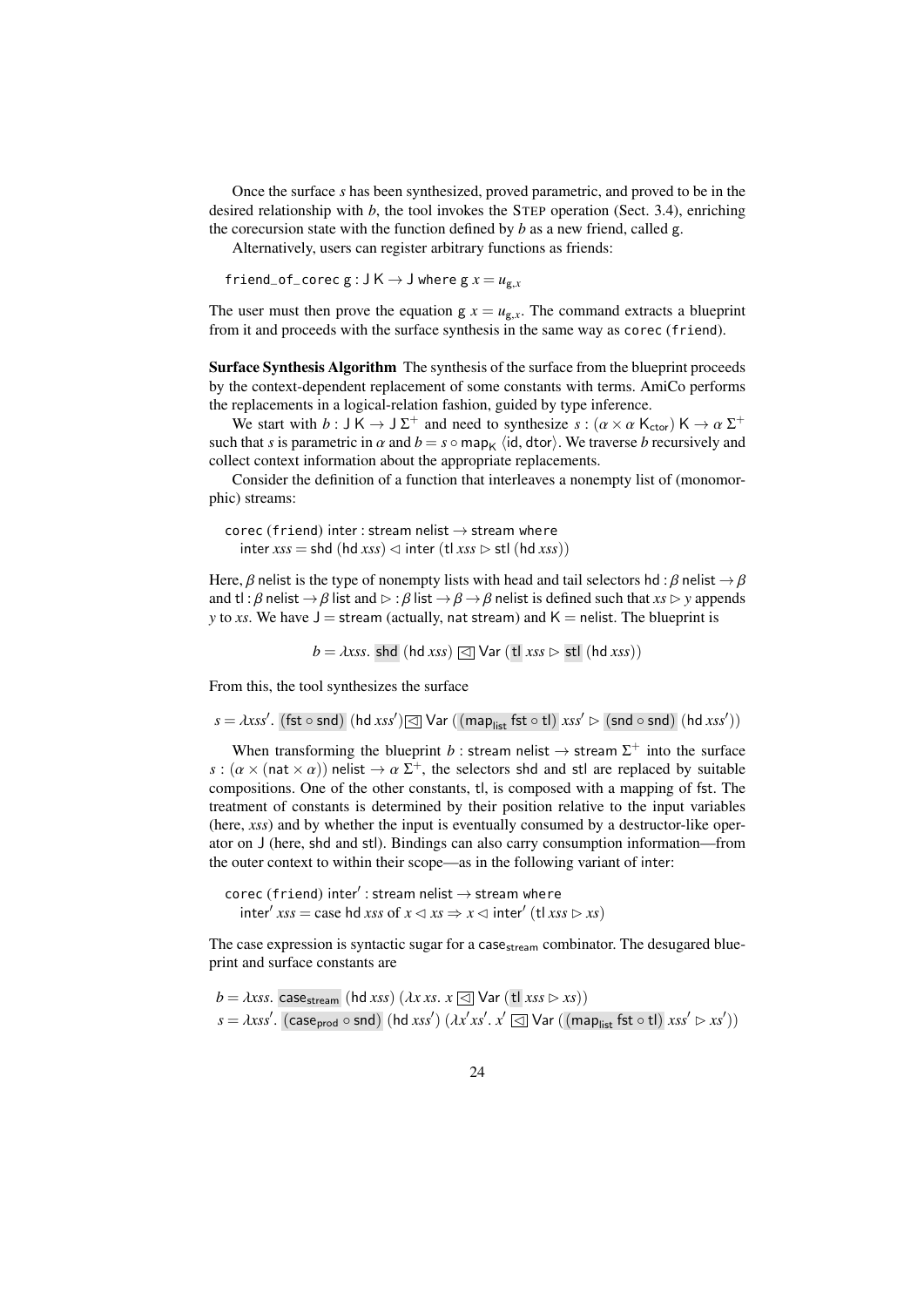The case operator for streams is processed specially, because just like shd and stl it consumes the input. The expression in the scope of the inner  $\lambda$  of the blueprint contains two variables—*xss* and *xs*—that have stream in their type. Due to the outer context, they must be treated differently: *xss* as an unconsumed input (which tells us to process the surrounding constant tl) and *xs* as a consumed input (which tells us to leave the surrounding constant  $\triangleright$  unchanged). The selectors and case operators for J can also be applied indirectly, via mapping (e.g., map<sub>nelist</sub> stl *xss*).

Technically, surface synthesis works as follows. We generalize the relation between *b* and *s*. We fix  $\alpha$  and abbreviate  $\alpha \times \alpha$  K<sub>ctor</sub> by  $\hat{\alpha}$ . The notion of a type  $\sigma$ being *compatible* with a type  $\tau$ , written  $\sigma \sim \tau$ , and, for compatible  $\sigma$ ,  $\tau$ , the relation  $\rightsquigarrow_{\sigma,\tau} : \sigma \to \tau[{\mathsf{J}}/\alpha] \to \text{bool}$  are defined inductively:

- $-$  J ∼ α and  $b \rightarrow$ <sub>J,α</sub> b for all b : J;
- J ∼  $\hat{\alpha}$  and  $b \leadsto_{J,\hat{\alpha}} \langle id, \text{dtor} \rangle$  *b* for all *b* : J;
- if  $β ≠ α$ , then  $β ∼ β$  and  $b ∼ β$ , b for all  $b : β$ ;
- for an *n*-ary type constructor L and *n*-ary tuples of types  $\bar{\sigma} = (\sigma_1, \dots, \sigma_n)$  and  $\bar{\tau} = (\tau_1, \ldots, \tau_n)$ , if  $\sigma_i \sim \tau_i$  for all  $i \in \{1 \cdots n\}$ , then  $\bar{\sigma} \mathsf{L} \sim \bar{\tau} \mathsf{L}$  and  $b \leadsto_{\bar{\sigma} \mathsf{L} \bar{\tau} \mathsf{L}} s$  $\Leftrightarrow$  rel<sub>L</sub>  $(\leadsto_{\sigma_1,\tau_1}) \dots (\leadsto_{\sigma_n,\tau_n}) b s.$

Thus,  $\sigma$  is compatible with  $\tau$  if  $\tau$  is obtained from  $\sigma$  by replacing occurrences of J with  $\alpha$  or  $\hat{\alpha}$ . And  $\rightsquigarrow_{\sigma,\tau}$  is defined by lifting, via the relator structure of the type constructors in  $\sigma$  and  $\tau$ , the relations that trace these replacements after substituting J for  $\alpha$  in  $\tau$ : the equality relation for J versus  $\alpha$  and the graph of  $\langle id, dtor \rangle$  for J versus  $\hat{\alpha}$ .

The compatibility relation is designed to hold between the blueprint's type  $J K \rightarrow$  $J \Sigma^+$  and the surface's type  $\hat{\alpha} \mathsf{K} \to \alpha \Sigma^+$ . The characteristic equation  $b = s \circ \text{map}_{\mathsf{K}} \langle \text{id}, \text{id}_{\mathsf{K}} \rangle$  ensures that  $b \sim s$ , where s denotes the  $\tau | J/\alpha|$  instance of the polymorphic dtor) ensures that  $b \rightarrow_{\sigma,\tau} s$ , where *s* denotes the  $\tau[J/\alpha]$  instance of the polymorphic object *s*. Accordingly, our synthesis problem can be generalized to the following:

Given  $\sigma \sim \tau$  and  $b : \sigma$ , find a term  $s : \tau$  such that  $s$  is parametric in  $\alpha$  and  $b \leadsto_{\sigma,\tau} s$ .

The requirement on parametricity is trivially fulfilled if  $s$  does not depend on  $\alpha$ .

When processing subterms of *b* under  $\lambda$ -abstractions, we must reason in typing contexts Γ. When processing application subterms, we lose some information about the target type  $\tau$ . Factoring these constraints in, we implement the syntax-directed inference system shown in Figure [2.](#page-25-0) Judgments have the form  $(\Gamma, b, \sigma) \Downarrow_{\tau_?} (\Gamma', s, \tau)$ , where  $\Gamma, b$ ,  $\sigma \Gamma'$  and  $\tau_0$  are inputs whereas s and  $\tau$  are outputs. The label  $\tau_0$  on the arrow represents  $\sigma$ , Γ', and τ<sub>?</sub> are inputs whereas *s* and τ are outputs. The label τ<sub>?</sub> on the arrow represents<br>the current partial knowledge about τ. Formally, το is a type that may contain zero or the current partial knowledge about  $\tau$ . Formally,  $\tau_2$  is a type that may contain zero or more occurrences of a special placeholder ?, each representing an unknown type. We write  $\tau \leq_2 \tau_2$  to express that  $\tau$  is consistent with the partial knowledge  $\tau_2$ —that is,  $\tau$ is obtained from  $\tau_2$  by substituting actual, potentially different types for the different occurrences of ?. We also extend the compatibility relation to allow types containing ?, by adding the inductive clause  $\sigma \sim ?$ , meaning that everything is compatible with ?.

<span id="page-24-0"></span>We assume a partition of variables in two infinite sets and an injective function  $x \mapsto x'$  between the sets. Given two contexts  $\Gamma = (x_1 : \sigma_1, \ldots, x_n : \sigma_n)$  and  $\Gamma' = (x'_1 : \tau)$ <br>  $x' \mapsto \tau$ ) let  $\Gamma \sim \Gamma'$  stand for  $\forall i \in \{1, \ldots, n\}$  or  $\sim \tau$  and  $\Gamma \sim \Gamma'$  stand for  $\tau_1, \ldots, x_n' : \tau_n$ ), let  $\Gamma \sim \Gamma'$  stand for  $\forall i \in \{1, \ldots, n\}$ .  $\sigma_i \sim \tau_i$  and  $\Gamma \sim \Gamma'$  stand for  $\forall i \in I$  and  $\Gamma$  is  $\Gamma'$  in  $\Gamma$  $\forall i \in \{1, \ldots, n\}$ .  $x_i \leadsto_{\sigma_i, \tau_i} x'_i$ . The term  $\lambda \Gamma'$ . *s* binds all the typed variables from  $\Gamma'$  in *s*.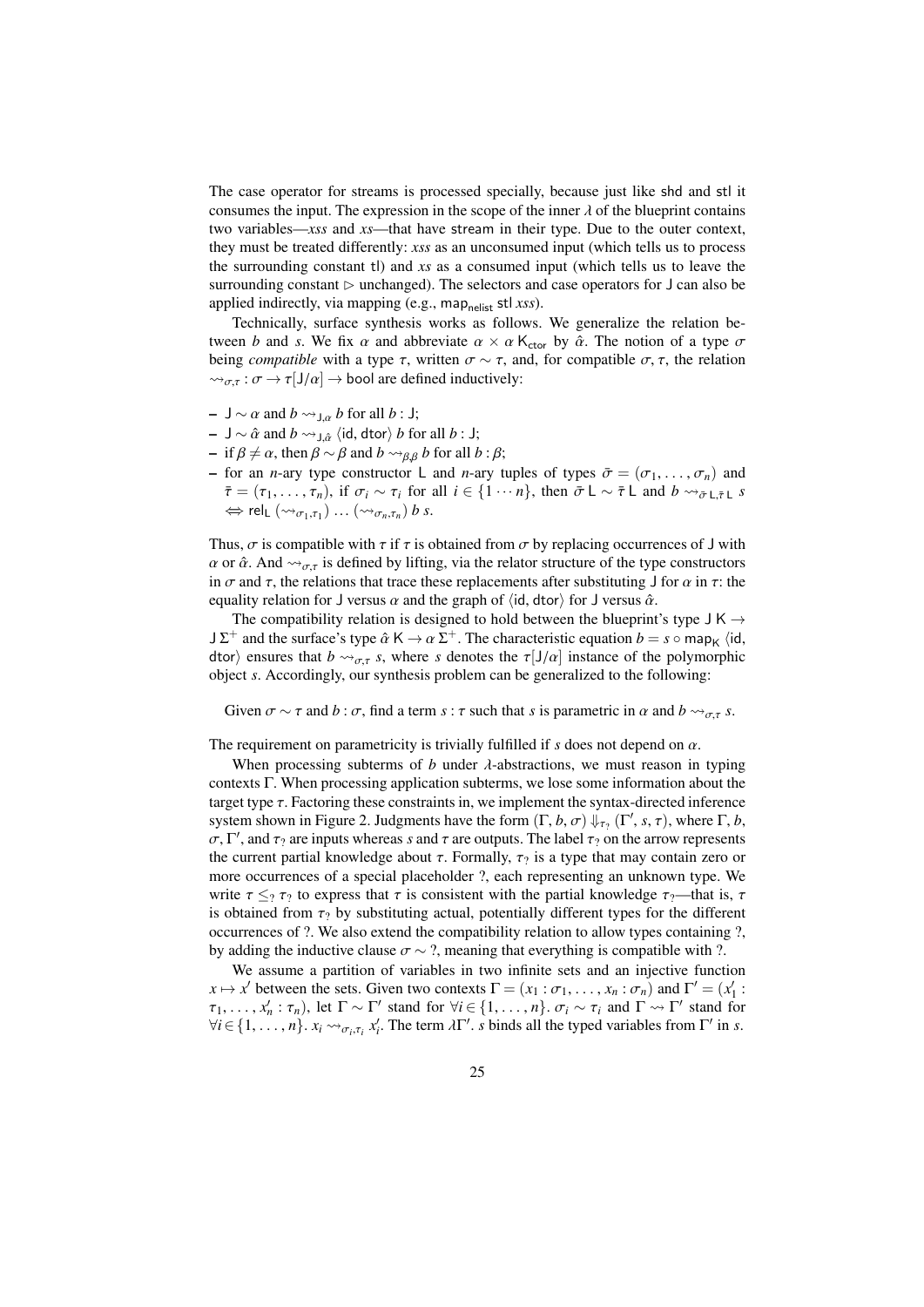<span id="page-25-0"></span>
$$
\frac{x:\sigma \in \Gamma \quad x': \tau \in \Gamma' \quad \tau \leq_? \tau_?}{(\Gamma, x, \sigma) \Downarrow_{\tau_?} (\Gamma', x', \tau)} \text{Var} \qquad \frac{\text{lookup\_dtr}_J(c, \sigma) = (s, \tau) \quad \tau \leq_? \tau_?}{(\Gamma, c, \sigma) \Downarrow_{\tau_?} (\Gamma', s, \tau)} \text{DTR}
$$
\n
$$
\frac{c:\sigma(\overline{\beta}, \overline{\beta}, \overline{\gamma}) \quad c \text{ parametric in } \overline{\beta}, \overline{\gamma} \quad \sigma(\hat{\alpha}, \alpha, \alpha) \leq_? \tau_?}{(\Gamma, c, \sigma(J, J, J)) \Downarrow_{\tau_?} (\Gamma', \text{map}_{\sigma(\hat{\alpha}, \dots \alpha)} \text{fst } c, \sigma(\hat{\alpha}, \alpha, \alpha))} \text{CST}
$$
\n
$$
\frac{\forall x \in \text{FVars}(b). \forall \tau, x: \tau \in \Gamma \longrightarrow x': \tau \in \Gamma' \quad \sigma \leq_? \tau_?}{(\Gamma, b, \sigma) \Downarrow_{\tau_?} (\Gamma', b, \sigma)}
$$
\n
$$
\frac{((\Gamma, x: \sigma_1), b, \sigma_2) \Downarrow_{\tau_2?} ((\Gamma', x': \tau_1), s, \tau_2)}{(\Gamma, \lambda x: \sigma_1. b, \sigma_1 \rightarrow \sigma_2) \Downarrow_{\tau_1 \rightarrow \tau_2?} (\Gamma', \lambda x': \tau_1. s, \tau_1 \rightarrow \tau_2)} \text{ABS}
$$
\n
$$
\frac{\Gamma \vdash b_1: \sigma_2 \rightarrow \sigma \quad (\Gamma, b_1, \sigma_2 \rightarrow \sigma) \Downarrow_{\tau_? \rightarrow \tau_?} (\Gamma', s_1, \tau_2 \rightarrow \tau) \quad (\Gamma, b_2, \sigma_2) \Downarrow_{\tau_2} (\Gamma', s_2, \tau_2)}{(\Gamma, b_1 b_2, \sigma) \Downarrow_{\tau_?} (\Gamma', s_1 s_2, \tau)} \text{DFP}_{\rightarrow} \text{Var}(a, \phi, \sigma_2) \text{DFP}_{\rightarrow} \text{Var}(a, \phi, \sigma_2) \text{DFP}_{\rightarrow} \text{Var}(a, \phi, \sigma_2) \text{DFP}_{\rightarrow} \text{Var}(a, \phi, \sigma_2) \text{DFP}_{\rightarrow} \text{Var}(a, \phi
$$

Figure 2: Inference rules for surface synthesis

**Theorem 1.** Assume  $\alpha$  does not occur in  $\Gamma$  or  $\sigma$ ,  $\Gamma \vdash b : \sigma$ ,  $\Gamma \sim \Gamma'$ ,  $\sigma \sim \tau_2$  and  $(\Gamma, b, \sigma) \parallel (\Gamma' \times \tau)$ . Then (1)  $\Gamma' \vdash s : \tau$  and (2)  $\lambda \Gamma'$  s is parametric in  $\alpha$  and  $(\Gamma, b, \sigma) \Downarrow_{\tau_2} (\Gamma', s, \tau)$ . Then, (1)  $\Gamma' \vdash s : \tau$ , and (2)  $\lambda \Gamma'$ . *s* is parametric in  $\alpha$ , and (3)  $\tau \leq_{\alpha} \tau_2$  and (4)  $\tau \approx \tau$  and (5)  $\Gamma \approx \Gamma' \longrightarrow b \approx_{\alpha} s$ (3)  $\tau \leq_7 \tau_7$ , and (4)  $\sigma \sim \tau$ , and (5)  $\Gamma \rightsquigarrow \Gamma' \longrightarrow b \rightsquigarrow_{\sigma,\tau} s$ .

*Proof.* The statements (1)–(5) are proved together by induction on the definition of  $(\Gamma, b, \sigma) \Downarrow_{\tau_2} (\Gamma', s, \tau)$ . We distinguish several cases, depending on which rule has been<br>applied last<sup>-7</sup> applied last:<sup>[7](#page-25-1)</sup>

VAR: Assume  $x : \sigma \in \Gamma$ ,  $x' : \tau \in \Gamma'$ , and  $\tau \leq_? \tau_?$ . We prove the five properties:

- (1) We need that  $\Gamma' \vdash x' : \tau$ , which follows from  $x' : \tau \in \Gamma'$ .<br>(2)  $\lambda \Gamma' x'$  is parametric in  $\alpha$  since it is a projection function
- (2)  $\lambda \Gamma'$ . *x'* is parametric in  $\alpha$ , since it is a projection function.<br>(3)  $\tau \leq \tau_2$  is already an assumption
- (3)  $\tau \leq_? \tau_?$  is already an assumption.
- (4)  $\sigma \sim \tau$  follows from  $\Gamma \sim \Gamma'$  and the definition of  $\sim$ , knowing that  $x : \sigma \in \Gamma$  and  $x' : \tau \in \Gamma'$  $x'$  :  $\tau \in \Gamma'$ .<br>The implic
- (5) The implication  $\Gamma \rightsquigarrow \Gamma' \longrightarrow x \rightsquigarrow_{\sigma,\tau} x'$  holds because  $x : \sigma \in \Gamma$  and  $x' : \tau \in \Gamma'$ .

CST: Assume c :  $\sigma(\overline{\beta}, \overline{\beta}, \overline{\gamma})$ , c is parametric in  $\overline{\beta}, \overline{\gamma}$  and  $\sigma(\hat{\alpha}, \alpha, \alpha) \leq_? \tau$ ?. We prove the five properties:

(1) We need that  $c : \sigma(\hat{\alpha}, \alpha, \alpha)$  is a valid instance of c. This is ensured by the general type of c.

<span id="page-25-1"></span><sup>7</sup> The most interesting cases in the proof are the base cases CST and DTR, whose justifications essentially follow the explanations given for these rules in the main paper. The recursive cases, namely, ABS, APP $\rightarrow$ , and APP $\rightarrow$ , follow fairly routinely from the definition of the function space relator, rel→. However, having the theorem stated so that the proof goes through in the recursive cases was challenging. To this end, several strengthenings of the original synthesis problem statement were required. For example, all the cases but ABS are happy with a statement of the theorem without the hypothesis  $\sigma \sim \tau_?$ .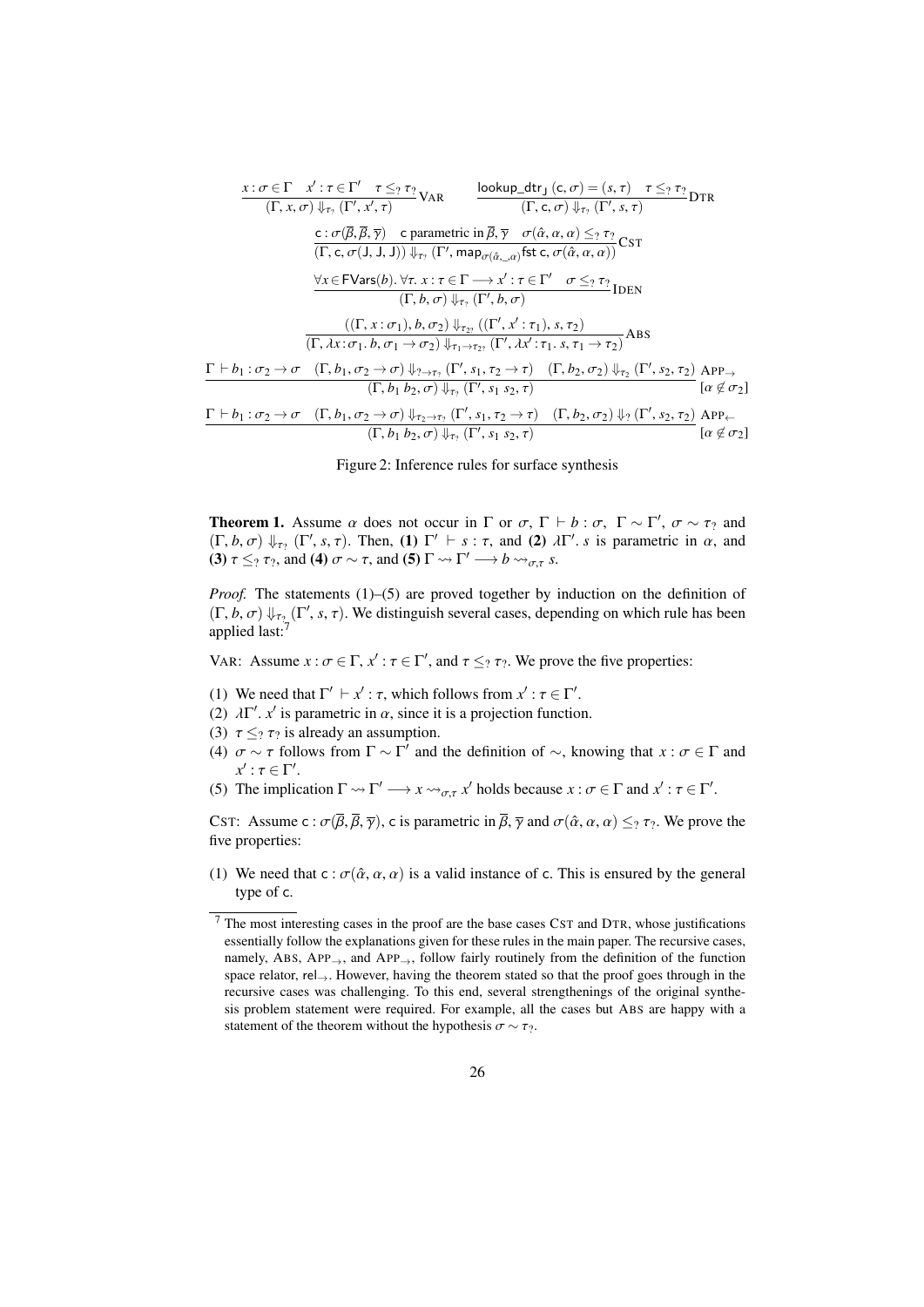- (2) The aforementioned instance of c is parametric in  $\alpha$  because c is parametric in  $\bar{\beta}$ ,  $\bar{\gamma}$ . Moreover, since map and fst are also suitably parametric, if follows that map<sub>σ</sub>( $\hat{\alpha}_{r,\alpha\alpha}$ ) fst c (as well as  $\lambda \Gamma'$ , map<sub>σ</sub>( $\hat{\alpha}_{r,\alpha\alpha}$ ) fst c) is parametric in  $\alpha$ .<br>We need  $\sigma(\hat{\alpha}, \alpha, \alpha) \leq \alpha$ , which is already an assumption
- (3) We need  $\sigma(\hat{\alpha}, \alpha, \alpha) \leq_? \tau_?$ , which is already an assumption.
- (4) The desired fact,  $\sigma$ (J, J, J) ~  $\sigma$ ( $\hat{\alpha}$ ,  $\alpha$ ,  $\alpha$ ), follows immediately from the definition of  $\sim$ .
- (5) Since the contexts  $\Gamma$  and  $\Gamma'$  are irrelevant here, we must show that  $c \leadsto_{\sigma(J,J,J),\sigma(\hat{\alpha},\alpha,\alpha)}$ map $_{\sigma(\hat{\alpha}_\cdot, \alpha)}$ fst c.<br>We write Cr. f fa

We write Gr *f* for the graph of a function  $f : A \rightarrow B$ , regarded as a relation in  $A \rightarrow$ *B*  $\rightarrow$  bool, and ';' for relational composition. Thus, we have Gr  $(g \circ f) =$  Gr *f*; Gr *g*. From the parametricity of c, we obtain

$$
\mathsf{rel}_{\sigma(\_,\_,\mathsf{J})}\left(\mathsf{Gr}\left\langle\mathsf{id},\mathsf{dtor}\right\rangle\right)\left(\mathsf{Gr}\left\langle\mathsf{id},\mathsf{dtor}\right\rangle\right)\mathsf{c}\,\mathsf{c}
$$

Moreover, using the fact that the relators extend action of the map functions, we obtain

$$
\mathsf{rel}_{\sigma(\hat{\mathtt{J}},\_,\mathtt{J})}\;(\mathsf{Gr}\;\mathsf{fst})\;c\;(\mathsf{map}_{\sigma(\hat{\mathtt{J}},\_,\mathtt{J})}\mathsf{fst}\circ c)
$$

In other words, Applying the map function to a term (here, fst) has the same effect as applying the relator (via the identification of functions with their graphs). Using the last two facts and the compositionality of relators, we obtain

$$
\mathsf{rel}_{\sigma(\_,\_,\mathsf{J})}\left(\mathsf{Gr}\left\langle \mathsf{id},\mathsf{dtor}\right\rangle \right)(\mathsf{Gr}\left\langle \mathsf{id},\mathsf{dtor}\right\rangle;\mathsf{Gr}\mathsf{fst})\ \mathsf{c}\left(\mathsf{map}_{\sigma(\hat{\mathsf{J}},\_,\mathsf{J})}\mathsf{fst}\circ\mathsf{c}\right)
$$

But since Gr  $\langle id, \text{dtor} \rangle$ ; Gr fst is the equality relation (because fst∘  $\langle id, \text{dtor} \rangle = id$ ), the above becomes

 $\mathsf{rel}_{\sigma(\_,\mathsf{J},\mathsf{J})}(\mathsf{Gr}\langle\mathsf{id},\mathsf{dtor}\rangle)$  c  $(\mathsf{map}_{\sigma(\hat{\mathsf{J}},\_,\mathsf{J})}\mathsf{fst}\circ\mathsf{c})$ 

which means precisely  $c \leadsto_{\sigma(J,J,J),\sigma(\hat{\alpha},\alpha,\alpha)} \text{map}_{\sigma(\hat{\alpha},\_\alpha)} \text{fst} \circ c$ .

DTR: All the desired facts follow routinely from the definition of lookup\_dtr<sub>J</sub>.

IDEN: Assume  $(*) \forall x \in \mathsf{FVars}(b)$ .  $\forall \tau \in \mathcal{X} : \tau \in \Gamma \longrightarrow x' : \tau \in \Gamma'$  and  $\sigma \leq_? \tau_?$ . We prove the five properties: the five properties:

- (1) From  $\Gamma \vdash b : \sigma$ , we obtain  $\Gamma \upharpoonright_{\text{FVars}(b)} \vdash b : \sigma$ , where  $\Gamma \upharpoonright_{\text{FVars}(b)}$  is the restriction of  $\Gamma$  to  $\Gamma$  is the restriction of  $\Gamma$ to FVars(*b*). With (\*), we obtain  $\Gamma'$   $\vdash_{FVars(b)}$  + *b* : *σ*, hence  $\Gamma' \vdash b$  : *σ*, as desired.
- (2) That  $\lambda \Gamma'$ . *b* is parametric in  $\alpha$  follows from  $\lambda \Gamma$ . *b* being parametric in  $\alpha$  by a similar argument to that of point (1) argument to that of point (1).
- (3) The desired fact,  $\sigma \leq_? \tau_?$ , is already an assumption.
- (4) The desired fact is  $\sigma \sim \sigma$ , which holds trivially since  $\alpha$  does not appear in  $\sigma$ .
- (5) The desired fact, namely, that  $\Gamma \leadsto \Gamma' \longrightarrow b \leadsto_{\sigma,\sigma} b$  holds, follows again from (\*).

ABS: Assume:

(A)  $\alpha$  fresh for  $\Gamma$  and  $\sigma_1 \rightarrow \sigma_2$ , and

(B)  $\Gamma \vdash \lambda x : \sigma_1 \ldotp b : \sigma_1 \rightarrow \sigma_2$ , and

(C) Γ  $\sim$  Γ', and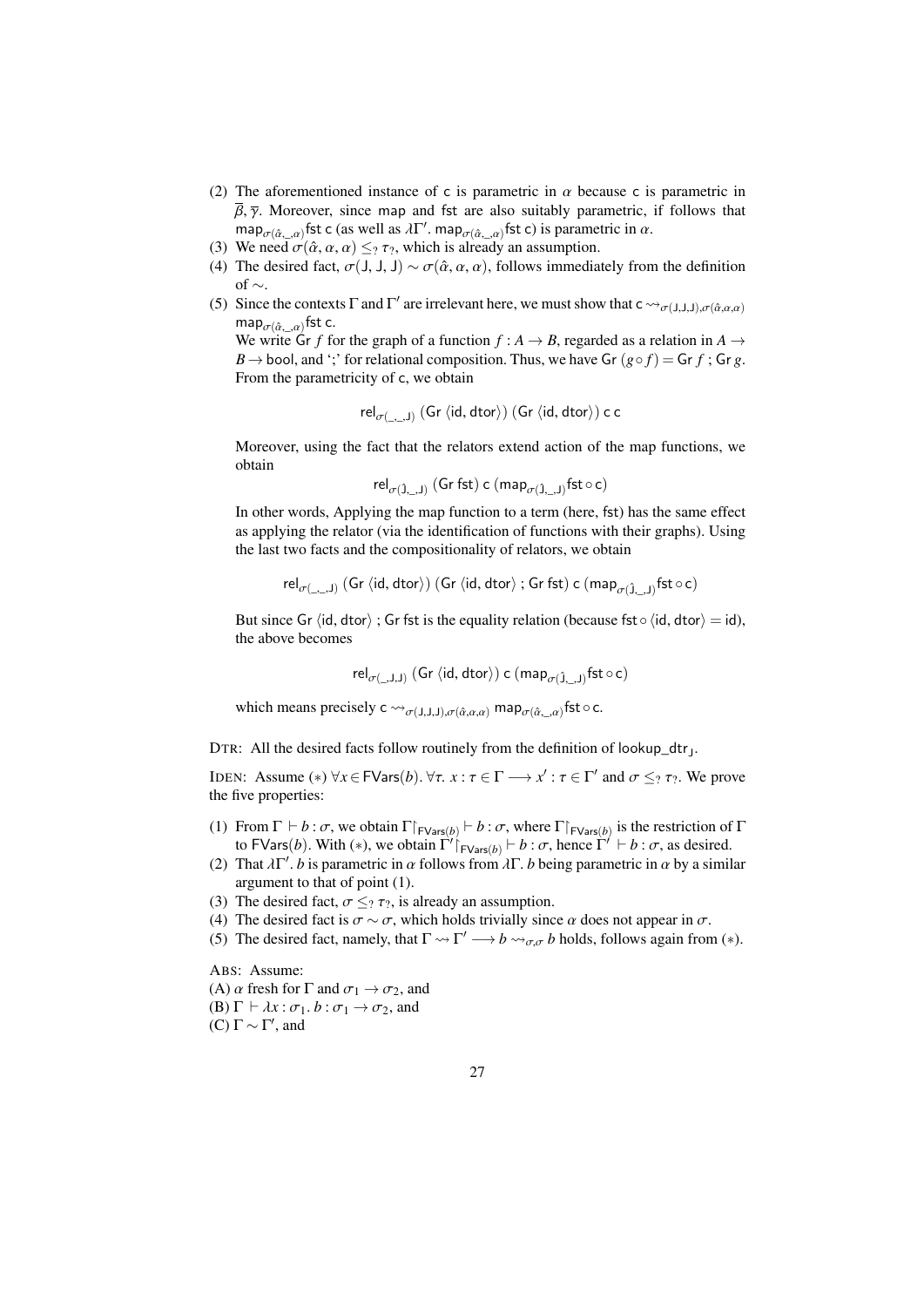(D)  $\sigma_1 \rightarrow \sigma_2 \sim \tau_1 \rightarrow \tau_2$ ?, and (E)  $((\Gamma, x : \sigma_1), b, \sigma_2) \Downarrow_{\tau_{27}} ((\Gamma', x : \tau_1), s, \tau_2).$ <br>From (A), we obtain From (A), we obtain (\*)  $\alpha$  fresh for  $(\Gamma, x : \sigma_1)$  and  $\sigma_2$ . From (D), we obtain

 $(\&) \sigma_1 \sim \tau_1$ ,

hence, with (C), we obtain

(\*\*) (Γ, *x* :  $σ_1$ ) ~ (Γ', *x'* :  $τ_1$ ).<br>From (D), we also obtain

From (D), we also obtain

$$
(***) \sigma_2 \sim \tau_{2?}.
$$

(\*\*\*)  $\sigma_2 \sim \tau_{2}$ ?.<br>From (B) and the inversion rule for typing abstractions, we obtain

 $(***\rF, x : \sigma_1 \vdash b : \sigma_2.$ 

Applying the induction hypothesis (IH) to  $(*), (**, (**, *, (**, *,),$  and (E), we can now verify our desired facts:

- (1) By (IH) we have  $\Gamma', x' : \tau_1 \vdash s : \tau_2$ , hence  $\Gamma' \vdash \lambda x' : \tau_1 \ldots s : \tau_1 \rightarrow \tau_2$ , as desired.<br>(2) By (IH) we have  $\lambda(\Gamma', x' : \tau_1)$ , s is parametric in  $\alpha$ , which is the same as saying
- (2) By (IH) we have  $\lambda(\Gamma', x' : \tau_1)$ . *s* is parametric in  $\alpha$ , which is the same as saying that  $\lambda \Gamma' \lambda x' \cdot \tau_1$ , *s* is parametric in  $\alpha$ , as desired  $\lambda \Gamma'$ . $\lambda x'$ :  $\tau_1$ . *s* is parametric in  $\alpha$ , as desired.
- (3) By (IH) we have  $\tau_2 \leq_2 \tau_{22}$ , hence  $\tau_1 \to \tau_2 \leq_2 \tau_1 \to \tau_{22}$ , as desired.
- (4) By (IH) we have  $\sigma_2 \sim \tau_2$ , which, together with (&), gives  $\sigma_1 \to \sigma_2 \sim \tau_1 \to \tau_2$ , as desired.
- (5) Assume (#)  $\Gamma \rightsquigarrow \Gamma'$ . We need to show  $(\lambda x : \sigma_1, b) \rightsquigarrow_{\sigma_1 \rightarrow \sigma_2, \tau_1 \rightarrow \tau_2} (\lambda x' : \tau_1, s)$ . By the definitions of  $\infty$  and of the function space relator rel. this means assuming the definitions of  $\sim$  and of the function space relator rel<sub>→</sub>, this means assuming (\$)  $x \rightsquigarrow_{\sigma_1, \tau_1} x'$  and showing  $b \rightsquigarrow_{\sigma_2, \tau_2} s$ . From (#) and (\$), we obtain  $(\Gamma, x : \sigma_1) \rightsquigarrow$  $(\Gamma', x : \tau_1)$ , which by (IH) implies  $b \leadsto_{\sigma_2, \tau_2} s$ , as desired.

APP→: Assume: (A)  $\alpha$  fresh for  $\Gamma$  and  $\sigma$ , and (B)  $\Gamma \vdash b_1b_2 : \sigma$ , and (C) Γ  $\sim$  Γ', and (D)  $\sigma \sim \tau_2$ , and  $(***1)$   $\Gamma \vdash b_1 : \sigma_2 \rightarrow \sigma$ , and (E1)  $(\Gamma, b_1, \sigma_2 \rightarrow \sigma) \Downarrow_{? \rightarrow \tau_?} (\Gamma', s_1, \tau_2 \rightarrow \tau)$ , and<br>(E2)  $(\Gamma, b_2, \tau_2) \Downarrow (\Gamma', s_2, \tau_2)$  and (E2)  $(\Gamma, b_2, \sigma_2) \Downarrow_{\tau_2} (\Gamma', s_2, \tau_2)$ , and  $(s_2)$   $\alpha$  fresh for  $\sigma_2$ (\*2)  $\alpha$  fresh for  $\sigma_2$ . From  $(A)$  and  $(*2)$ , we obtain (\*1)  $\alpha$  fresh for  $\Gamma$  and  $\sigma_2 \rightarrow \sigma$ . From (D) and the definition of compatibility, we obtain  $(**1)\,\sigma_2 \rightarrow \sigma \sim ? \rightarrow \tau_2.$ 

From (B), (∗∗∗1), and the inversion rule for typing applications, we obtain  $(***2)$   $\Gamma \vdash b_2 : \sigma_2$ .

We will write (IH1) to indicate the application of the induction hypothesis to  $(*1)$ ,  $(C)$ ,  $(**1)$ ,  $(**1)$ , and  $(E1)$ . By  $(H1)$ , we have (&)  $\sigma_2 \rightarrow \sigma \sim \tau_2 \rightarrow \tau$ , hence (\*\*2)  $σ<sub>2</sub> ∼ τ<sub>2</sub>$ .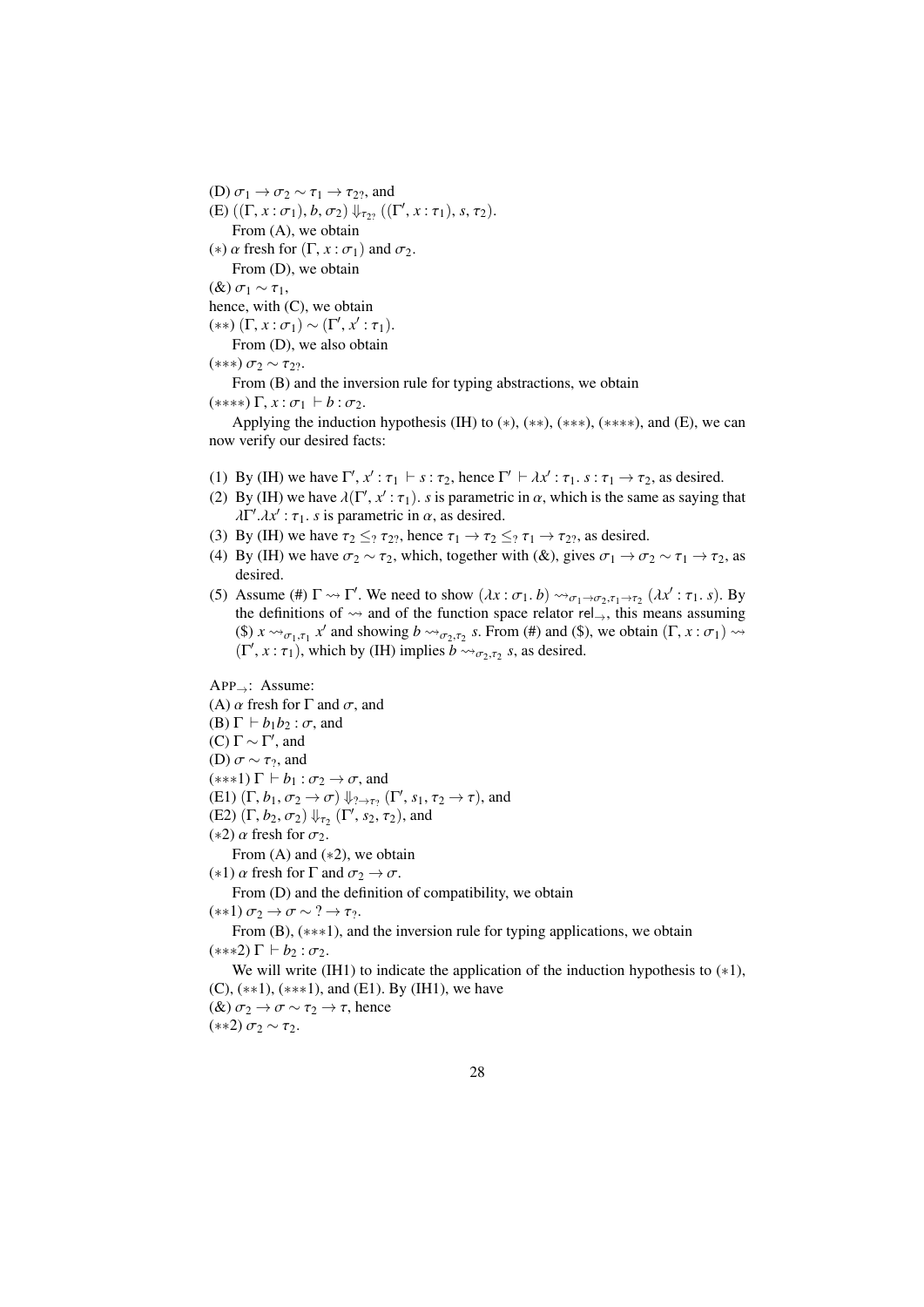In addition to (IH1), now we can also apply the induction hypothesis to  $(*2)$ ,  $(C)$ , (∗∗2), (∗∗∗2), and (E2), which we will refer to as (IH2). We use (IH1) and (IH2) to obtain the desired facts:

- (1) By (IH1) we have  $\Gamma' \vdash s_1 : \tau_2 \to \tau$ ; by (IH2) we have  $\Gamma' \vdash s_2 : \tau_2$ ; from these, we obtain  $\Gamma' \vdash s_1 s_2 : \tau_2$  is desired obtain  $\Gamma' \vdash s_1 s_2 : \tau$ , as desired.<br>By (IH1) we have that  $\lambda \Gamma'$ , suit
- (2) By (IH1) we have that  $\lambda \Gamma'$ ,  $s_1$  is parametric in  $\alpha$ ; by (IH2) we have that  $\lambda \Gamma'$ ,  $s_2$  is parametric in  $\alpha$  as desired parametric in  $\alpha$ ; these imply that  $\lambda \Gamma'$ ,  $s_1 s_2$  is parametric in  $\alpha$ , as desired.<br>By (IH1) we have  $\tau_2 \rightarrow \tau_1 < 2 \rightarrow \tau_2$ , hence  $\tau_2 < 2 \rightarrow \tau_2$  as desired.
- (3) By (IH1) we have  $\tau_2 \to \tau \leq_2? \to \tau_2$ , hence  $\tau \leq_2 \tau_2$ , as desired.
- (4) From (&), we have  $\sigma \sim \tau$ , as desired.
- (5) Assume (#)  $\Gamma \rightsquigarrow \Gamma'$ . By (IH1), we have  $b_1 \rightsquigarrow_{\sigma_2 \rightarrow \sigma, \tau_2 \rightarrow \tau} s_1$ ; by (IH2), we have  $b_1 \rightsquigarrow_{\sigma_2 \rightarrow \sigma, \tau_2 \rightarrow \tau} s_1$ ; by (IH2), we have  $b_2 \rightarrow b_2 \rightarrow \sigma_2$ , from these, using the definitions of  $\rightarrow$  and of the function space relator rel<sub>→</sub>, we obtain  $b_1b_2 \rightarrow_{\sigma,\tau} s_1s_2$ , as desired.

APP←: Assume:

(A)  $\alpha$  fresh for  $\Gamma$  and  $\sigma$ , and (B)  $\Gamma$  *+ b*<sub>1</sub>*b*<sub>2</sub> : *σ*, and (C) Γ  $\sim$  Γ', and

(D)  $\sigma \sim \tau_?$ , and

 $(***1)$   $\Gamma \vdash b_1 : \sigma_2 \rightarrow \sigma$ , and

(E1)  $(\Gamma, b_1, \sigma_2 \rightarrow \sigma) \Downarrow_{\tau_2 \rightarrow \tau_2} (\Gamma', s_1, \tau_2 \rightarrow \tau)$ , and<br>(E2)  $(\Gamma, b_2, \tau_2) \Downarrow_{\Gamma} (\Gamma', s_2, \tau_2)$  and

(E2)  $(\Gamma, b_2, \sigma_2) \Downarrow_{?} (\Gamma', s_2, \tau_2)$ , and  $(s_2) \propto$  fresh for  $\sigma_2$ 

(\*2)  $\alpha$  fresh for  $\sigma_2$ .

From  $(A)$  and  $(*2)$ , we obtain

(\*1)  $\alpha$  fresh for  $\Gamma$  and  $\sigma_2 \rightarrow \sigma$ .

From (D) and the definition of compatibility, we have

 $(**1)\,\sigma_2 \rightarrow \sigma \sim \tau_2 \rightarrow \tau_2$ , and

 $(**2)$   $σ<sub>2</sub> ∼ ?$ .

From (B), (∗∗∗1) and the inversion rule for typing applications, we obtain  $(***2)$   $\Gamma \vdash b_2 : \sigma_2$ .

Applying the induction hypothesis to  $(*1)$ ,  $(C)$ ,  $(**1)$ ,  $(**1)$ , and  $(E1)$  (which we will refer to as (IH1)) on the one hand, and the induction hypothesis to  $(*2)$ ,  $(C)$ ,  $(**2)$ , (∗∗∗2), and (E2) (which we will refer to as (IH2)) on the other hand, we obtain the desired facts. Facts (1), (2), and (5) follow by (IH1) and (IH2) using an argument identical to that in the  $APP_{\rightarrow}$  case. So we only prove (3) and (4):

(3) By (IH1) we have  $\tau_2 \to \tau \leq_? \tau_2 \to \tau_?$ , hence  $\tau \leq_? \tau_?$ , as desired. (4) By (IH1) we have  $\sigma_2 \to \sigma \sim \tau_2 \to \tau$ , hence  $\sigma \sim \tau$ , as desired.

As a corollary, this theorem gives a sound solution to the synthesis problem, taking Γ, Γ' to be empty and  $τ_?$  to be  $τ$ :

**Corollary 2** If  $\alpha$  does not occur in  $\sigma$ ,  $\sigma \sim \tau$ ,  $b : \sigma$ , and ([],  $b, \sigma$ )  $\Downarrow_{\tau}$  ([],  $s, \tau'$ ), then (1)  $\tau' = \tau$  and (2)  $s : \tau$  and (3)  $s$  is parametric in  $\alpha$  and (4)  $b \sim \tau$ (1)  $\tau' = \tau$ , and (2) *s* :  $\tau$ , and (3) *s* is parametric in  $\alpha$ , and (4)  $\bar{b} \leadsto_{\sigma,\tau} s$ .

*Proof.* Everything but  $\tau' = \tau$  follows from the theorem, taking  $\Gamma = \Gamma' = []$ . Moreover, the theorem also ensures  $\tau' \leq \tau$ ; this together with the fact that  $\tau$  does not contain? the theorem also ensures  $\tau' \leq_? \tau$ ; this, together with the fact that  $\tau$  does not contain ?,<br>immediately implies  $\tau' = \tau$  by the definition of  $\leq_8$ immediately implies  $\tau' = \tau$  by the definition of  $\leq_?$ .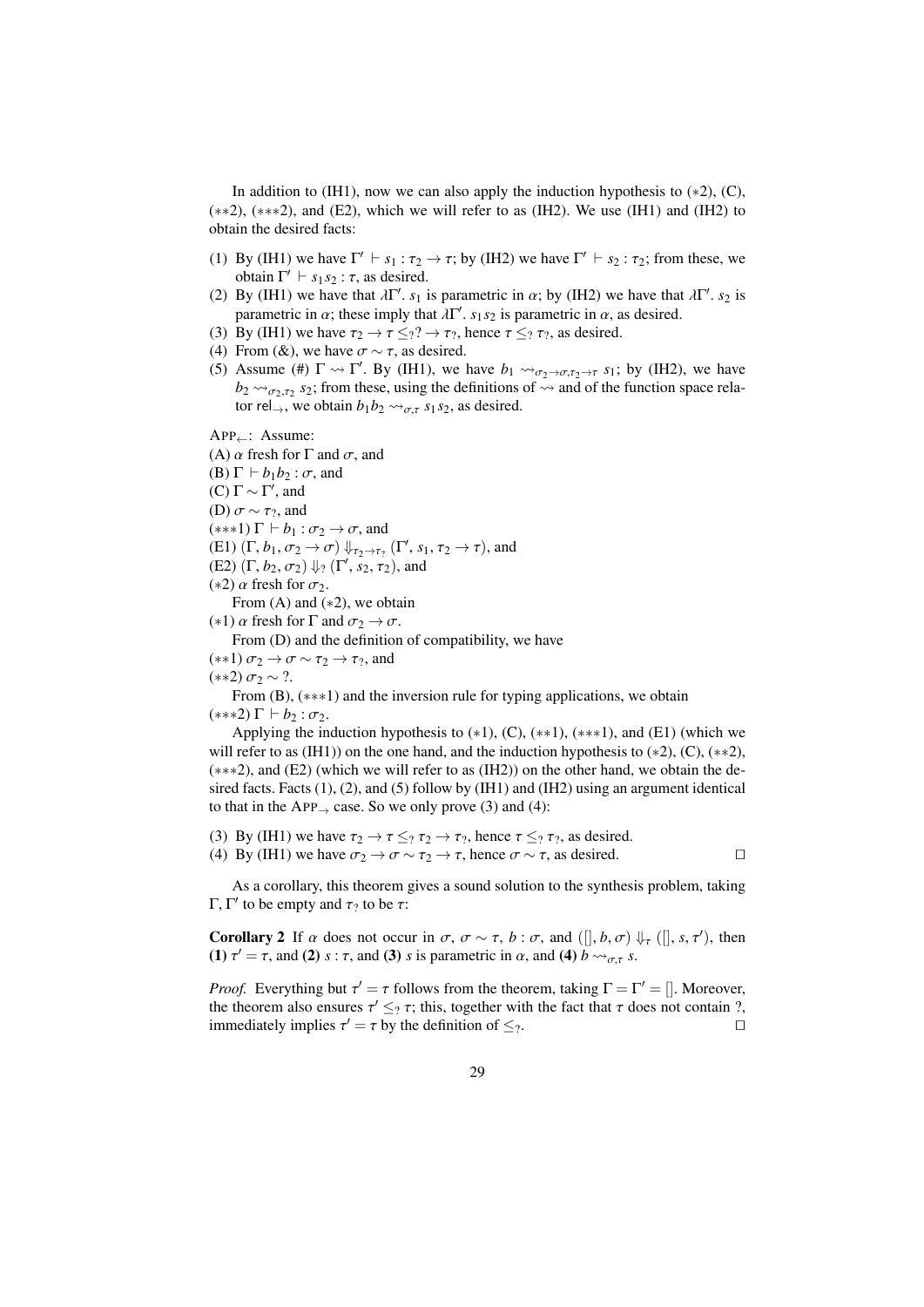<span id="page-29-0"></span>

|                                                                                                                                                                             | $(\Gamma, hd, stream$ nelist $\rightarrow$ stream)                                                     | <b>VAR</b><br>$(\Gamma, xss,$ stream nelist)               |  |
|-----------------------------------------------------------------------------------------------------------------------------------------------------------------------------|--------------------------------------------------------------------------------------------------------|------------------------------------------------------------|--|
| Dtr<br>$(\Gamma, \text{shd}, \text{stream} \rightarrow \text{nat})$                                                                                                         | ${}^{\Downarrow}\hat{\alpha}$ nelist $\rightarrow \hat{\alpha}$                                        | ∜ว                                                         |  |
| $\big\downarrow$ ? $\rightarrow$ ?                                                                                                                                          | $(\Gamma', \text{hd}, \hat{\alpha} \text{ helist} \rightarrow \hat{\alpha})$                           | $(\Gamma', xss', \hat{\alpha}$ nelist)<br>$APP \leftarrow$ |  |
| $(\Gamma', \mathsf{fst} \circ \mathsf{snd}, \hat{\alpha} \to \mathsf{nat})$                                                                                                 | $(\Gamma, h d x s s, \text{stream}) \Downarrow_{\widehat{\alpha}} (\Gamma', h d x s s', \hat{\alpha})$ |                                                            |  |
| $APP_1$<br>$(\Gamma, \text{shd}(\text{hd} \text{ xss}), \text{nat}) \Downarrow_{\mathcal{P}} (\Gamma', (\text{fst} \circ \text{snd}) (\text{hd} \text{ xss}'), \text{nat})$ |                                                                                                        |                                                            |  |

<span id="page-29-1"></span>Figure 3: Surface synthesis for the subterm shd (hd *xss*) of inter's blueprint

| $(\Gamma,$ ltl, stream nelist $\rightarrow$ stream list)                                                                                                          | Cst<br>VAR<br>$(\Gamma, xss, stream$ nelist)              |
|-------------------------------------------------------------------------------------------------------------------------------------------------------------------|-----------------------------------------------------------|
| ${}^{\Downarrow}\hat{\alpha}$ nelist $\rightarrow \alpha$ list                                                                                                    | ∜ າ                                                       |
| $(\Gamma', \mathsf{map}_{\mathsf{list}}\mathsf{fst} \circ \mathsf{ltl}, \hat{\alpha} \mathsf{nelist} \to \alpha \mathsf{list})$                                   | $(\Gamma', xss', \hat{\alpha}$ nelist)<br>$APP\leftarrow$ |
| $(\Gamma,$ ltl xss, stream list) $\Downarrow_{\alpha}$ list $(\Gamma', (\text{map}_{\text{list}} \text{fst} \circ \text{ltl}) \text{ xss}', \alpha \text{ list})$ |                                                           |

Figure 4: Surface synthesis for the subterm ltl *xss* of inter's blueprint

The inference system consists of two kinds of rule. The base rules VAR, DTR, CST, and IDEN actually perform the constant and variable replacements; the recursive rules ABS, APP<sub>→</sub>, and APP<sub>←</sub> collect type information (in  $\tau_2$ ) to guide the replacements.

ABS delves into  $\lambda$ -abstractions by enriching the typing context with a new pair of variables. VAR collects matching variables from the context, provided the type is consistent with the partial knowledge.

CST and DTR form the heart of the synthesis. CST processes arbitrary constants, taking advantage of any parametricity they may exhibit. In the rule,  $\sigma$  is polymorphic in the type variables  $\overline{\beta}$ ,  $\overline{\beta'}$ ,  $\overline{\gamma}$ . The tuples  $\overline{\beta}$ ,  $\overline{\beta'}$ , and  $\overline{\gamma}$  are mutually disjoint and non-<br>repetitive and the tuples  $\overline{\beta}$  and  $\overline{\beta'}$  have the same length. Thinking of  $\sigma$  as  $\sigma(\$ repetitive, and the tuples  $\overline{\beta}$  and  $\overline{\beta'}$  have the same length. Thinking of  $\sigma$  as  $\sigma(\overline{\beta}, \overline{\beta'}, \overline{\gamma})$ , we write  $\sigma(\overline{\beta}, \overline{\beta}, \overline{\gamma})$  for  $\sigma$  with the variables in  $\overline{\beta'}$  replaced by those in  $\overline{\beta}$  comp we write  $\sigma(\bar{\beta}, \bar{\beta}, \bar{\gamma})$  for  $\sigma$  with the variables in  $\bar{\beta}$  replaced by those in  $\bar{\beta}$ , component-<br>wise:  $\sigma(\hat{\alpha}, \alpha, \alpha)$  for  $\sigma$  with  $\bar{\beta}$ ,  $\bar{\beta}'$  replaced by  $\hat{\alpha}, \alpha, \alpha$  respectively (i.e., all variables wise;  $\sigma(\hat{\alpha}, \alpha, \alpha)$  for  $\sigma$  with  $\bar{\beta}, \bar{\beta'}, \bar{\gamma}$  replaced by  $\hat{\alpha}, \alpha, \alpha$ , respectively (i.e., all variables in  $\bar{\beta}$  replaced by  $\hat{\alpha}$  and so on); and similarly for other types. We assume that the variin  $\bar{\beta}$  replaced by  $\hat{\alpha}$  and so on); and similarly for other types. We assume that the variables  $\overline{\beta'}$  occur only positively in  $\sigma$  and write map<sub> $\sigma(\hat{\alpha}_{...}, \alpha)$ </sub> for the map function of type  $(\alpha \rightarrow \alpha) \rightarrow \sigma(\hat{\alpha}, \alpha, \alpha) \rightarrow \sigma(\hat{\alpha}, \alpha, \alpha)$  $(\alpha_1 \rightarrow \alpha_2) \rightarrow \sigma(\hat{\alpha}, \alpha_1, \alpha) \rightarrow \sigma(\hat{\alpha}, \alpha_2, \alpha).$ 

Thus,  $\sigma = \sigma(\overline{\beta}, \overline{\beta'}, \overline{\gamma})$  is a generalization of the type  $\sigma(\overline{\beta}, \overline{\beta}, \overline{\gamma})$  of c where some itive occurrences of the type variables in  $\overline{\beta}$  have been replaced by copies from  $\overline{\beta'}$ . The positive occurrences of the type variables in  $\overline{\beta}$  have been replaced by copies from  $\overline{\beta'}$ . The rule allows us to synthesize a term of type  $\overline{\alpha}$ ( $\hat{\alpha}$ ,  $\alpha$ ,  $\alpha$ ) from the  $\overline{\alpha}(1,1,1)$  instance of  $\overline{\alpha}$ rule allows us to synthesize a term of type  $\sigma(\hat{\alpha}, \alpha, \alpha)$  from the  $\sigma(1, 1, 1)$  instance of c. If  $\overline{\beta}$  (hence also  $\overline{\beta'}$ ) is empty, we can simply synthesize the  $\sigma(\hat{\alpha}, \alpha, \alpha)$  instance, because c is parametric in  $\bar{\gamma}$  and all the occurrences of J corresponding to  $\bar{\gamma}$  must become  $\alpha$ . In this case,  $c \rightarrow_{\sigma(J,J,J),\sigma(\hat{\alpha},\alpha,\alpha)} c$  follows immediately by parametricity.

The situation is more subtle if  $\bar{\beta}$  is not empty. For each type variable  $\beta_i$  from  $\bar{\beta}$ , some of its occurrences may need to be instantiated to  $\hat{\alpha}$ , while others (those that become  $\beta_i^i$ <br>in  $\sigma$ ) must be instantiated to  $\alpha$ . The rule cones with this lack of uniformity by anniving in  $\sigma$ ) must be instantiated to  $\alpha$ . The rule copes with this lack of uniformity by applying fst, the left inverse of  $\langle id, dtor \rangle$ , at the  $\overline{\beta'}$  positions, using map<sub> $\sigma(\hat{\alpha}_n, \alpha)$ </sub> fst. This enforces the desired relationship:  $\zeta \approx \alpha$ ,  $\alpha$ ,  $\alpha$ ,  $\zeta$ ,  $\zeta$ ,  $\zeta$ ,  $\zeta$ ,  $\zeta$ ,  $\zeta$ ,  $\zeta$ ,  $\zeta$ ,  $\zeta$ , the desired relationship:  $c \leadsto_{\sigma(J,J,J),\sigma(\hat{\alpha},\alpha,\alpha)} \text{map}_{\sigma(\hat{\alpha},\alpha)}$  fst c. While we require that  $\overline{\beta}$  and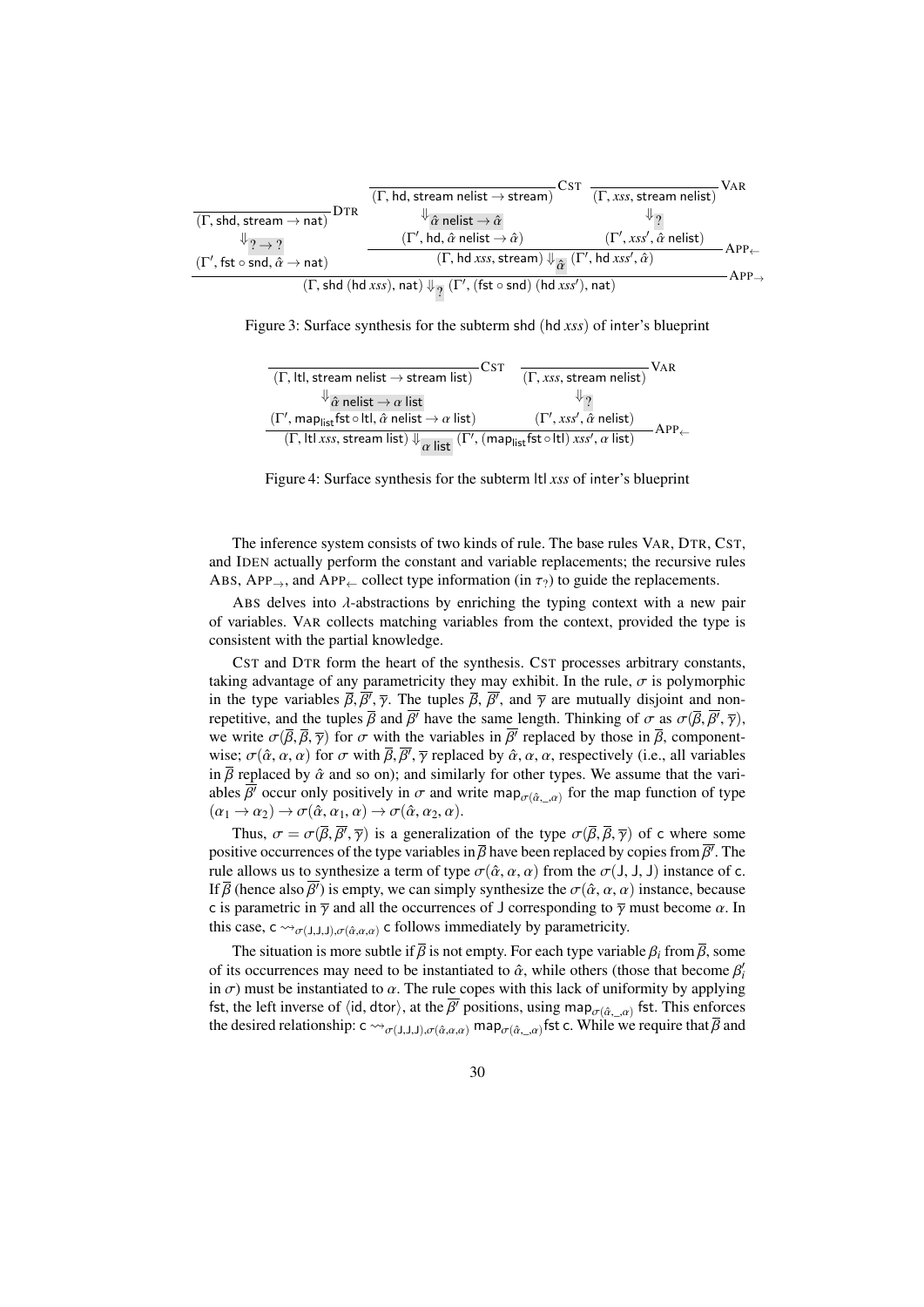$\exp_{\sigma(\hat{\alpha}_{2},\alpha)}$  is not influenced by  $\beta'_i$ .  $\overline{\sigma}$  have the same length, not all variables  $\beta'_i$  need occur in  $\sigma$ . If  $\beta'_i$  does not occur in  $\sigma$ ,

Concretely, when applying CST, the parameters are instantiated by matching the type of c with the partial type information  $\tau_2$ . If some occurrences of a type variable  $\delta$ match  $\hat{\alpha}$  and others match  $\alpha$ , we have  $\delta = \beta_i$  for some *i*, the occurrences of  $\delta$  that match  $\hat{\alpha}$  are left unchanged, and the occurrences that match  $\alpha$  become  $\beta'_i$ . If only  $\hat{\alpha}$  is matched, then  $\hat{\delta} = \beta_i$  is left unchanged, and the corresponding  $\beta'_i$  will not occur in  $\sigma$ . Finally, if then  $\delta = \beta_i$  is left unchanged, and the corresponding  $\beta'_i$  will not occur in  $\sigma$ . Finally, if only  $\alpha$  is matched  $\delta = \gamma_i$  for some *i*. In general, there may be no solution (resulting in only  $\alpha$  is matched,  $\delta = \gamma_i$  for some *i*. In general, there may be no solution (resulting in a failure), or several solutions due to the unknowns ? occurring in  $\tau_?$ .

Figures [3](#page-29-0) and [4](#page-29-1) show parts of the inference tree for the blueprint of inter, with  $\Gamma = (xs \text{ s} : \text{stream helist})$  and  $\Gamma' = (xs \text{ s} : \hat{\alpha} \text{ relist})$ . The case of hd : β nelist  $\rightarrow \beta$  from<br>Figure 3 is simple. We start with the stream nelist  $\rightarrow$  stream instance of hd and must Figure [3](#page-29-0) is simple. We start with the stream nelist  $\rightarrow$  stream instance of hd and must synthesize a term of type  $\hat{\alpha}$  nelist  $\rightarrow \hat{\alpha}$ . When applying CST, we take  $\sigma(\overline{\beta}, \overline{\beta'}, \overline{\gamma})$  to be *B* nelist  $\rightarrow$  *B* (i.e.  $\overline{\alpha}$  is empty  $\overline{B}$  and  $\overline{B'}$  are singletons and  $B'$  does not occur in be β nelist  $\rightarrow \beta$  (i.e.,  $\bar{\gamma}$  is empty,  $\bar{\beta}$  and  $\bar{\beta}'$  are singletons, and  $\beta'$  does not occur in  $\sigma$ ) making the man function man  $\alpha$ , an identity which leads to the synthesis of  $\sigma$ ), making the map function map<sub> $\sigma$ ( $\hat{\alpha}$ ,  $\alpha$ )</sub> an identity, which leads to the synthesis of map  $\alpha$ map<sub> $\sigma(\hat{\alpha}_{n,m})$ </sub> fst hd = id hd = hd.

In Figure [4,](#page-29-1) the constant ltl :  $\beta$  nelist  $\rightarrow \beta$  list receives a different treatment. We start with the stream nelist  $\rightarrow$  stream list instance of ltl and must synthesize a term of type  $\hat{\alpha}$  nelist  $\rightarrow \alpha$  list. To acknowledge the mismatch between  $\hat{\alpha}$  and  $\alpha$ , both of which correspond to stream in the type of ltl,  $\sigma(\overline{\beta}, \overline{\beta'}, \overline{\gamma})$  is taken to be  $\beta$  nelist  $\rightarrow \beta'$  list; thus,  $\overline{\gamma}$  is empty and  $\overline{\beta}$  and  $\overline{\beta}'$  are singletons as before, but this time  $\beta'$  occurs in  $\sigma$ . Sinc  $\overline{\gamma}$  is empty and  $\overline{\beta}$  and  $\overline{\beta}'$  are singletons as before, but this time  $\beta'$  occurs in  $\sigma$ . Since  $\beta'$  occurs positively CST is applicable, synthesizing map  $\alpha$ , set bd = map, fst o lt occurs positively, CST is applicable, synthesizing map $_{\sigma(\hat{\alpha}_-, \alpha)}$  fst hd = map<sub>list</sub> fst ◦ ltl.<br>The DTR is however, and the standard line content for the distribution of the distribution of the later

The DTR rule processes destructor-like operators for J specially: the destructor dtor itself, the selectors, the discriminators, and the case operator. For  $J =$  stream, we have two selectors, shd and stl, and no discriminator; for  $J =$  llist, we have lhd and ltl and an "is nil" discriminator. Isabelle's codatatype command generates these operators [\[15\]](#page-36-6). The partial function lookup\_dtr<sub>J</sub>, referenced in DTR, maps destructor operators to surfaces (both paired with their type). For dtor :  $J \rightarrow J K_{\text{ctor}}$ , lookup\_dtr<sub>J</sub> returns snd :  $\hat{\alpha} \rightarrow \alpha$  K<sub>ctor</sub>, acknowledging the direct consumption of a destructor. Indeed, we have  $J \to J K_{\text{ctor}} \sim \hat{\alpha} \to \alpha K_{\text{ctor}}$  and dtor  $\leadsto_{J \to J K_{\text{ctor}}, \hat{\alpha} \to \alpha K_{\text{ctor}}}$  snd; hence, dtor = snd ∘  $\langle id, \text{dtor} \rangle$ . For the other destructor operators, lookup\_dtr<sub>J</sub> applies the observation that they can be seen as derived by composing dtor with a suitable parametric function they can be seen as derived by composing dtor with a suitable parametric function. For the stream case, shd = fst ∘ dtor, stl = snd ∘ dtor, and case<sub>stream</sub> = case<sub>prod</sub> ∘ dtor are transformed into fst ∘ snd, snd ∘ snd, and case<sub>prod</sub> ∘ snd, respectively. Finally, for constants other than the destructor operators,  $\text{lookup\_dtr}_J$  is not defined.

The IDEN rule allows us to stop without traversing the term: If *b* has no free variables whose types have changed from  $\Gamma$  to  $\Gamma'$  (in particular, if it has no free variables at all) and its type is consistent with the partial information, we synthesize *b* itself.

For handling application terms, we start with  $b_1$   $b_2$  such that  $b_1$  :  $\sigma_2 \rightarrow \sigma$  and  $b_2$  :  $\sigma_2$  and with partial knowledge  $\tau_2$  of the type of the synthesized object. Two rules may apply. In APP $\rightarrow$ , the information flows from the left to the right premise: First synthesize *s*<sub>1</sub> and its type  $\tau_2 \to \tau_2$  starting from partial knowledge  $? \to \tau_2$ ; then synthesize *s*<sub>2</sub>, having full knowledge of its type,  $\tau_2$ . By contrast, APP<sub>←</sub> operates from right to left: First synthesize  $s_2$  and its type  $\tau_2$ , starting without any knowledge of its type; then synthesize  $s_1$  and its type starting from partial knowledge  $\tau_2 \rightarrow \tau_2$ .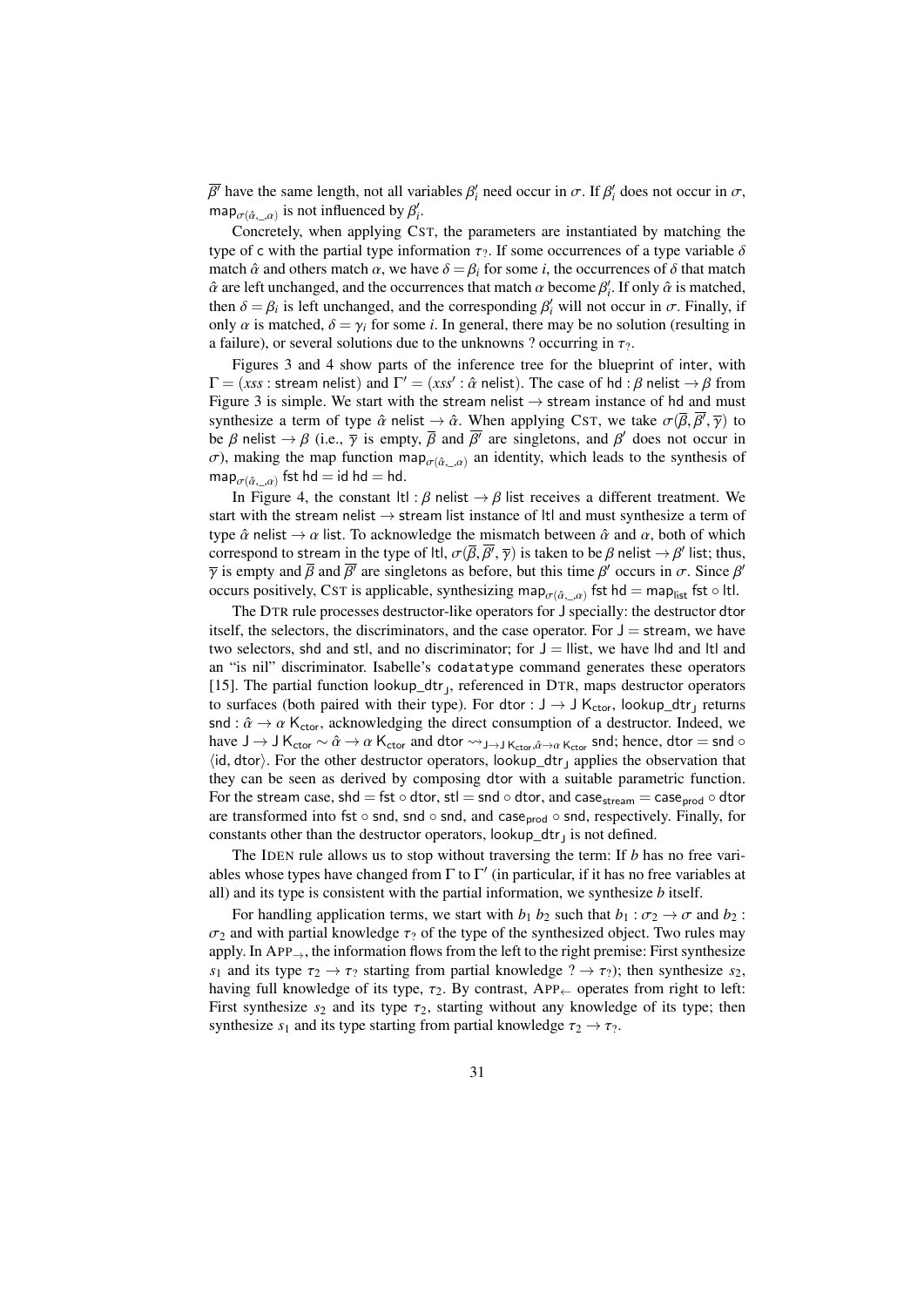To avoid backtracking, we can employ a strategy to choose between  $APP_{\rightarrow}$  and APP<sub>←</sub> when analyzing an application  $b_1$   $b_2$ : If the argument  $b_2$  is an input variable, APP $\leftarrow$  is applied; otherwise, APP $\rightarrow$  is chosen. This is complete for a large practically motivated syntactic fragment. When processing shd (hd *xss*) in Figure [3,](#page-29-0) this strategy first gives priority to shd, and then to *xss* in hd *xss*.

So far, we have seen how synthesis succeeds, producing a surface that is guaranteed to be correct (Theorem [1\)](#page-24-0). When synthesis fails, it catches unfriendly attempts to consume more than one destructor. Suppose we want to process shd (stl *xs*) with typing contexts  $\Gamma = (xs : \text{stream})$  and  $\Gamma' = (xs' : \hat{\alpha})$ . From processing shd, we obtain that  $\text{stellar value}$  is the translated to a term of type  $\hat{\alpha}$ , which forces  $\text{std}$ : stream  $\rightarrow$  stream to yield stl *xs* must be translated to a term of type  $\hat{\alpha}$ , which forces stl : stream  $\rightarrow$  stream to yield something of a type ?  $\rightarrow \hat{\alpha}$ . The rule IDEN fails because stream  $\rightarrow$  stream  $\leq$  ?  $\rightarrow \hat{\alpha}$ . DTR does not apply either, since the resulting type would be  $\hat{\alpha} \rightarrow \alpha$ , which is again inconsistent with ?  $\rightarrow \hat{\alpha}$ . The presence of  $\alpha$  on the right of  $\hat{\alpha} \rightarrow \alpha$  signals a consumed input, contradicting the constraint  $? \rightarrow \hat{\alpha}$ .

# <span id="page-31-0"></span>5 Implementation in Isabelle/HOL

The implementation of AmiCo followed the same general strategy as that of most other definitional mechanisms for Isabelle:

- 1. We started from an abstract formalized example consisting of a manual construction of the BASE and STEP corecursors and the corresponding reasoning principles.
- 2. We streamlined the formal developments, eliminating about 1000 lines of Isabelle definitions and proofs—to simplify the implementation and improve performance.
- 3. We formalized the new MERGE operation in the same style as BASE and STEP.
- 4. We developed Standard ML functions to perform the corecursor state operations for arbitrary codatatypes and friendly functions.
- 5. We implemented, also in Standard ML, the commands that process user specifications and interact with the corecursor state.

HOL's type system cannot express quantification over arbitrary BNFs, thus the need for ML code to repeat the corecursor derivations for each new codatatype or friend. With the foundational approach, not only the corecursors and their characteristic theorems are produced but also all the intermediate objects and lemmas, to reach the highest level of trustworthiness. Assuming the proof assistant's inference kernel is correct, bugs in our tool can lead at most to run-time failures, never to logical inconsistencies.

The code for step 4 essentially constructs the low-level types, terms, and lemma statements presented in Sect. [3](#page-13-0) and proves the lemmas using dedicated *tactics*—ML programs that generalize the proofs from the formalization. The lemmas have a fixed shape; in principle, the tactics always succeed. The code for step 5 analyses the user's specification and synthesizes blueprints and surfaces, as described in Sect. [4.](#page-19-0) It reuses primcorec's parsing combinators [\[15\]](#page-36-6) for recognizing map functions and other syntactic conveniences, such as the use of  $\lambda$ s as an alternative to  $\circ$  for corecursing under  $\rightarrow$ , as seen in Sect. [2.1.](#page-3-1) Proof obligations pertaining to parametricity and termination may require custom reasoning beyond what the standard tactics offer [\[19,](#page-36-13) [39\]](#page-37-14).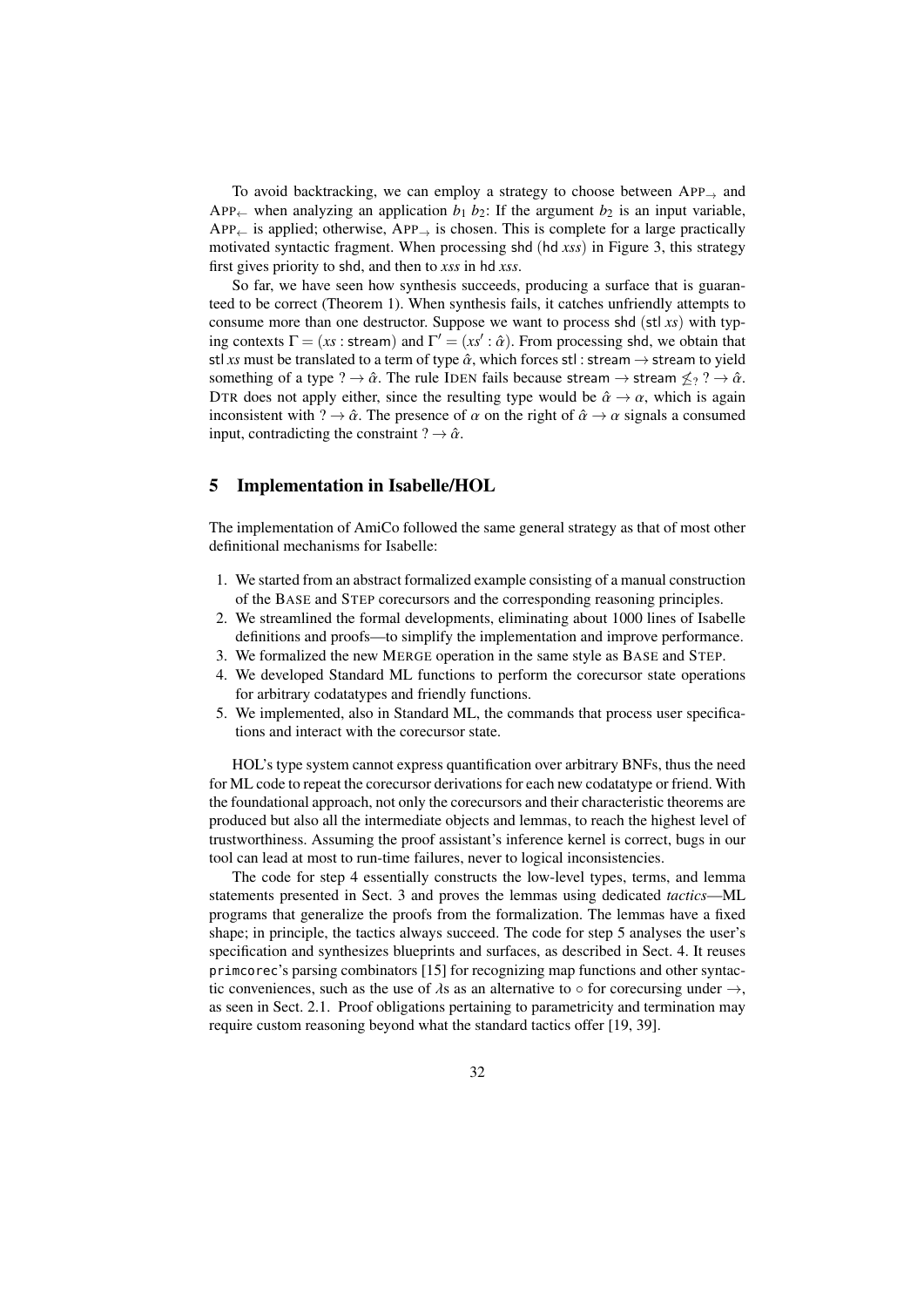Because a constant or theorem cannot be defined twice, the implementation of STEP and MERGE associates version numbers with corecursor states. These numbers appear in the names of the generated constants and lemmas, as an optional component, next to the name of the codatatype J (e.g., J*.v3.coinduct\_upto*). When the user refers to a name without a version number (e.g., J*.coinduct\_upto*), it gets resolved to the highest version. In practice, users hardly ever need to refer to numbers, because they can also use the aliases generated by corec and friend\_of\_corec (e.g., f*.coinduct*) or by coinduction\_upto (e.g., *J\_natringbool*.*coinduct\_upto*).

The archive accompanying this paper [\[14\]](#page-36-9) contains instructions that explain where to find the code and the users' manual and how to run the code.

# <span id="page-32-0"></span>6 Related Work and Discussion

This work combines the safety of foundational approaches to function definitions with an expressive flavor of corecursion and mixed recursion–corecursion. It continues a program of integrating category theory insight into proof assistant technology [\[15](#page-36-6)[–17,](#page-36-5) [73\]](#page-39-1). There is a lot of related work on corecursion and productivity, both theoretical and applied to proof assistants and functional programming languages.

Theory of (Co)recursion AmiCo incorporates category theory from many sources, notably Milius et al. [\[56\]](#page-38-11) for corecursion up-to and Rot et al. [\[65\]](#page-38-12) for coinduction upto. Our earlier papers [\[16,](#page-36-7) [73\]](#page-39-1) discuss further theoretical sources. AmiCo implements the first general, provably sound, and fully automatic method for mixing recursive and corecursive calls in function definitions. The idea of mixing recursion and corecursion appears in Bertot [\[11\]](#page-36-14) for the stream filter, and a generalization is sketched in Bertot and Komendantskaya [\[13\]](#page-36-15) for corecursion up to constructors. Leino's Dafny tool [\[49\]](#page-37-5) was the first to offer such a mixture for general codatatypes, which turned out to be unsound and was subsequently restricted to the sound but limited fragment of tail recursion.

Corecursion in Other Proof Assistants Coq supports productivity by a syntactic guardedness check, based on the pioneering work of Giménez [\[28\]](#page-37-15). MiniAgda [\[2\]](#page-35-4) and Agda implement a more flexible approach to productivity due to Abel et al. [\[3,](#page-35-3) [5\]](#page-35-5), based on sized types and copatterns. Coq's guardedness check allows, in our terminology, only the constructors as friends [\[20\]](#page-36-16). By contrast, Agda's productivity checker is more expressive than AmiCo's, because sized types can capture more precise contracts than the "consumes at most one constructor, produces at least one constructor" criterion. For example, a Fibonacci stream definition such as fib  $= 0 \le 1 \le (fib + st)$  can be made to work in Agda, but is rejected by AmiCo because stl is not a friend—so we need to rephrase this into a friendly definition:  $fib = 0 \triangleleft (1 \triangleleft fib + fib)$ . As mentioned in Sect. [2.4,](#page-7-0) this flexibility comes at a price: The user must encode the productivity argument in the function's type, leading to additional proof obligations.

In the world of algebraic specifications, CIRC [\[53\]](#page-38-13) is a theorem prover designed for automating coinduction via sound circular reasoning. It bears similarity with both Coq's Paco and our AmiCo. Its freezing operators are an antidote to what we would call the absence of friendship: Equality is no longer a congruence, hence equational reasoning is frozen at unfriendly locations.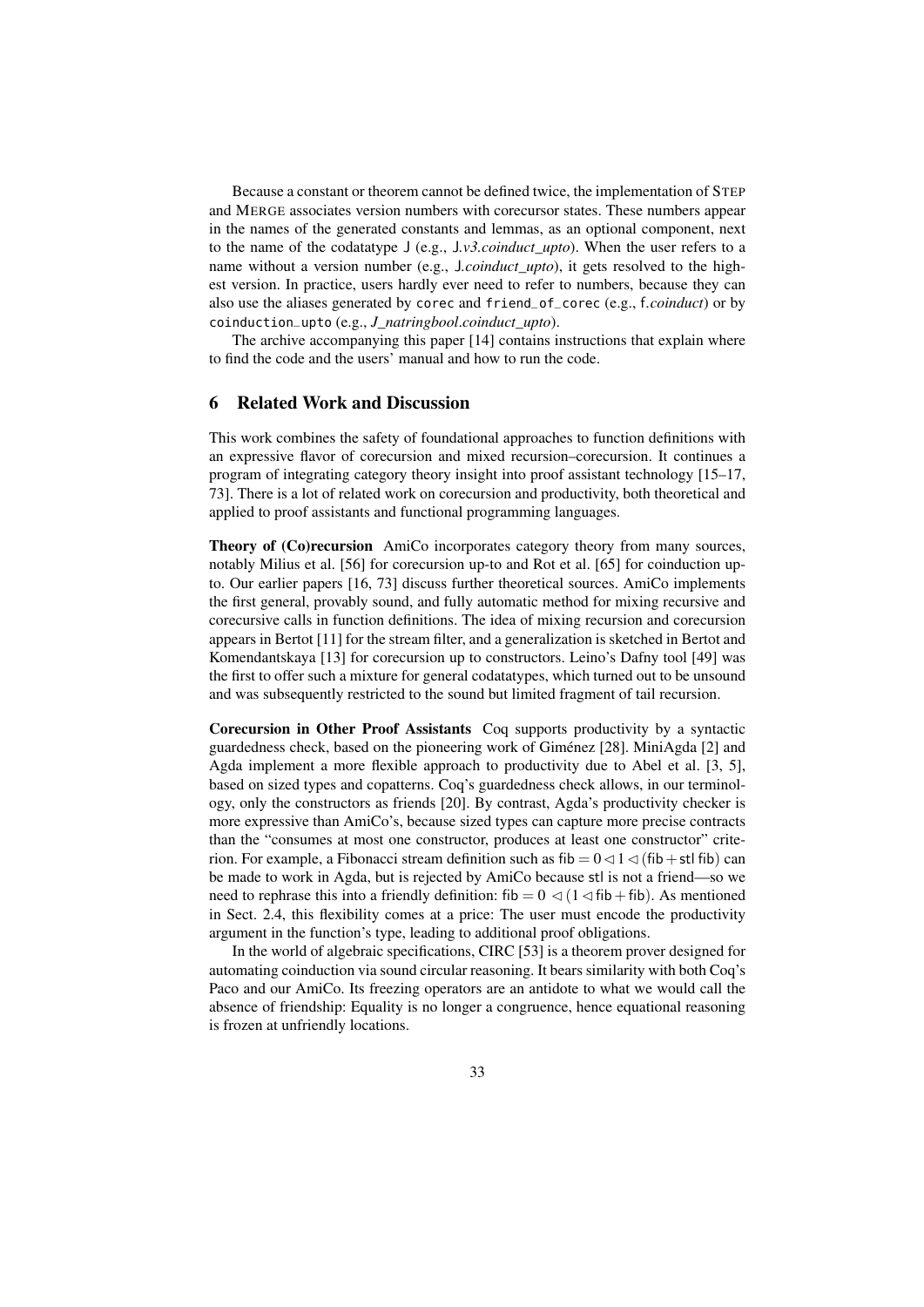Foundational Function Definitions AmiCo's commands and proof methods fill a gap in Isabelle/HOL's coinductive offering. They complement codatatype, primcorec, and *coinduction* [\[15\]](#page-36-6), allowing users to define nonprimitive corecursive and mixed recursive–corecursive functions. Being foundational, our work offers a strong protection against inconsistency by reducing circular fixpoint definitions issued by the user to low-level acyclic definitions in the core logic. This approach has a long tradition.

Most systems belonging to the HOL family include a counterpart to the primrec command of Isabelle, which synthesizes the argument to a primitive recursor. Isabelle/ HOL is the only HOL system that also supports codatatypes and primcorec [\[15\]](#page-36-6). Isabelle/ZF, for Zermelo–Fraenkel set theory, provides (co)datatype and primrec [\[61\]](#page-38-14) commands, but no high-level mechanisms for defining corecursive functions.

For nonprimitively recursive functions over datatypes, Slind's TFL package for HOL4 and Isabelle/HOL [\[68\]](#page-38-15) and Krauss's function command for Isabelle/HOL [\[45\]](#page-37-16) are the state of the art. Krauss developed the partial\_function command for defining monadic functions [\[46\]](#page-37-13). Definitional mechanisms based on the Knaster–Tarski fixpoint theorems were also developed for (co)inductive predicates [\[34,](#page-37-17) [61\]](#page-38-14). HOLCF, a library for domain theory, offers a fixrec command for defining continuous functions [\[38\]](#page-37-18).

Our handling of friends can be seen as a round trip between a shallow and a deep embedding that resembles normalization by evaluation [\[9\]](#page-36-17) (but starting from the shallow side). Initially, the user specification contains shallow (semantic) friends. For identifying the involved corecursion as sound, the tool reifies the friends into deep (syntactic) friends, which make up the blueprint. Then the deep friends are "reflected" back into their shallow versions by the evaluation function eval :  $J\Sigma^* \to J$ . A similar technique is used by Myreen in HOL4 for verification and synthesis of functional programs [\[59\]](#page-38-16).

In Agda, Coq, and Matita, the definitional mechanisms for (co)recursion are built into the system. In contrast, Lean axiomatizes only the recursor and derives arbitrary specifications in the style of primrec to reduce the trusted code base [\[58\]](#page-38-17). The distinguishing features of AmiCo are its dynamicity and high level of automation. The derived corecursors and coinduction principles are updated with new ones each time a friend is registered. This permits reuse both internally (resulting in lighter constructions) and at the user level (resulting in fewer proof obligations).

Code Extraction Isabelle's code generator [\[32\]](#page-37-19) extracts Haskell code from an executable fragment of HOL, mapping HOL (co)datatypes to lazy Haskell datatypes and HOL functions to Haskell functions. Seven out of our eight case studies fall into this fragment; the extracted code is part of the archive [\[14\]](#page-36-9). Only the filter function on lazy lists is clearly not computable (Sect. [2.7\)](#page-9-1). In particular, extraction works for Lochbihler's probabilistic calculus (Sect. [2.8\)](#page-10-2) which involves the type spmf of discrete subprobability distributions. Verified data refinement in the code generator makes it possible to implement such BNFs in terms of datatypes, e.g., spmf as associative lists similar to Erwig's and Kollmansberger's PFP library [\[26\]](#page-36-18). Thus, we can extract code for GPVs and their operations like inlining. Lochbihler and Züst [\[52\]](#page-38-18) used an earlier version of the calculus to implement a core of the Transport Layer Security (TLS) protocol in HOL.

Certified Lazy Programming Our tool and the examples are a first step towards a framework for friendship-based certified programming: Programs are written in the ex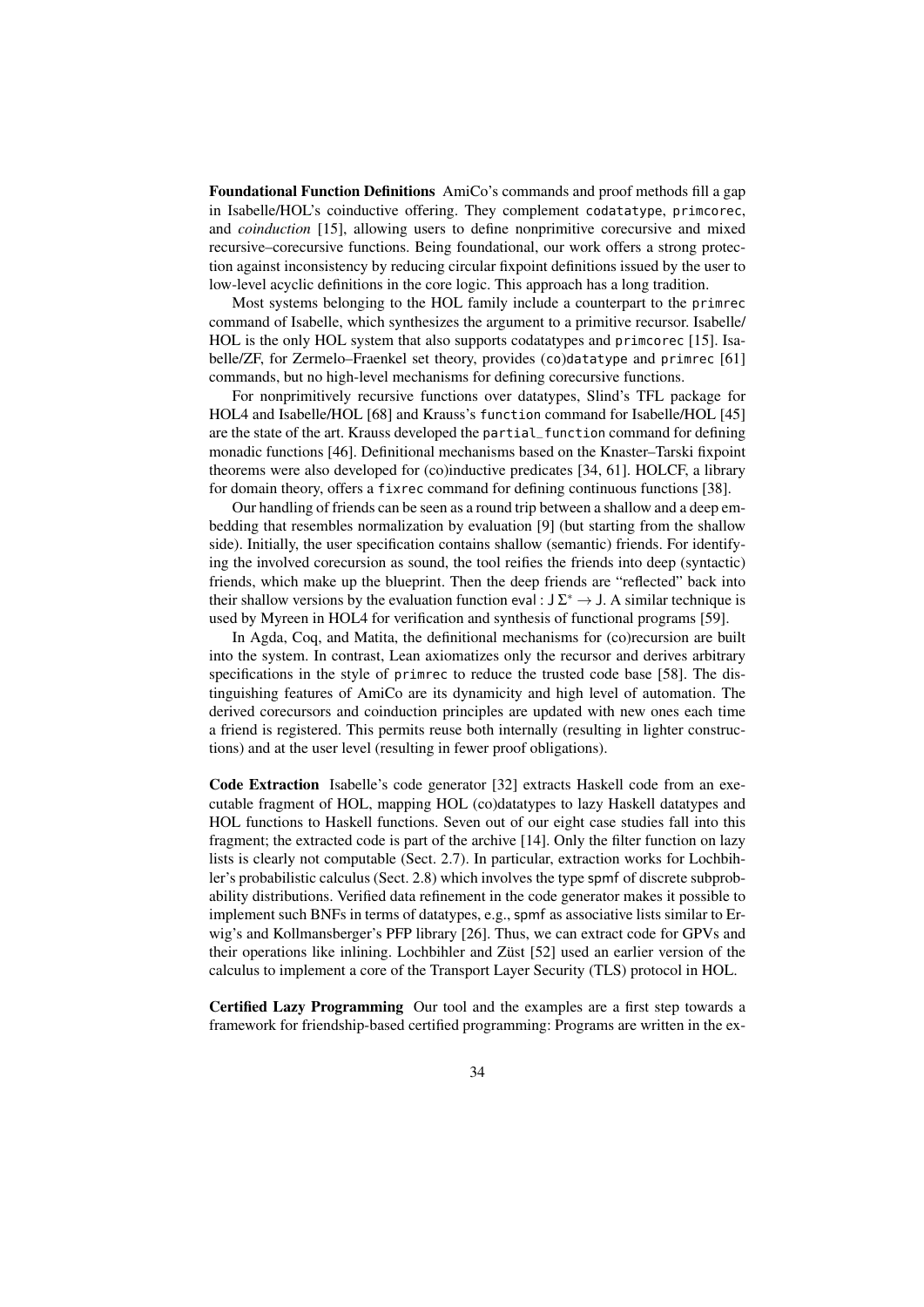ecutable fragment, verified in Isabelle, and extracted to Haskell. AmiCo ensures that corecursive definitions are productive and facilitates coinductive proofs by providing strong coinduction rules. Productivity and termination of the extracted code are guaranteed if the whole program is specified in HOL exclusively with datatypes, codatatypes, recursive functions with the function command, and corecursive functions with corec, and no custom congruence rules for higher-order operators have been used.<sup>[8](#page-34-0)</sup>If the restrictions are met, the program clearly lies within the executable fragment and the code extracted from the definitions yields the higher-order rewrite system which the termination prover and AmiCo have checked. In particular, these restrictions exclude the noncomputable filter function on lazy lists (Sect. [2.7\)](#page-9-1), with the test  $\forall n \in \text{set } xs. \neg P \, n$ .

A challenge will be to extend these guarantees to Isabelle's modular architecture. Having been designed with only partial correctness in mind, the code extractor can be customized to execute arbitrary (proved) equations—which can easily break productivity and termination. A similar issue occurs with friend\_of\_corec, which cares only about semantic properties of the friend to be. For example, we can specify the identity function id on streams by id  $(x \le y \le xs) = x \le y \le xs$  and register it as a friend with the derived equation id  $x = \text{shd } x \leq \text{stl } x$ . Consequently, AmiCo accepts the definition natsFrom  $n = n \le d$  id (natsFrom  $(n + 1)$ ), but the extracted Haskell code diverges. To avoid these problems, we would have to (re)check productivity and termination on the equations used for extraction. In this scenario, AmiCo can be used to distinguish recursive from corecursive calls in a set of (co)recursive equations, and synthesize sufficient conditions for the function being productive and the recursion terminating, and automatically prove them (using Isabelle's parametricity [\[39\]](#page-37-14) and termination provers [\[19\]](#page-36-13)).

AmiCo beyond Higher-Order Logic The techniques implemented in our tool are applicable beyond Isabelle/HOL. In principle, nothing stands in the way of AgdamiCo, AmiCoq, or MatitamiCo. Danielsson [\[22\]](#page-36-19) and Thibodeau et al. [\[70\]](#page-38-19) showed that similar approaches work in type theory; what is missing is a tool design and implementation. AmiCo relies on parametricity, which is now understood for dependent types [\[10\]](#page-36-20).

In Agda, parametricity could be encoded with sized types, and AgdamiCo could be a foundational tool that automatically adds suitable sized types for justifying the definition and erases them from the end product. Coq includes a parametricity-tracking tool [\[43\]](#page-37-20) that could form the basis of AmiCoq. The Paco library by Hur et al. [\[40\]](#page-37-10) facilitates coinductive proofs based on parameterized coinduction [\[57,](#page-38-20) [76\]](#page-39-3). Recent work by Pous [\[63\]](#page-38-21) provides further advances, including a framework to combine proofs by

<span id="page-34-0"></span><sup>&</sup>lt;sup>8</sup> The function command uses congruence rules to extract the call graph from specifications of recursive functions and proves termination of the recursion as specified by the call graph. Such congruence rules describe the *semantic* behaviour of higher-order operators rather than their syntactic specification used for code extraction. Thus, the extracted code for functions may fail to terminate even though termination has been proven by the termination prover. Consider, e.g., the function ap : (nat  $\rightarrow$  nat)  $\rightarrow$  nat  $\rightarrow$  nat given by ap  $f n =$  if  $f (n+1) = 0$  then  $f n$  else  $f n$ . The result of ap *f n* only depends on *f n*, because both branches of the conditional are the same. This information can be passed to function using the custom congruence rule  $n =$  $m \rightarrow f$  *m* = *g m*  $\rightarrow$  ap *f n* = ap *g m*. Consequently, the termination prover accepts the recursive specification foo  $n =$  if  $n = 0$  then 0 else ap foo  $(n - 1)$  as terminating. Yet, the extracted code for foo does not terminate, as it executes the (pointless) conditional in ap.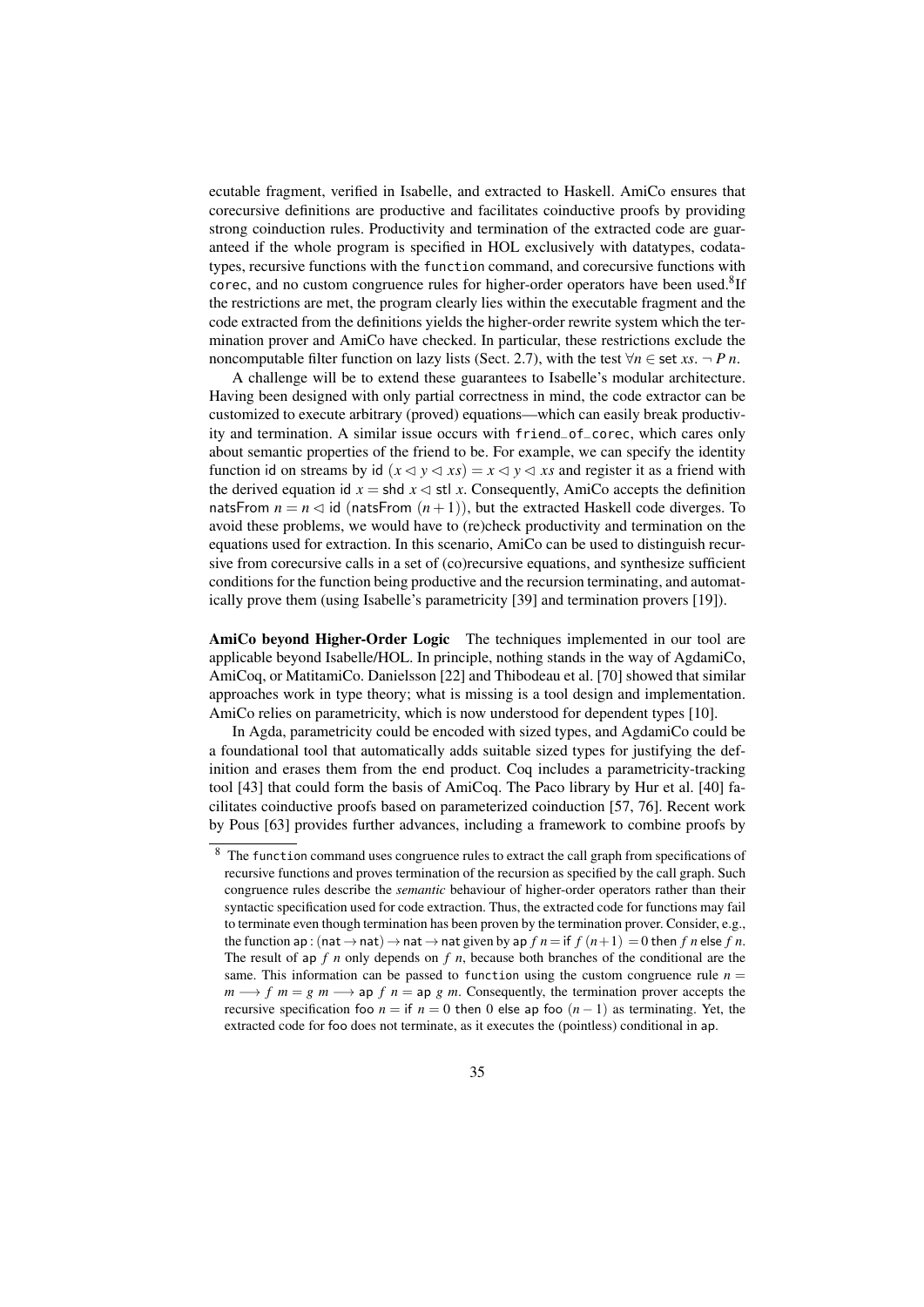induction and coinduction. An AmiCoq would catch up on the corecursion definition front, going beyond what is possible with the *cofix* tactic [\[20\]](#page-36-16). On the proof front, Ami-Coq would provide a substantial entry into Paco's knowledge base: For any codatatype J with destructor dtor :  $J \rightarrow J K$ , all registered friends are, in Paco's terminology, respectful up-to functions for the monotonic operator  $\lambda r \, x \, y$ . rel<sub>K</sub> r (dtor x) (dtor y), whose greatest fixpoint is the equality on J.

A more lightweight application of our methodology would be an AmiCo for Haskell or for more specialized languages such as CoCaml [\[41\]](#page-37-21). In these languages, parametricity is ensured by the computational model. An automatic tool that embodies AmiCo's principles could analyze a Haskell program and prove it total. For CoCaml, which is total, a tool could offer more flexibility when writing corecursive programs.

Surface Synthesis beyond Corecursion The notion of extracting a parametric component with suitable properties can be useful in other contexts than corecursion. In the programming-by-examples paradigm [\[31\]](#page-37-22), one needs to choose between several synthesized programs whose behavior matches a set of input–output instances. These criteria tend to prefer programs that are highly parametric. A notion of degree of parametricity does not exist in the literature but could be expressed as the size of a parametric surface, for a suitable notion of surface, where  $\langle id, d \cdot \rangle$  is replaced by domain specific functions and fst by their left inverses.

Acknowledgment Martin Desharnais spent months extending Isabelle's codatatype command to generate a wealth of theorems, many of which were useful when implementing AmiCo. Lorenz Panny developed primcorec, whose code provided valuable building blocks. Mathias Fleury, Mark Summerfield, Daniel Wand, and the anonymous reviewers suggested many textual improvements. We thank them all. Blanchette is supported by the European Research Council (ERC) starting grant Matryoshka (713999). Lochbihler is supported by the Swiss National Science Foundation (SNSF) grant "Formalising Computational Soundness for Protocol Implementations" (153217). Popescu is supported by the UK Engineering and Physical Sciences Research Council (EPSRC) starting grant "VOWS: Verification of Web-based Systems" (EP/N019547/1). The authors are listed in alphabetical order.

# References

- <span id="page-35-0"></span>1. Abbott, M., Altenkirch, T., Ghani, N.: Containers: Constructing strictly positive types. Theor. Comput. Sci. 342(1), 3–27 (2005)
- <span id="page-35-4"></span>2. Abel, A.: MiniAgda: Integrating sized and dependent types. In: Bove, A., Komendantskaya, E., Niqui, M. (eds.) PAR 2010. EPTCS, vol. 43, pp. 14–28 (2010)
- <span id="page-35-3"></span>3. Abel, A.: Compositional coinduction with sized types. In: Hasuo, I. (ed.) CMCS 2016. LNCS, vol. 9608, pp. 5–10. Springer (2016)
- <span id="page-35-2"></span>4. Abel, A., Pientka, B.: Well-founded recursion with copatterns and sized types. J. Funct. Program. 26, e2 (2016)
- <span id="page-35-5"></span>5. Abel, A., Pientka, B., Thibodeau, D., Setzer, A.: Copatterns: Programming infinite structures by observations. In: Giacobazzi, R., Cousot, R. (eds.) POPL 2013. pp. 27–38. ACM (2013)
- <span id="page-35-1"></span>6. Adams, M.: Introducing HOL Zero (extended abstract). In: Fukuda, K., van der Hoeven, J., Joswig, M., Takayama, N. (eds.) ICMS 2010. LNCS, vol. 6327, pp. 142–143. Springer (2010)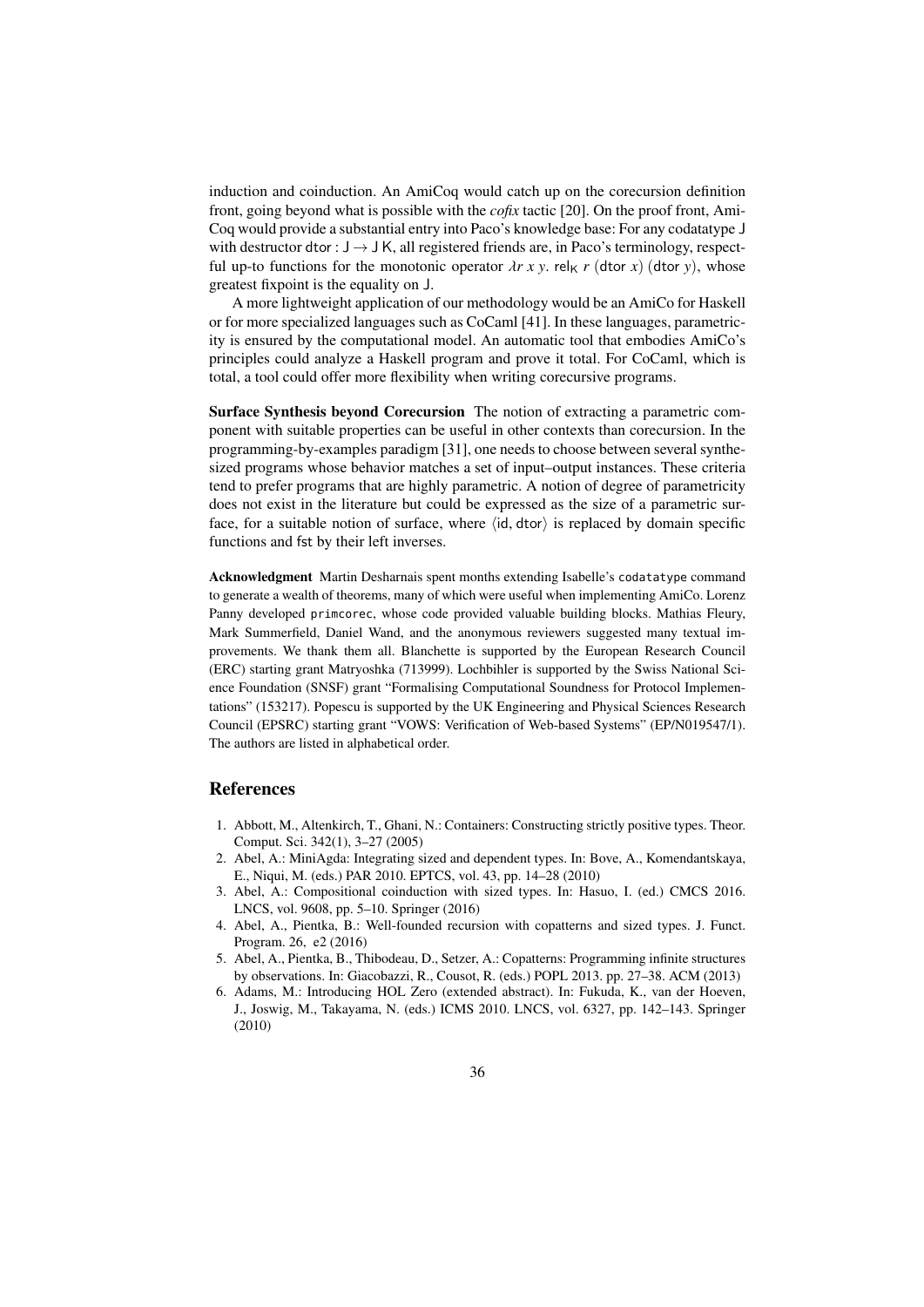- <span id="page-36-4"></span>7. Asperti, A., Ricciotti, W., Coen, C.S., Tassi, E.: The Matita interactive theorem prover. In: Bjørner, N., Sofronie-Stokkermans, V. (eds.) CADE-23. LNCS, vol. 6803, pp. 64–69. Springer (2011)
- <span id="page-36-1"></span>8. Atkey, R., McBride, C.: Productive coprogramming with guarded recursion. In: Morrisett, G., Uustalu, T. (eds.) ICFP 2013. pp. 197–208. ACM (2013)
- <span id="page-36-17"></span>9. Berger, U., Schwichtenberg, H.: An inverse of the evaluation functional for typed lambdacalculus. In: LICS '91. pp. 203–211. IEEE Computer Society (1991)
- <span id="page-36-20"></span>10. Bernardy, J.P., Jansson, P., Paterson, R.: Proofs for free: Parametricity for dependent types. J. Funct. Program. 22(2), 107–152 (2012)
- <span id="page-36-14"></span>11. Bertot, Y.: Filters on coinductive streams, an application to Eratosthenes' sieve. In: Urzyczyn, P. (ed.) TLCA 2005. LNCS, vol. 3461, pp. 102–115. Springer (2005)
- <span id="page-36-3"></span>12. Bertot, Y., Casteran, P.: Interactive Theorem Proving and Program Development—Coq'Art: The Calculus of Inductive Constructions. Texts in Theoretical Computer Science, Springer (2004)
- <span id="page-36-15"></span>13. Bertot, Y., Komendantskaya, E.: Inductive and coinductive components of corecursive functions in Coq. Electr. Notes Theor. Comput. Sci. 203(5), 25–47 (2008)
- <span id="page-36-9"></span>14. Blanchette, J.C., Bouzy, A., Lochbihler, A., Popescu, A., Traytel, D.: Archive associated with this paper. [http://matryoshka.gforge.inria.fr/pubs/amico\\_material.tar.gz](http://matryoshka.gforge.inria.fr/pubs/amico_material.tar.gz)
- <span id="page-36-6"></span>15. Blanchette, J.C., Hölzl, J., Lochbihler, A., Panny, L., Popescu, A., Traytel, D.: Truly modular (co)datatypes for Isabelle/HOL. In: Klein, G., Gamboa, R. (eds.) ITP 2014. LNCS, vol. 8558, pp. 93–110. Springer (2014)
- <span id="page-36-7"></span>16. Blanchette, J.C., Popescu, A., Traytel, D.: Foundational extensible corecursion: A proof assistant perspective. In: Fisher, K., Reppy, J.H. (eds.) ICFP 2015. pp. 192–204. ACM (2015)
- <span id="page-36-5"></span>17. Blanchette, J.C., Popescu, A., Traytel, D.: Witnessing (co)datatypes. In: Vitek, J. (ed.) ESOP 2015. LNCS, vol. 9032, pp. 359–382. Springer (2015)
- <span id="page-36-2"></span>18. Bove, A., Dybjer, P., Norell, U.: A brief overview of Agda—A functional language with dependent types. In: Berghofer, S., Nipkow, T., Urban, C., Wenzel, M. (eds.) TPHOLs 2009. LNCS, vol. 5674, pp. 73–78. Springer (2009)
- <span id="page-36-13"></span>19. Bulwahn, L., Krauss, A., Nipkow, T.: Finding lexicographic orders for termination proofs in Isabelle/HOL. In: Schneider, K., Brandt, J. (eds.) TPHOLs 2007. LNCS, vol. 4732, pp. 38–53. Springer (2007)
- <span id="page-36-16"></span>20. Chlipala, A.: Certified Programming with Dependent Types—A Pragmatic Introduction to the Coq Proof Assistant. MIT Press (2013)
- <span id="page-36-0"></span>21. Clouston, R., Bizjak, A., Grathwohl, H.B., Birkedal, L.: Programming and reasoning with guarded recursion for coinductive types. In: Pitts, A.M. (ed.) FoSSaCS 2015. LNCS, vol. 9034, pp. 407–421. Springer (2015)
- <span id="page-36-19"></span>22. Danielsson, N.A.: Beating the productivity checker using embedded languages. In: Bove, A., Komendantskaya, E., Niqui, M. (eds.) PAR 2010. EPTCS, vol. 43, pp. 29–48 (2010)
- <span id="page-36-8"></span>23. Dénès, M.: [Coq-Club] Propositional extensionality is inconsistent in Coq (2013), archived at <https://sympa.inria.fr/sympa/arc/coq-club/2013-12/msg00119.html>
- <span id="page-36-12"></span>24. Devillers, M., Griffioen, D., Müller, O.: Possibly infinite sequences in theorem provers: A comparative study. In: Gunter, E.L., Felty, A. (eds.) TPHOLs '97. LNCS, vol. 1275, pp. 89–104. Springer (1997)
- <span id="page-36-11"></span>25. Dijkstra, E.W.: An exercise for Dr. R. M. Burstall. In: Selected Writings on Computing: A Personal Perspective, pp. 215–216. Texts and Monographs in Computer Science, Springer (1982)
- <span id="page-36-18"></span>26. Erwig, M., Kollmansberger, S.: Probabilistic functional programming in Haskell. J. Funct. Programm. 16(1), 21–34 (2006)
- <span id="page-36-10"></span>27. Gammie, P., Lochbihler, A.: The Stern–Brocot tree. Archive of Formal Proofs (2015), [https://www.isa-afp.org/entries/Stern\\_Brocot.shtml](https://www.isa-afp.org/entries/Stern_Brocot.shtml)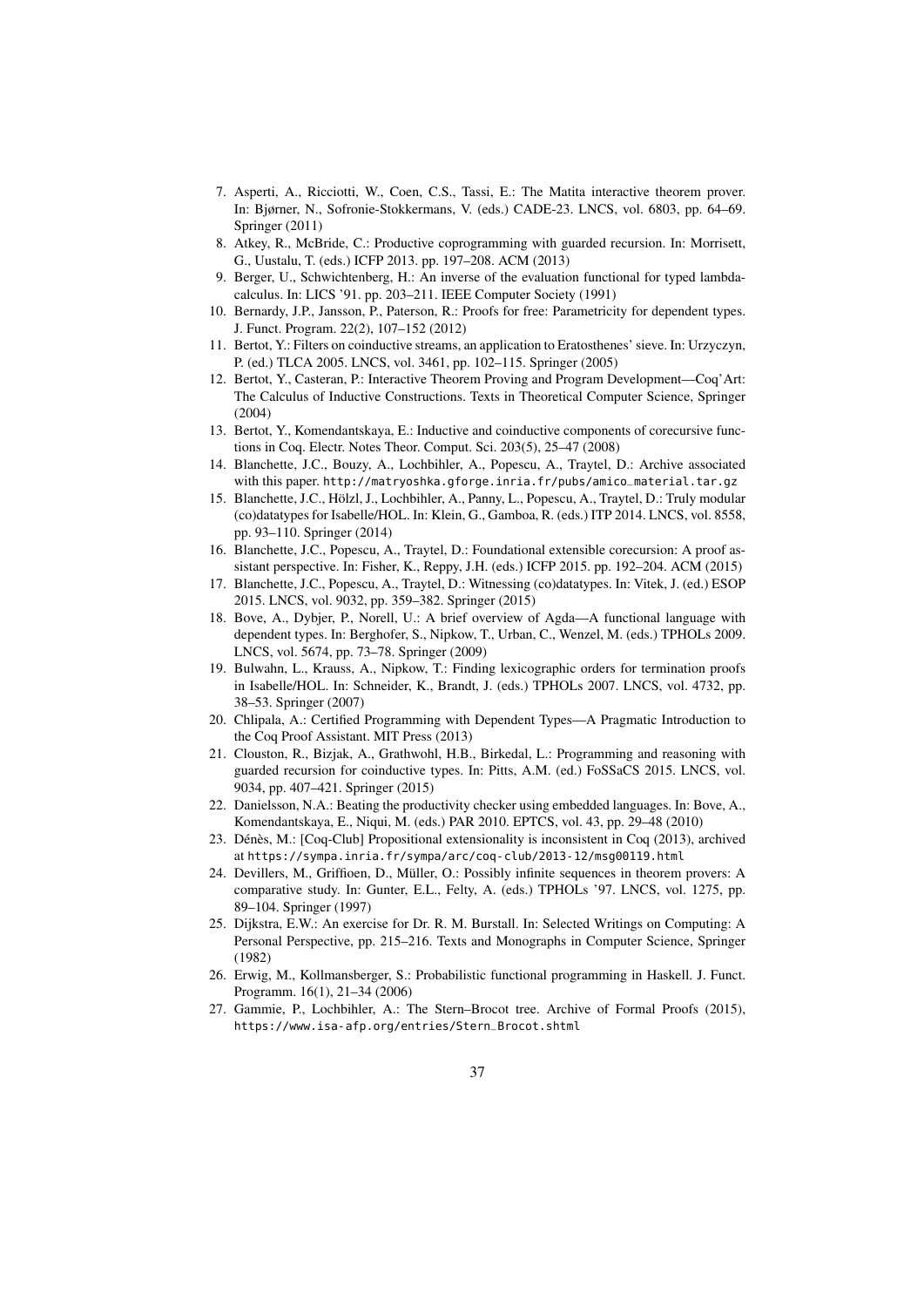- <span id="page-37-15"></span>28. Giménez, E.: Codifying guarded definitions with recursive schemes. In: Dybjer, P., Nordström, B., Smith, J.M. (eds.) TYPES '94. LNCS, vol. 996, pp. 39–59. Springer (1995)
- <span id="page-37-0"></span>29. Giménez, E.: An application of co-inductive types in Coq: Verification of the alternating bit protocol. In: Berardi, S., Coppo, M. (eds.) TYPES '95. LNCS, vol. 1158, pp. 135–152. Springer (1996)
- <span id="page-37-4"></span>30. Gordon, M.J.C., Melham, T.F. (eds.): Introduction to HOL: A Theorem Proving Environment for Higher Order Logic. Cambridge University Press (1993)
- <span id="page-37-22"></span>31. Gulwani, S.: Programming by examples—and its applications in data wrangling. In: Dependable Software Systems Engineering, NATO Science for Peace and Security Series—D: Information and Communication Security, vol. 45, pp. 137–158. IOS Press (2016)
- <span id="page-37-19"></span>32. Haftmann, F., Nipkow, T.: Code generation via higher-order rewrite systems. In: Blume, M., Kobayashi, N., Vidal, G. (eds.) FLOPS 2010. LNCS, vol. 6009, pp. 103–117. Springer (2010)
- <span id="page-37-1"></span>33. Hagino, T.: A Categorical Programming Language. Ph.D. thesis, University of Edinburgh (1987)
- <span id="page-37-17"></span>34. Harrison, J.: Inductive definitions: Automation and application. In: Schubert, E.T., Windley, P.J., Alves-Foss, J. (eds.) TPHOLs '95. LNCS, vol. 971, pp. 200–213. Springer (1995)
- <span id="page-37-2"></span>35. Harrison, J.: HOL Light: An overview. In: Berghofer, S., Nipkow, T., Urban, C., Wenzel, M. (eds.) TPHOLs 2009. LNCS, vol. 5674, pp. 60–66. Springer (2009)
- <span id="page-37-8"></span>36. Hinze, R.: The Bird tree. J. Func. Programm. 19(5), 491–508 (2009)
- <span id="page-37-3"></span>37. Homeier, P.V.: The HOL-Omega logic. In: Berghofer, S., Nipkow, T., Urban, C., Wenzel, M. (eds.) TPHOLs 2009. LNCS, vol. 5674, pp. 244–259. Springer (2009)
- <span id="page-37-18"></span>38. Huffman, B.: HOLCF '11: A Definitional Domain Theory for Verifying Functional Programs. Ph.D. thesis, Portland State University (2012)
- <span id="page-37-14"></span>39. Huffman, B., Kunčar, O.: Lifting and Transfer: A modular design for quotients in Isabelle/HOL. In: Gonthier, G., Norrish, M. (eds.) CPP 2013. LNCS, vol. 8307, pp. 131–146. Springer (2013)
- <span id="page-37-10"></span>40. Hur, C.K., Neis, G., Dreyer, D., Vafeiadis, V.: The power of parameterization in coinductive proof. In: Giacobazzi, R., Cousot, R. (eds.) POPL 2013. pp. 193–206. ACM (2013)
- <span id="page-37-21"></span>41. Jeannin, J., Kozen, D., Silva, A.: Language constructs for non-well-founded computation. In: Felleisen, M., Gardner, P. (eds.) ESOP 2013. LNCS, vol. 7792, pp. 61–80. Springer (2013)
- <span id="page-37-9"></span>42. Jones, G., Gibbons, J.: Linear-time breadth-first tree algorithms: An exercise in the arithmetic of folds and zips. Tech. Rep. 71, C.S. Dept., University of Auckland (1993)
- <span id="page-37-20"></span>43. Keller, C., Lasson, M.: Parametricity in an impredicative sort. In: Cégielski, P., Durand, A. (eds.) CSL 2012. LIPIcs, vol. 16, pp. 381–395. Schloss Dagstuhl—Leibniz-Zentrum für Informatik (2012)
- <span id="page-37-7"></span>44. Knuth, D.E., Morris, J.H., Pratt, V.R.: Fast pattern matching in strings. SIAM J. Comput. 6(2), 323–350 (1977)
- <span id="page-37-16"></span>45. Krauss, A.: Partial recursive functions in higher-order logic. In: Furbach, U., Shankar, N. (eds.) IJCAR 2006. LNCS, vol. 4130, pp. 589–603. Springer (2006)
- <span id="page-37-13"></span>46. Krauss, A.: Recursive definitions of monadic functions. In: Bove, A., Komendantskaya, E., Niqui, M. (eds.) PAR 2010. EPTCS, vol. 43, pp. 1–13 (2010)
- <span id="page-37-6"></span>47. van Laarhoven, T.: Knuth–Morris–Pratt in Haskell. [http://www.twanvl.nl/blog/](http://www.twanvl.nl/blog/haskell/Knuth-Morris-Pratt-in-Haskell) [haskell/Knuth-Morris-Pratt-in-Haskell](http://www.twanvl.nl/blog/haskell/Knuth-Morris-Pratt-in-Haskell) (2007)
- <span id="page-37-11"></span>48. Leino, K.R.M.: Automating theorem proving with SMT. In: Blazy, S., Paulin-Mohring, C., Pichardie, D. (eds.) ITP 2013. LNCS, vol. 7998, pp. 2–16. Springer (2013)
- <span id="page-37-5"></span>49. Leino, K.R.M., Moskal, M.: Co-induction simply: Automatic co-inductive proofs in a program verifier. In: Jones, C.B., Pihlajasaari, P., Sun, J. (eds.) FM 2014. LNCS, vol. 8442, pp. 382–398. Springer (2014)
- <span id="page-37-12"></span>50. Lochbihler, A.: Probabilistic functions and cryptographic oracles in higher-order logic. In: Thiemann, P. (ed.) ESOP 2016. LNCS, vol. 9632, pp. 503–531. Springer (2016)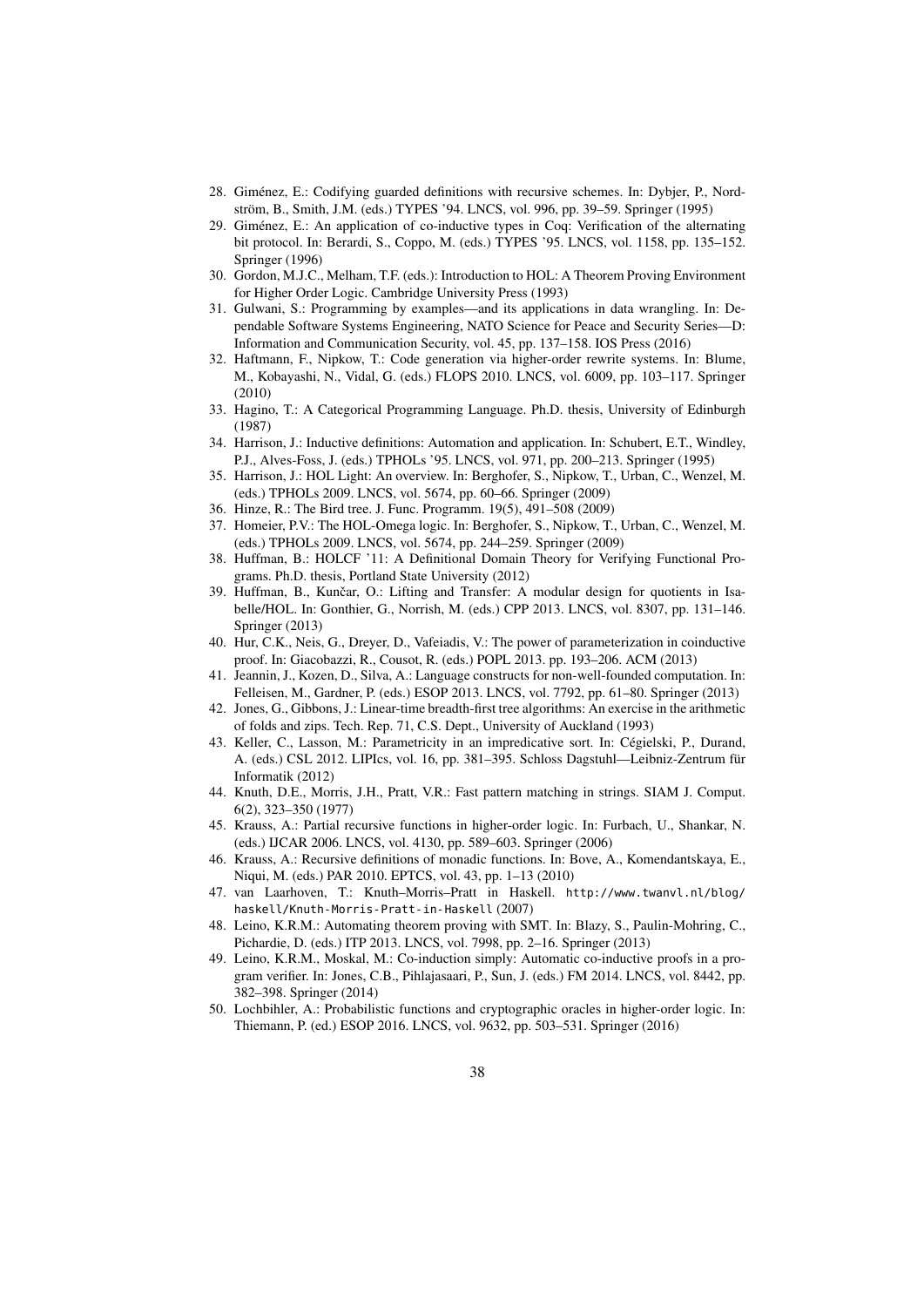- <span id="page-38-9"></span>51. Lochbihler, A., Hölzl, J.: Recursive functions on lazy lists via domains and topologies. In: Klein, G., Gamboa, R. (eds.) ITP 2014. LNCS, vol. 8558, pp. 341–357. Springer (2014)
- <span id="page-38-18"></span>52. Lochbihler, A., Züst, M.: Programming TLS in Isabelle/HOL. Isabelle Workshop 2014 (2014), [https://www.ethz.ch/content/dam/ethz/special-interest/infk/](https://www.ethz.ch/content/dam/ethz/special-interest/infk/inst-infsec/information-security-group-dam/research/publications/pub2014/lochbihler14iw.pdf) [inst-infsec/information-security-group-dam/research/publications/pub2014/](https://www.ethz.ch/content/dam/ethz/special-interest/infk/inst-infsec/information-security-group-dam/research/publications/pub2014/lochbihler14iw.pdf) [lochbihler14iw.pdf](https://www.ethz.ch/content/dam/ethz/special-interest/infk/inst-infsec/information-security-group-dam/research/publications/pub2014/lochbihler14iw.pdf)
- <span id="page-38-13"></span>53. Lucanu, D., Goriac, E.I., Caltais, G., Roșu, G.: CIRC: A behavioral verification tool based on circular coinduction. In: Kurz, A., Lenisa, M., Tarlecki, A. (eds.) CALCO 2009. LNCS, vol. 5728, pp. 433–442. Springer (2009)
- <span id="page-38-8"></span>54. Matthews, J.: Recursive function definition over coinductive types. In: Bertot, Y., Dowek, G., Hirschowitz, A., Paulin, C., Théry, L. (eds.) TPHOLs '99. LNCS, vol. 1690, pp. 73–90. Springer (1999)
- <span id="page-38-10"></span>55. Milius, S.: Completely iterative algebras and completely iterative monads. Inf. Comput. 196(1), 1–41 (2005)
- <span id="page-38-11"></span>56. Milius, S., Moss, L.S., Schwencke, D.: Abstract GSOS rules and a modular treatment of recursive definitions. Log. Meth. Comput. Sci. 9(3) (2013)
- <span id="page-38-20"></span>57. Moss, L.S.: Parametric corecursion. Theor. Comput. Sci. 260(1-2), 139–163 (2001)
- <span id="page-38-17"></span>58. de Moura, L., Kong, S., Avigad, J., van Doorn, F., von Raumer, J.: The Lean theorem prover (system description). In: Felty, A.P., Middeldorp, A. (eds.) CADE-25. LNCS, vol. 9195, pp. 378–388. Springer (2015)
- <span id="page-38-16"></span>59. Myreen, M.O.: Functional programs: Conversions between deep and shallow embeddings. In: Beringer, L., Felty, A. (eds.) ITP 2012. pp. 412–417. LNCS, Springer (2012)
- <span id="page-38-2"></span>60. Nipkow, T., Paulson, L.C., Wenzel, M.: Isabelle/HOL: A Proof Assistant for Higher-Order Logic. Springer (2002)
- <span id="page-38-14"></span>61. Paulson, L.C.: A fixedpoint approach to implementing (co)inductive definitions. In: Bundy, A. (ed.) CADE-12. LNCS, vol. 814, pp. 148–161. Springer (1994)
- <span id="page-38-7"></span>62. Paulson, L.C.: Mechanizing coinduction and corecursion in higher-order logic. J. Log. Comput. 7(2), 175–204 (1997)
- <span id="page-38-21"></span>63. Pous, D.: Coinduction all the way up. In: Grohe, M., Koskinen, E., Shankar, N. (eds.) LICS 2016. pp. 307–316. ACM (2016)
- <span id="page-38-4"></span>64. Reynolds, J.C.: Types, abstraction and parametric polymorphism. In: Mason, R.E.A. (ed.) IFIP '83. pp. 513–523. North-Holland/IFIP (1983)
- <span id="page-38-12"></span>65. Rot, J., Bonsangue, M.M., Rutten, J.J.M.M.: Coalgebraic bisimulation-up-to. In: van Emde Boas, P., Groen, F.C.A., Italiano, G.F., Nawrocki, J.R., Sack, H. (eds.) SOFSEM 2013. LNCS, vol. 7741, pp. 369–381. Springer (2013)
- <span id="page-38-0"></span>66. Rutten, J.J.M.M.: Universal coalgebra: A theory of systems. Theor. Comput. Sci. 249, 3–80 (2000)
- <span id="page-38-5"></span>67. Rutten, J.J.M.M.: Automata and coinduction (an exercise in coalgebra). In: Sangiorgi, D., de Simone, R. (eds.) CONCUR '98. LNCS, vol. 1466, pp. 194–218. Springer (1998)
- <span id="page-38-15"></span>68. Slind, K.: Function definition in higher-order logic. In: von Wright, J., Grundy, J., Harrison, J. (eds.) TPHOLs '96. LNCS, vol. 1125, pp. 381–397. Springer (1996)
- <span id="page-38-1"></span>69. Slind, K., Norrish, M.: A brief overview of HOL4. In: Mohamed, O.A., Muñoz, C., Tahar, S. (eds.) TPHOLs 2008. LNCS, vol. 5170, pp. 28–32. Springer (2008)
- <span id="page-38-19"></span>70. Thibodeau, D., Cave, A., Pientka, B.: Indexed codata types. In: Sumii, E. (ed.) ICFP 2016. ACM (2016)
- <span id="page-38-3"></span>71. Traytel, D.: [Agda] Agda's copatterns incompatible with initial algebras (2014), archived at <https://lists.chalmers.se/pipermail/agda/2014/006759.html>
- <span id="page-38-6"></span>72. Traytel, D.: Formal languages, formally and coinductively. In: Kesner, D., Pientka, B. (eds.) FSCD 2016. LIPIcs, vol. 52, pp. 31:1–17. Schloss Dagstuhl—Leibniz-Zentrum für Informatik (2016)